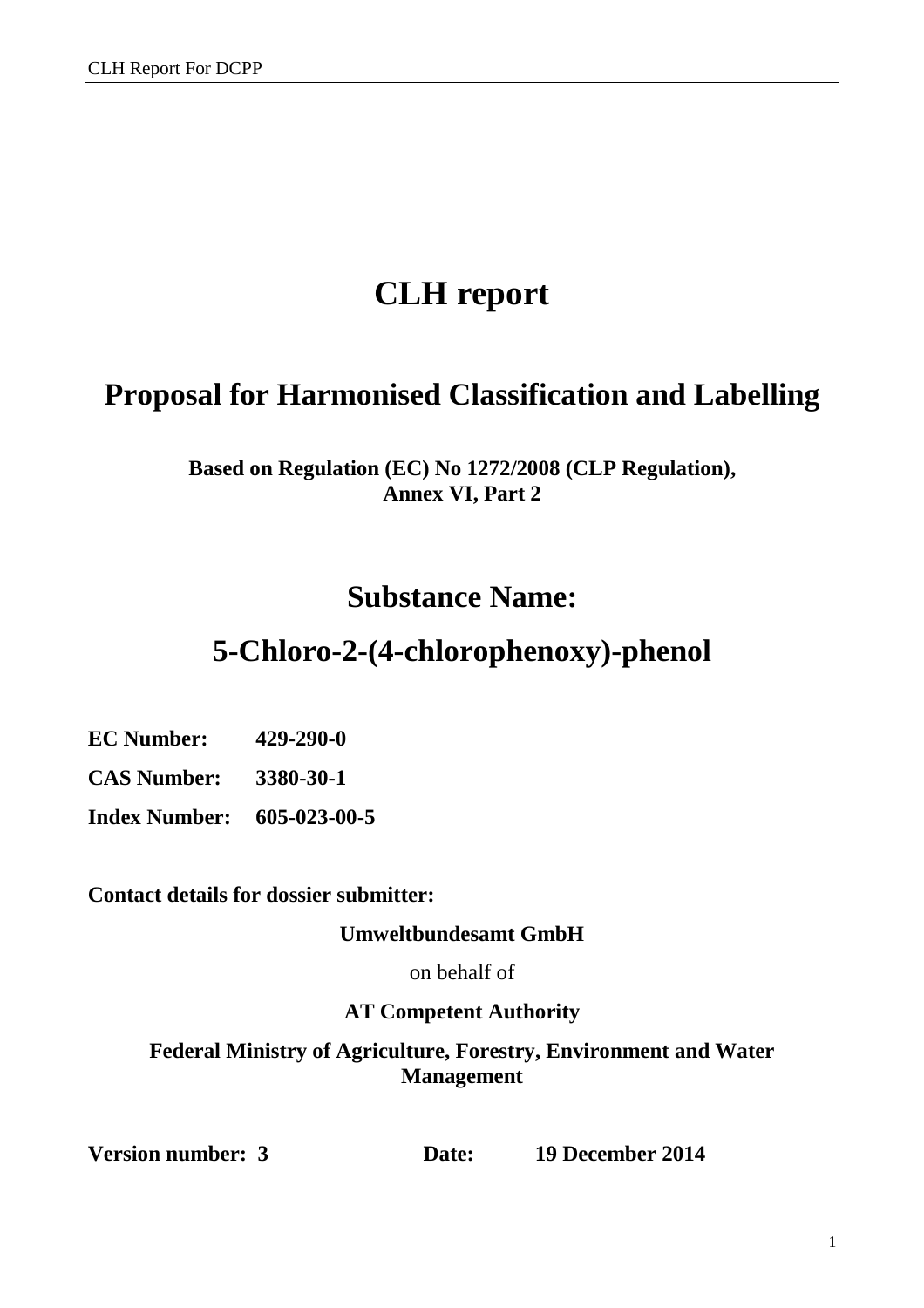# **CONTENTS**

# Part A.

| 1.1<br>1.2<br>PROPOSED HARMONISED CLASSIFICATION AND LABELLING BASED ON CLP REGULATION AND/OR DSD CRITERIA<br>1.3<br>6<br>$\overline{2}$<br>2.1<br>2.2<br>2.3<br>2.3.1<br>2.3.2<br>Current self-classification and labelling based on the CLP Regulation criteria10<br>2.4.1<br>2.4.2<br>3<br>1<br>1.1<br>1.2<br>1.2.1<br>1.3<br>$\overline{2}$<br>2.1<br>2.2<br>3<br>3.1<br>3.1.1<br>3.1.2<br>3.1.3<br>4<br>5<br>.17<br>5.1.1<br>5.1.2<br>5.1.2.1<br>5.1.2.2<br>5.1.2.3<br>5.2<br>5.2.1<br>5.2.2<br>5.2.3<br>5.3 | 1 |  |
|-------------------------------------------------------------------------------------------------------------------------------------------------------------------------------------------------------------------------------------------------------------------------------------------------------------------------------------------------------------------------------------------------------------------------------------------------------------------------------------------------------------------|---|--|
|                                                                                                                                                                                                                                                                                                                                                                                                                                                                                                                   |   |  |
|                                                                                                                                                                                                                                                                                                                                                                                                                                                                                                                   |   |  |
|                                                                                                                                                                                                                                                                                                                                                                                                                                                                                                                   |   |  |
|                                                                                                                                                                                                                                                                                                                                                                                                                                                                                                                   |   |  |
|                                                                                                                                                                                                                                                                                                                                                                                                                                                                                                                   |   |  |
|                                                                                                                                                                                                                                                                                                                                                                                                                                                                                                                   |   |  |
|                                                                                                                                                                                                                                                                                                                                                                                                                                                                                                                   |   |  |
|                                                                                                                                                                                                                                                                                                                                                                                                                                                                                                                   |   |  |
|                                                                                                                                                                                                                                                                                                                                                                                                                                                                                                                   |   |  |
|                                                                                                                                                                                                                                                                                                                                                                                                                                                                                                                   |   |  |
|                                                                                                                                                                                                                                                                                                                                                                                                                                                                                                                   |   |  |
|                                                                                                                                                                                                                                                                                                                                                                                                                                                                                                                   |   |  |
|                                                                                                                                                                                                                                                                                                                                                                                                                                                                                                                   |   |  |
|                                                                                                                                                                                                                                                                                                                                                                                                                                                                                                                   |   |  |
|                                                                                                                                                                                                                                                                                                                                                                                                                                                                                                                   |   |  |
|                                                                                                                                                                                                                                                                                                                                                                                                                                                                                                                   |   |  |
|                                                                                                                                                                                                                                                                                                                                                                                                                                                                                                                   |   |  |
|                                                                                                                                                                                                                                                                                                                                                                                                                                                                                                                   |   |  |
|                                                                                                                                                                                                                                                                                                                                                                                                                                                                                                                   |   |  |
|                                                                                                                                                                                                                                                                                                                                                                                                                                                                                                                   |   |  |
|                                                                                                                                                                                                                                                                                                                                                                                                                                                                                                                   |   |  |
|                                                                                                                                                                                                                                                                                                                                                                                                                                                                                                                   |   |  |
|                                                                                                                                                                                                                                                                                                                                                                                                                                                                                                                   |   |  |
|                                                                                                                                                                                                                                                                                                                                                                                                                                                                                                                   |   |  |
|                                                                                                                                                                                                                                                                                                                                                                                                                                                                                                                   |   |  |
|                                                                                                                                                                                                                                                                                                                                                                                                                                                                                                                   |   |  |
|                                                                                                                                                                                                                                                                                                                                                                                                                                                                                                                   |   |  |
|                                                                                                                                                                                                                                                                                                                                                                                                                                                                                                                   |   |  |
|                                                                                                                                                                                                                                                                                                                                                                                                                                                                                                                   |   |  |
|                                                                                                                                                                                                                                                                                                                                                                                                                                                                                                                   |   |  |
|                                                                                                                                                                                                                                                                                                                                                                                                                                                                                                                   |   |  |
|                                                                                                                                                                                                                                                                                                                                                                                                                                                                                                                   |   |  |
|                                                                                                                                                                                                                                                                                                                                                                                                                                                                                                                   |   |  |
|                                                                                                                                                                                                                                                                                                                                                                                                                                                                                                                   |   |  |
|                                                                                                                                                                                                                                                                                                                                                                                                                                                                                                                   |   |  |
|                                                                                                                                                                                                                                                                                                                                                                                                                                                                                                                   |   |  |
|                                                                                                                                                                                                                                                                                                                                                                                                                                                                                                                   |   |  |
|                                                                                                                                                                                                                                                                                                                                                                                                                                                                                                                   |   |  |
|                                                                                                                                                                                                                                                                                                                                                                                                                                                                                                                   |   |  |
|                                                                                                                                                                                                                                                                                                                                                                                                                                                                                                                   |   |  |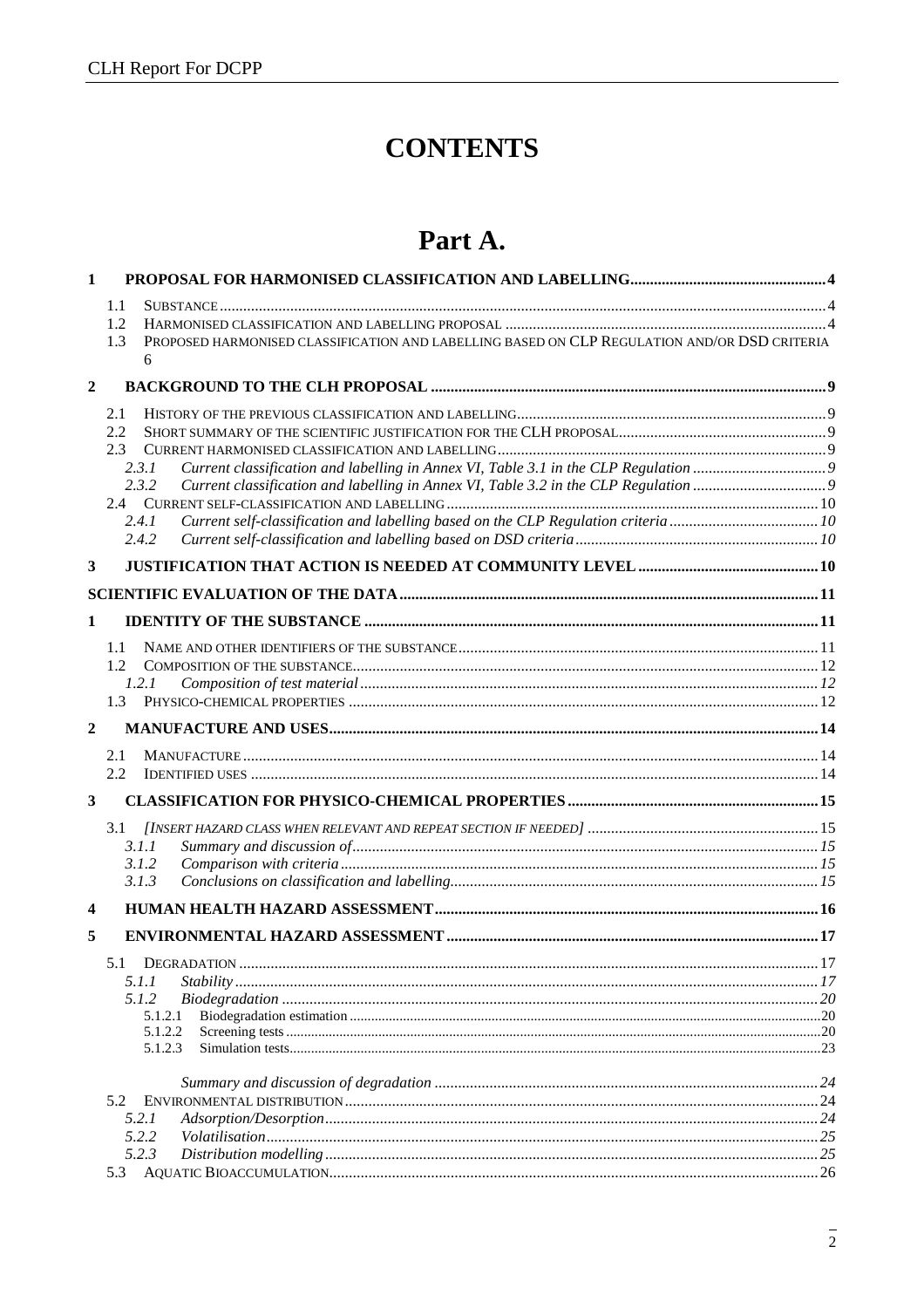|   | 5.3.1                                                                                                    |  |
|---|----------------------------------------------------------------------------------------------------------|--|
|   | 5.3.1.1                                                                                                  |  |
|   | 5.3.1.2                                                                                                  |  |
|   | 5.3.2                                                                                                    |  |
|   |                                                                                                          |  |
|   | 5.4.1                                                                                                    |  |
|   | 5.4.1.1                                                                                                  |  |
|   |                                                                                                          |  |
|   |                                                                                                          |  |
|   |                                                                                                          |  |
|   |                                                                                                          |  |
|   | 5.4.3                                                                                                    |  |
|   | 5.4.4                                                                                                    |  |
|   | 55                                                                                                       |  |
|   | CONCLUSIONS ON CLASSIFICATION AND LABELLING FOR ENVIRONMENTAL HAZARDS (SECTIONS $5.1 - 5.4$ )  36<br>5.6 |  |
| 6 |                                                                                                          |  |
|   |                                                                                                          |  |
| 8 |                                                                                                          |  |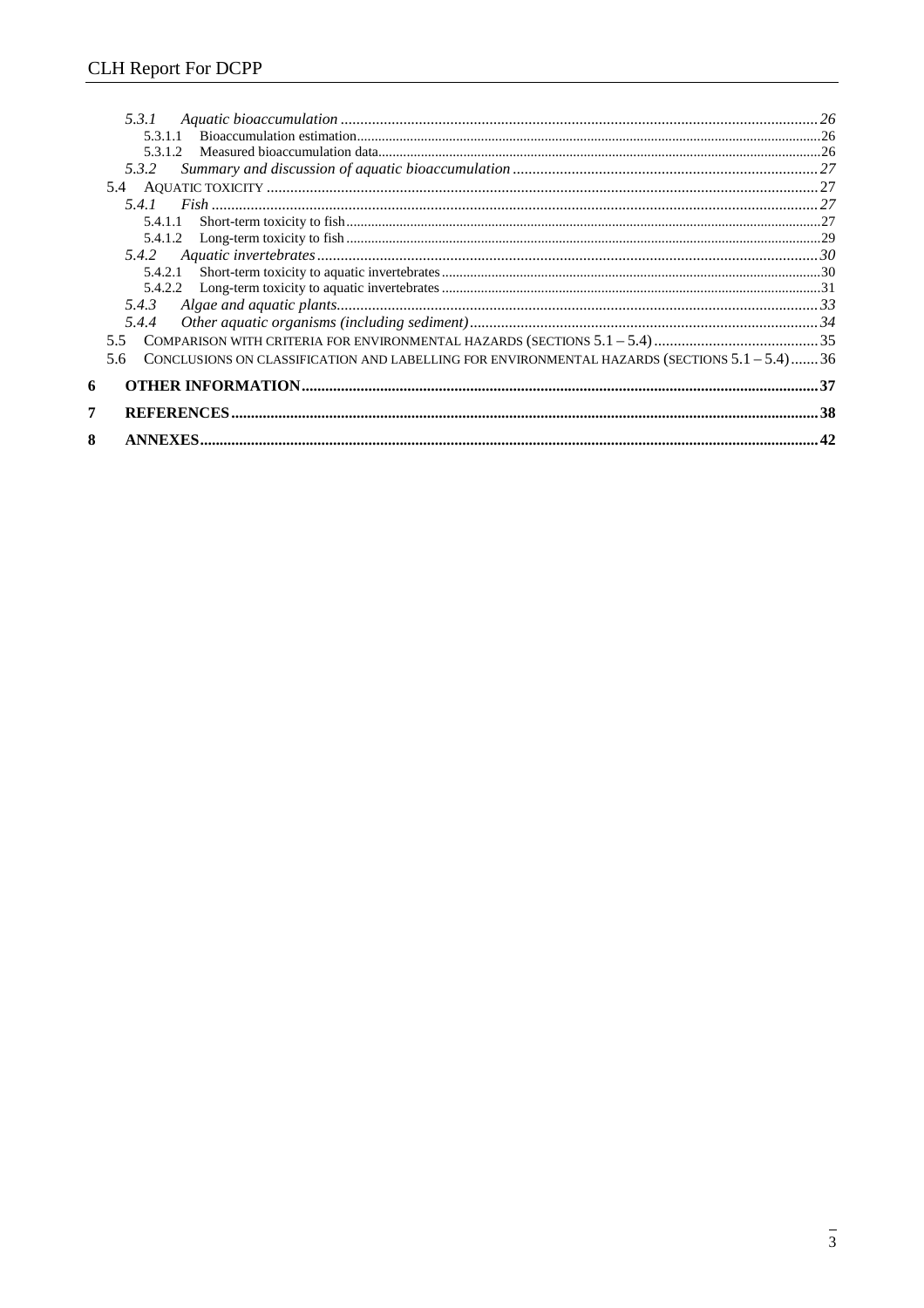# **Part A.**

### **1 PROPOSAL FOR HARMONISED CLASSIFICATION AND LABELLING**

#### **1.1 Substance**

| <b>Substance name:</b>        | 5-Chloro-2-(4-chlorophenoxy)-phenol                                                                                                                                                                                                                                                                                        |
|-------------------------------|----------------------------------------------------------------------------------------------------------------------------------------------------------------------------------------------------------------------------------------------------------------------------------------------------------------------------|
| <b>EC</b> number:             | $429 - 290 - 0$                                                                                                                                                                                                                                                                                                            |
| <b>CAS</b> number:            | 3380-30-1                                                                                                                                                                                                                                                                                                                  |
| <b>Annex VI Index number:</b> | 605-023-00-5                                                                                                                                                                                                                                                                                                               |
| Degree of purity:             | $99.1\%$ w/w                                                                                                                                                                                                                                                                                                               |
| <b>Impurities:</b>            | The manufacturer has requested that all<br><i>impurities remain confidential since it may</i><br>provide an indication on the possible<br>method of manufacturing. Information on<br><i>impurities is provided in the confidential</i><br><b>IUCLID</b> section 1.2 (Composition) and in<br>the "confidential" attachment. |

#### **1.2 Harmonised classification and labelling proposal**

Table 2: The current Annex VI entry and the proposed harmonised classification

|                                                     | <b>CLP</b> Regulation                                   |
|-----------------------------------------------------|---------------------------------------------------------|
| <b>Current entry in Annex VI, CLP</b>               | Eye Dam. 1                                              |
| <b>Regulation</b>                                   | Aquatic Acute 1                                         |
|                                                     | Aquatic Chronic 1                                       |
|                                                     | H318                                                    |
|                                                     | H400                                                    |
|                                                     | H410                                                    |
| <b>Current proposal for consideration</b><br>by RAC | Aquatic Acute 1 ( $M=10$ ),<br>Aquatic Chronic 1 (M=10) |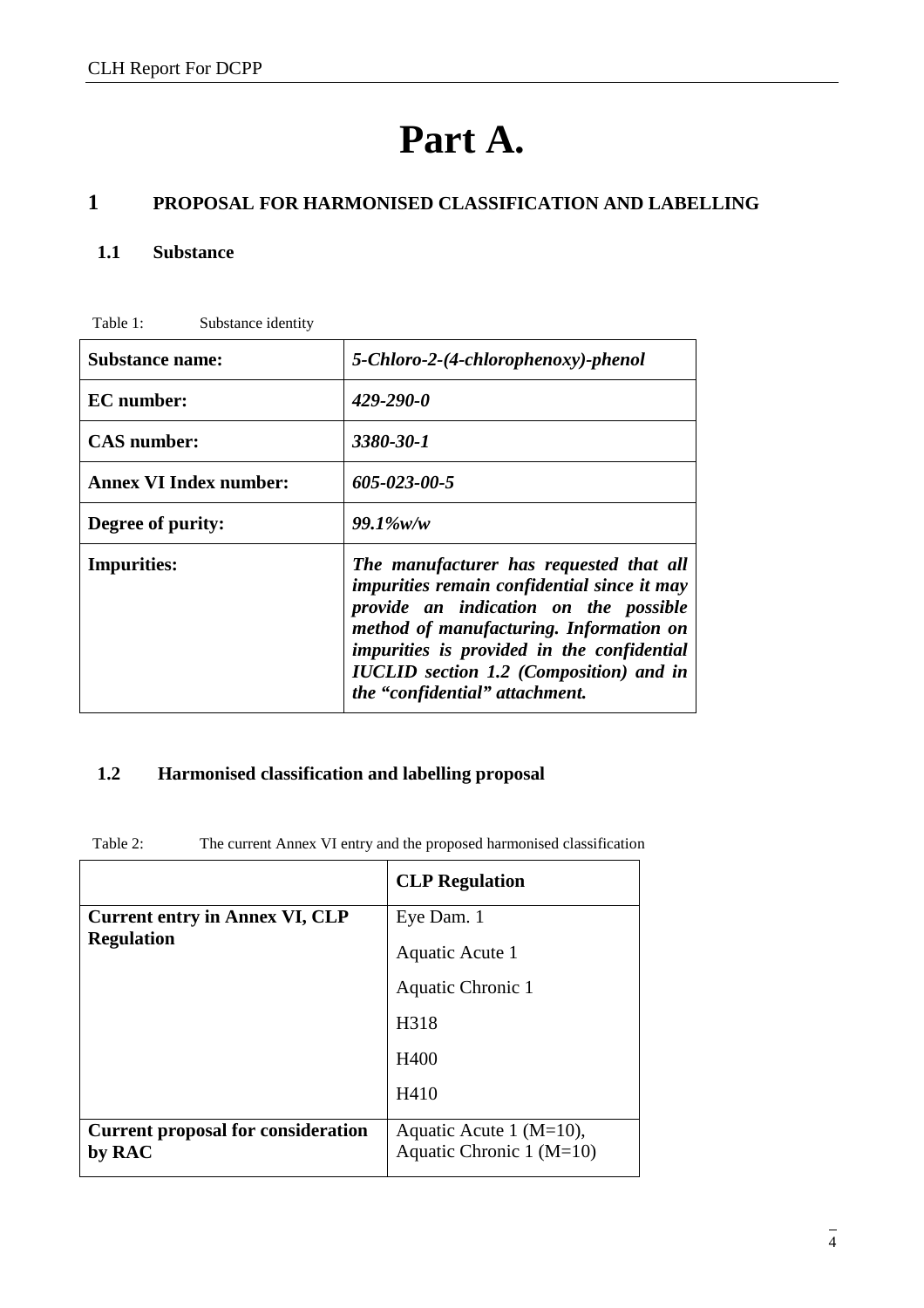$\overline{a}$ 

|                                                       | <b>CLP</b> Regulation      |
|-------------------------------------------------------|----------------------------|
| <b>Resulting harmonised classification</b>            | Eye Dam. 1                 |
| (future entry in Annex VI, CLP<br><b>Regulation</b> ) | Aquatic Acute 1 $(M=10)$   |
|                                                       | Aquatic Chronic 1 $(M=10)$ |
|                                                       | H318                       |
|                                                       | H400                       |
|                                                       | H410                       |

The proposal contains only information related to the hazard classes and/or differentiations which revise the existing Annex VI entry based on the information available according to ECHA, 20121. This concerns specifically the M-Factor for Environment hazards.

<sup>&</sup>lt;sup>1</sup> Guidance on the application of the CLP Criteria, [http://echa.europa.eu/documents/10162/13562/clp\\_en.pdf](http://echa.europa.eu/documents/10162/13562/clp_en.pdf) (2013-07-05)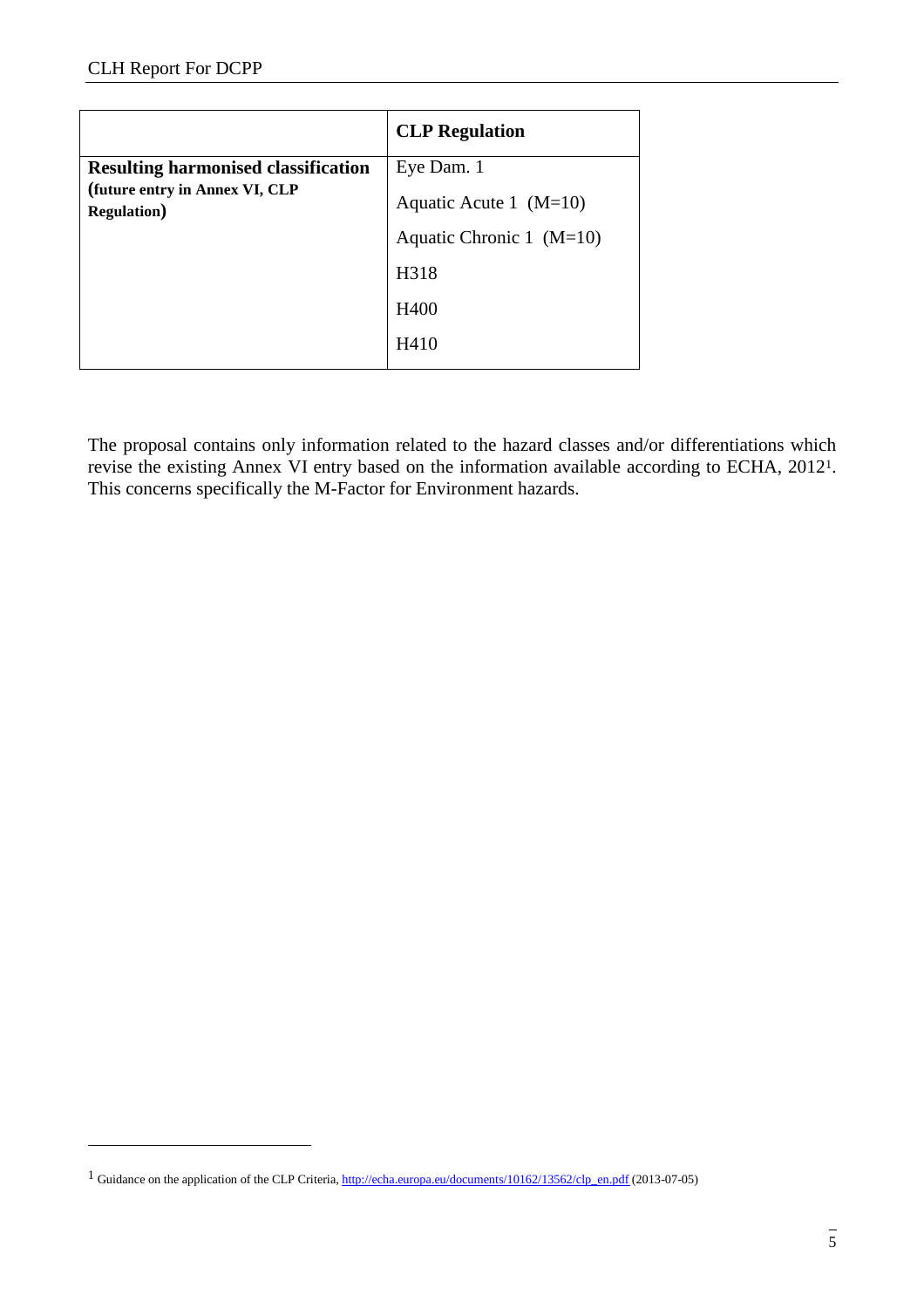#### **1.3 Proposed harmonised classification and labelling based on CLP Regulation and/or DSD criteria**

| Table 3: | Proposed classification according to the CLP Regulation (including criteria according to $2nd$ ATP of |
|----------|-------------------------------------------------------------------------------------------------------|
| CLP      |                                                                                                       |

| <b>CLP</b><br><b>Annex I</b><br>ref | <b>Hazard</b> class                                                            | <b>Proposed</b><br>classification | <b>Proposed</b><br><b>SCLs</b> and/or<br><b>M-factors</b> | <b>Current</b><br>classification <sup>1)</sup> | <b>Reason for no</b><br>classification <sup>2)</sup>   |
|-------------------------------------|--------------------------------------------------------------------------------|-----------------------------------|-----------------------------------------------------------|------------------------------------------------|--------------------------------------------------------|
| 2.1.                                | Explosives                                                                     | n.a.                              | n.a.                                                      | currently not<br>classified                    | conclusive but not<br>sufficient for<br>classification |
| 2.2.                                | Flammable gases                                                                | n.a.                              | n.a.                                                      | currently not<br>classified                    | data lacking                                           |
| 2.3.                                | Flammable aerosols                                                             | n.a.                              | n.a.                                                      | currently not<br>classified                    | data lacking                                           |
| 2.4.                                | Oxidising gases                                                                | n.a.                              | n.a.                                                      | currently not<br>classified                    | data lacking                                           |
| 2.5.                                | Gases under pressure                                                           | n.a.                              | n.a.                                                      | currently not<br>classified                    | data lacking                                           |
| 2.6.                                | Flammable liquids                                                              | n.a.                              | n.a.                                                      | currently not<br>classified                    | data lacking                                           |
| 2.7.                                | Flammable solids                                                               | n.a.                              | n.a.                                                      | currently not<br>classified                    | conclusive but not<br>sufficient for<br>classification |
| 2.8.                                | Self-reactive substances and<br>mixtures                                       | n.a.                              | n.a.                                                      | currently not<br>classified                    | conclusive but not<br>sufficient for<br>classification |
| 2.9.                                | Pyrophoric liquids                                                             | n.a.                              | n.a.                                                      | currently not<br>classified                    | data lacking                                           |
| 2.10.                               | Pyrophoric solids                                                              | n.a.                              | n.a.                                                      | currently not<br>classified                    | data lacking                                           |
| 2.11.                               | Self-heating substances and<br>mixtures                                        | n.a.                              | n.a.                                                      | currently not<br>classified                    | data lacking                                           |
| 2.12.                               | Substances and mixtures<br>which in contact with water<br>emit flammable gases | n.a.                              | n.a.                                                      | currently not<br>classified                    | conclusive but not<br>sufficient for<br>classification |
| 2.13.                               | Oxidising liquids                                                              | n.a.                              | n.a.                                                      | currently not<br>classified                    | data lacking                                           |
| 2.14.                               | Oxidising solids                                                               | n.a.                              | n.a.                                                      | currently not<br>classified                    | conclusive but not<br>sufficient for<br>classification |
| 2.15.                               | Organic peroxides                                                              | n.a.                              | n.a.                                                      | currently not<br>classified                    | conclusive but not<br>sufficient for<br>classification |
| 2.16.                               | Substance and mixtures<br>corrosive to metals                                  | n.a.                              | n.a.                                                      | currently not<br>classified                    | data lacking                                           |
| 3.1.                                | Acute toxicity - oral                                                          | n.a.                              | n.a.                                                      | currently not<br>classified                    | conclusive but not<br>sufficient for<br>classification |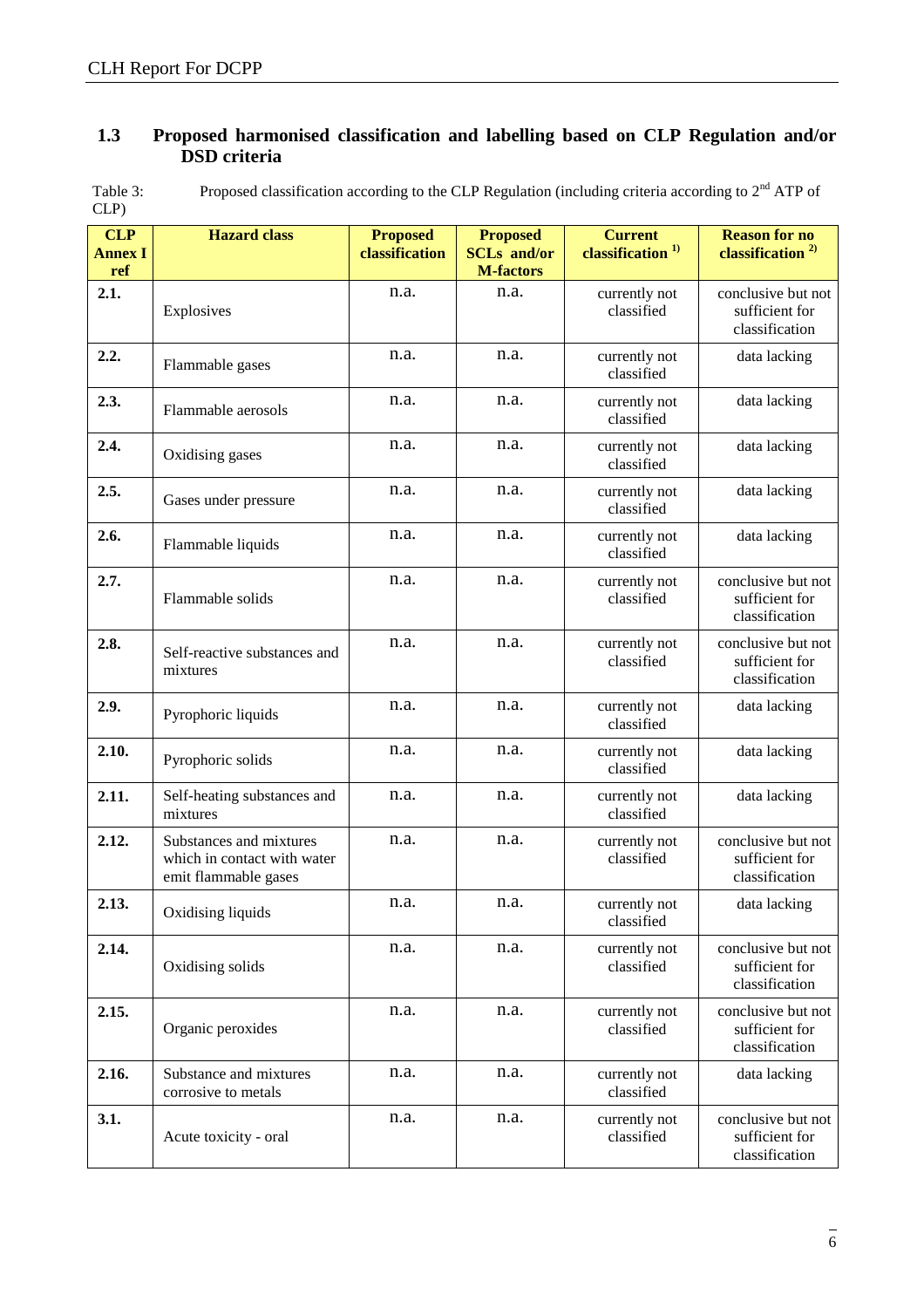| <b>CLP</b><br><b>Annex I</b> | <b>Hazard class</b>                                   | <b>Proposed</b><br>classification                                                                                                                | <b>Proposed</b><br><b>SCLs</b> and/or | <b>Current</b><br>classification <sup>1)</sup>   | <b>Reason for no</b><br>classification <sup>2)</sup>   |
|------------------------------|-------------------------------------------------------|--------------------------------------------------------------------------------------------------------------------------------------------------|---------------------------------------|--------------------------------------------------|--------------------------------------------------------|
| ref                          |                                                       |                                                                                                                                                  | <b>M-factors</b>                      |                                                  |                                                        |
|                              | Acute toxicity - dermal                               | n.a.                                                                                                                                             | n.a.                                  | currently not<br>classified                      | conclusive but not<br>sufficient for<br>classification |
|                              | Acute toxicity - inhalation                           | n.a.                                                                                                                                             | n.a.                                  | currently not<br>classified                      | conclusive but not<br>sufficient for<br>classification |
| 3.2.                         | Skin corrosion / irritation                           | n.a.                                                                                                                                             | n.a.                                  | currently not<br>classified                      | conclusive but not<br>sufficient for<br>classification |
| 3.3.                         | Serious eye damage / eye<br>irritation                | Eye dam.1<br>H318: Causes<br>serious eye damage                                                                                                  | n.a.                                  | currently classified                             |                                                        |
| 3.4.                         | Respiratory sensitisation                             | n.a.                                                                                                                                             | n.a.                                  | currently not<br>classified                      | data lacking                                           |
| 3.4.                         | Skin sensitisation                                    | n.a.                                                                                                                                             | n.a.                                  | currently not<br>classified                      | conclusive but not<br>sufficient for<br>classification |
| 3.5.                         | Germ cell mutagenicity                                | n.a.                                                                                                                                             | n.a.                                  | currently not<br>classified                      | conclusive but not<br>sufficient for<br>classification |
| 3.6.                         | Carcinogenicity                                       | n.a.                                                                                                                                             | n.a.                                  | currently not<br>classified                      | conclusive but not<br>sufficient for<br>classification |
| 3.7.                         | Reproductive toxicity                                 | n.a.                                                                                                                                             | n.a.                                  | currently not<br>classified                      | conclusive but not<br>sufficient for<br>classification |
| 3.8.                         | Specific target organ toxicity<br>-single exposure    | n.a.                                                                                                                                             | n.a.                                  | currently not<br>classified                      | conclusive but not<br>sufficient for<br>classification |
| 3.9.                         | Specific target organ toxicity<br>- repeated exposure | n.a.                                                                                                                                             | n.a.                                  | currently not<br>classified                      | conclusive but not<br>sufficient for<br>classification |
| 3.10.                        | Aspiration hazard                                     | n.a.                                                                                                                                             | n.a.                                  | currently not<br>classified                      | conclusive but not<br>sufficient for<br>classification |
| 3.11.                        | Risk for breast fed babies                            | n.a.                                                                                                                                             | n.a.                                  | currently not<br>classified                      | conclusive but not<br>sufficient for<br>classification |
| 4.1.                         | Hazardous to the aquatic<br>environment               | Aquatic Acute 1<br>H400: Very toxic to<br>aquatic life<br>Aquatic Chronic 1<br>H410: Very toxic to<br>aquatic life with long<br>lasting effects. | $M=10$<br>$M=10$                      | currently<br>classified, but<br>without M Factor |                                                        |
| 5.1.                         | Hazardous to the ozone layer                          | n.a.                                                                                                                                             | n.a.                                  | currently not<br>classified                      | conclusive but not<br>sufficient for<br>classification |

 $<sup>1</sup>$  Including specific concentration limits (SCLs) and M-factors</sup>

 $^{2)}$  Data lacking, inconclusive, or conclusive but not sufficient for classification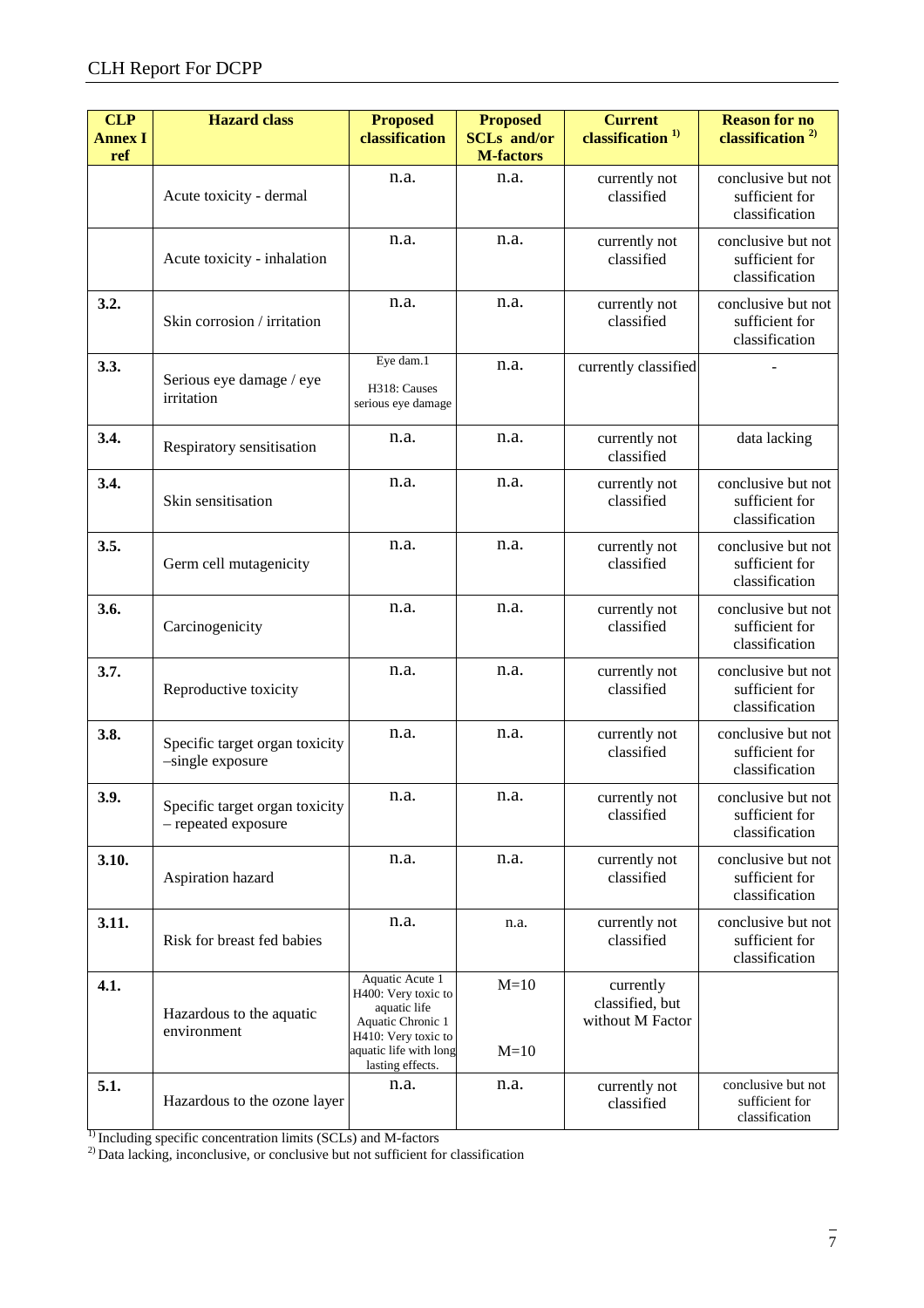**Labelling:** (Including criteria according to  $2<sup>nd</sup>$  ATP of CLP) GHS Pictograms:



Signal word: Danger

Hazard statements:

H318 – Causes serious eye damage

H410 – Very toxic to aquatic life with long lasting effects

Precautionary statements:

P280 – Wear protective gloves/protective clothing/eye protection/face protection.

P273 – Avoid release to the environment

P308 + P313+P338 - IF IN EYES: Rinse cautiously with water for several minutes. Remove contact lenses, if present and easy to do. Continue rinsing.

P310 – Immediately call a POISON Center or doctor/physician.

P391 – Collect spillage

P501 - Dispose of contents/container in accordance with local/regional/ national/international regulation (to be specified).

Proposed notes assigned to an entry: none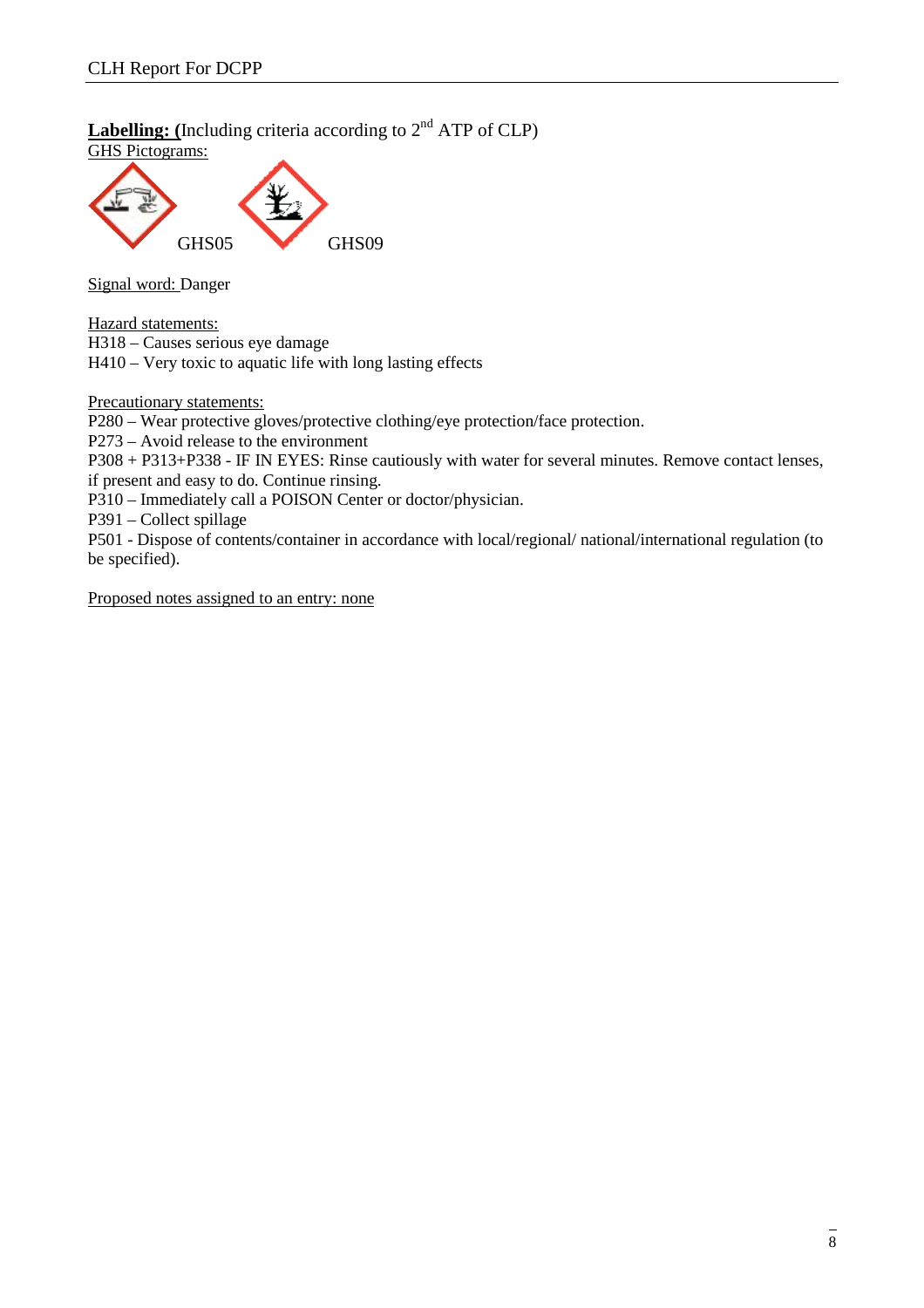#### **2 BACKGROUND TO THE CLH PROPOSAL**

#### **2.1 History of the previous classification and labelling**

The substance was agreed by written procedure in the  $13<sup>th</sup>$  sending for the written procedure on classification and labelling of dangerous New Substances. Therefore DCPP was not scheduled for discussion at the  $16<sup>th</sup>$  meeting for C&L New Chemicals on 13-14 May (Environment) or April (Human Health) 2004.

DCPP was listed in a draft 30<sup>th</sup> ATP in December 2004. Under the Index number 605-023-00-5 DCPP has been included in the 30<sup>th</sup> ATP (COMMISSION DIRECTIVE 2008/58/EC).

The REACH registration dossier was taken into account: This dossier is a registration update of a previously notified substance which did not reach the next tonnage threshold under the REACH regulation. It was updated because of a change in classification and labelling (creation of dossier: 2011-08-04). The original data from the NONs-file were not examined in detail.

#### **2.2 Short summary of the scientific justification for the CLH proposal**

Acute aquatic toxicity:  $L(E)C50$  values  $\leq 1$  mg/L for all three trophic levels. Lowest available EC50 value  $= 0.038$  mg/L.

Chronic aquatic toxicity: The active substance is not rapidly degradable and the NOECs are below 0.1 mg/L. Lowest available NOEC =  $0.0093$  mg/l.

According to the classification criteria of Regulation (EC) No 1272/2008 and Reg. (EU) No 286/2011 DCPP causes serious eye damage and is very toxic to aquatic life with long lasting effects: The acute effects lead to the classification Aquatic Acute 1 with an M-Factor of 10, the chronic effect data lead to the classification Aquatic Chronic 1 with an M-Factor of 10. The acute lowest toxicity value is  $>0.01$  to  $< 0.1$  mg/L. The reported lowest chronic toxicity value is  $>0.001$  to < 0.01 mg/L and the substance is not rapidly degradable.

#### **2.3 Current harmonised classification and labelling**

#### **2.3.1 Current classification and labelling in Annex VI, Table 3.1 in the CLP Regulation**

According to Annex II of Commission Regulation (EC) No 790/2009

Classification: Eye Dam. 1, Aquatic Acute 1, Aquatic Chronic 1

H318, H400, H410

Labelling: GHS05, GHS09, Dgr

H318, H410

#### **2.3.2 Current classification and labelling in Annex VI, Table 3.2 in the CLP Regulation**

According to Annex V of Commission Regulation (EC) No 790/2009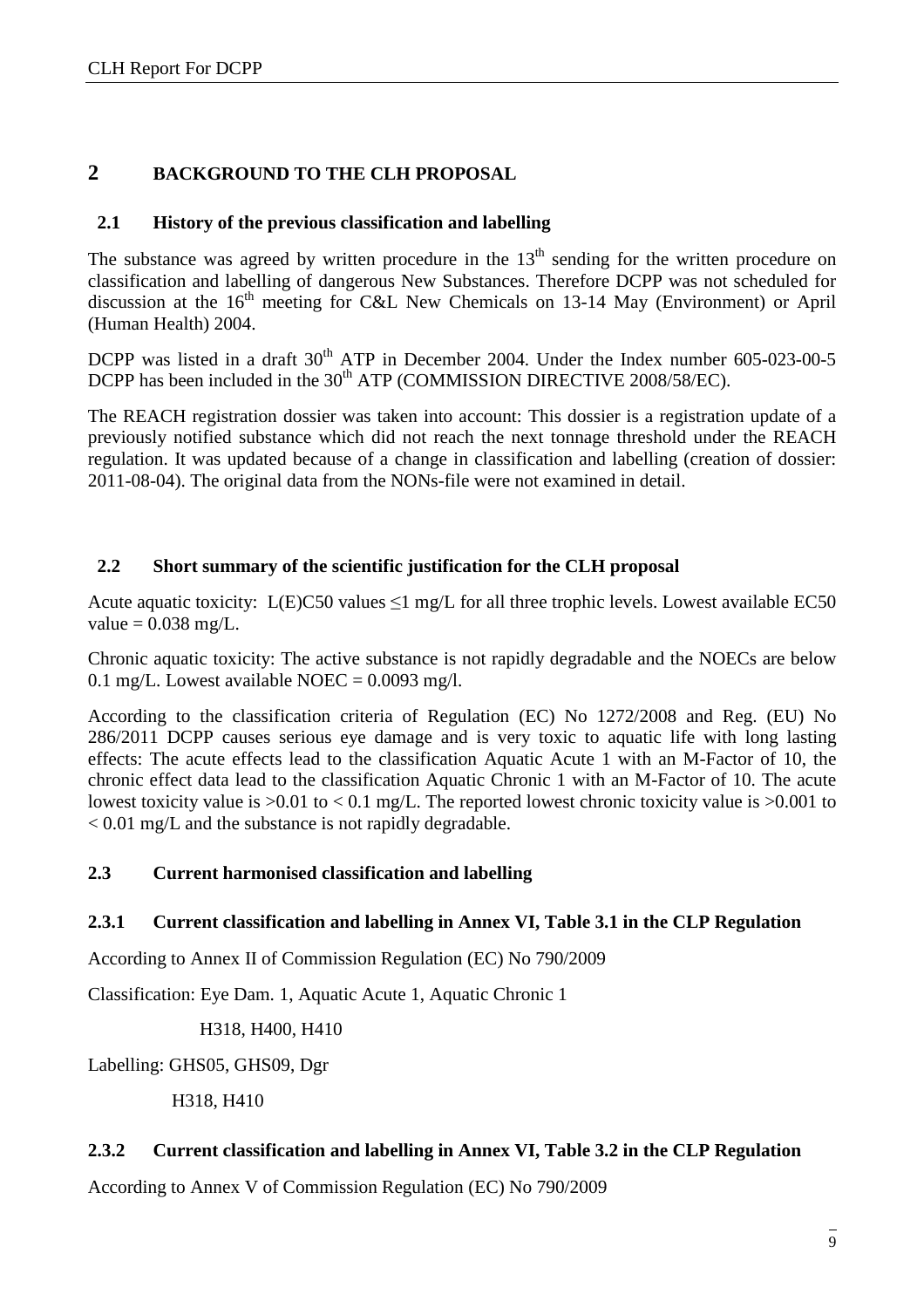Classification: Xi; R41 - N; R50-53

Labelling: Xi; N - R: 41-50/53, S: (2-)26-39-60-61

| 2.4   | <b>Current self-classification and labelling</b>                               |
|-------|--------------------------------------------------------------------------------|
| 2.4.1 | Current self-classification and labelling based on the CLP Regulation criteria |
|       |                                                                                |
| 2.4.2 | Current self-classification and labelling based on DSD criteria                |
|       |                                                                                |
| 3     | <b>JUSTIFICATION THAT ACTION IS NEEDED AT COMMUNITY LEVEL</b>                  |

Biocides: No need for justification.

Deviation/amendment to the current harmonised classification concerning environmental hazards and the M-factor.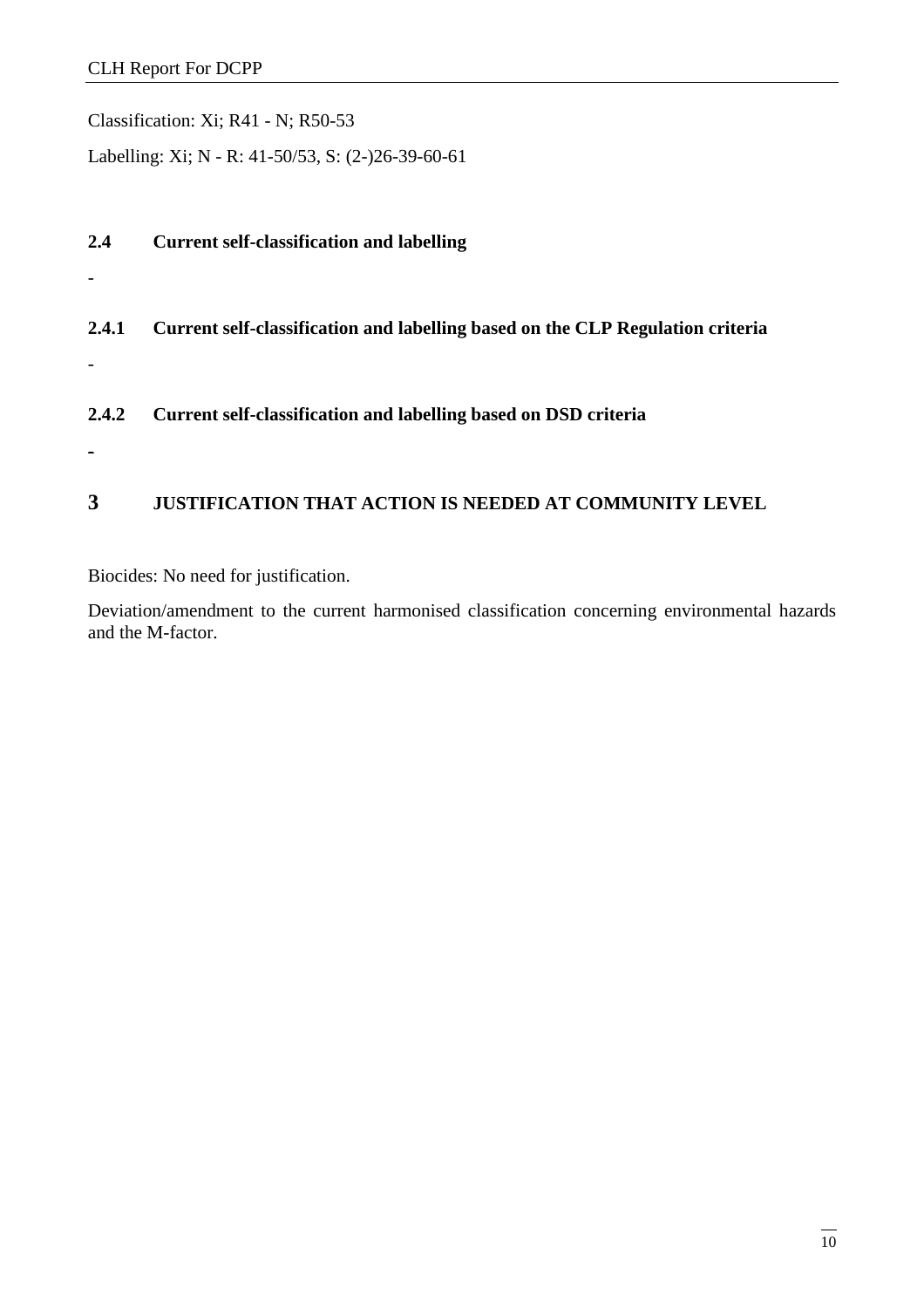# **Part B.**

## **SCIENTIFIC EVALUATION OF THE DATA**

Preliminary Note: Doc. III-A (=Document III-A) refers to the key study summary for the respective endpoint of the biocidal draft Competent Authority Report.

#### **1 IDENTITY OF THE SUBSTANCE**

#### **1.1 Name and other identifiers of the substance**

| <b>EC</b> number:                 | 429-290-0                             |
|-----------------------------------|---------------------------------------|
| EC name:                          |                                       |
| CAS number (EC inventory):        |                                       |
| <b>CAS</b> number:                | 3380-30-1                             |
| <b>CAS</b> name:                  | Phenol, 5-chloro-2-(4-chlorophenoxy)- |
| <b>IUPAC</b> name:                | 5-Chloro-2-(4-chlorophenoxy)-phenol   |
| <b>CLP Annex VI Index number:</b> | $605 - 023 - 00 - 5$                  |
| <b>Molecular formula:</b>         | $C_{12}H_8Cl_2O_2$                    |
| Molecular weight range:           | $255.1$ g/mol                         |

Table 4: Substance identity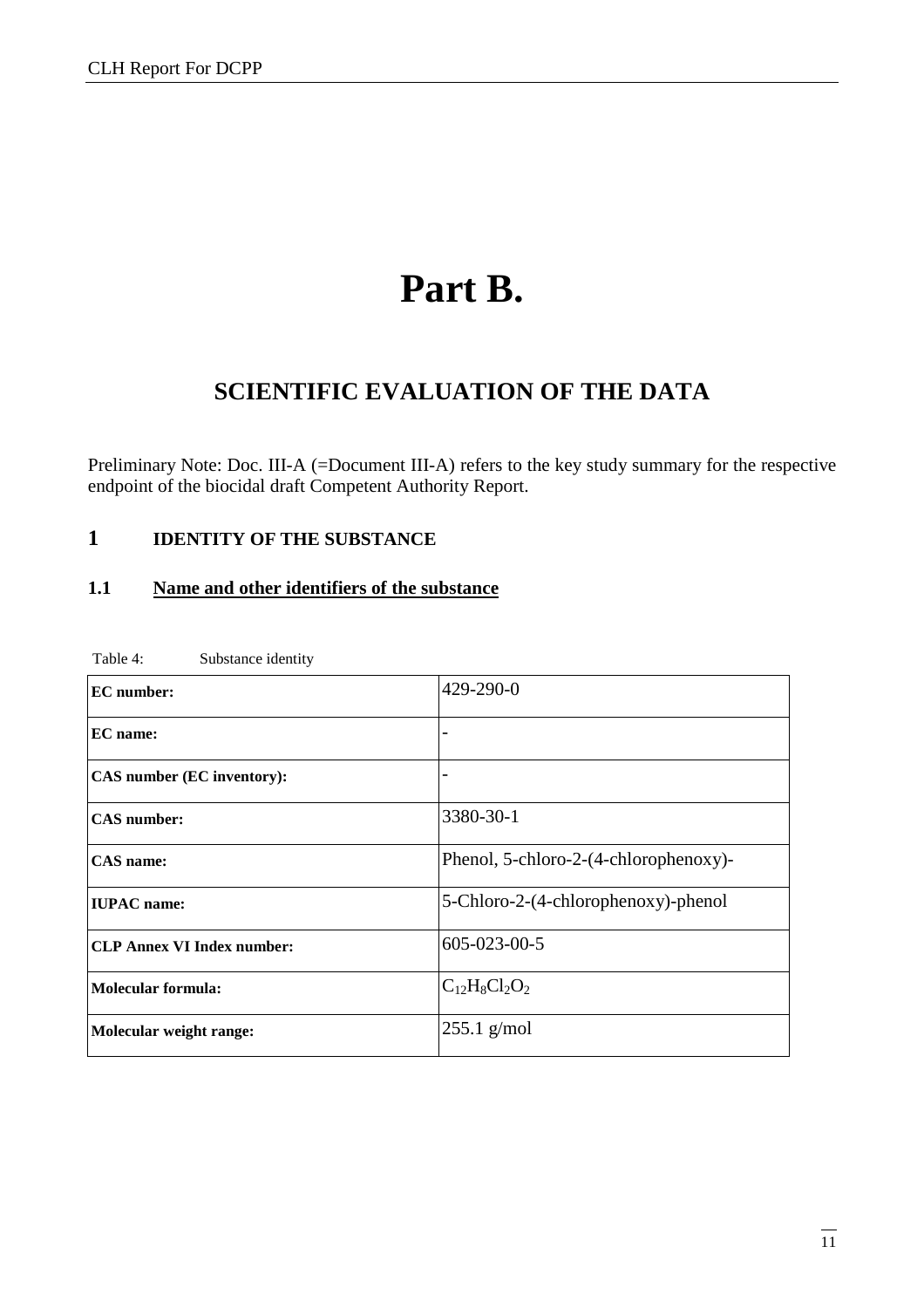#### **Structural formula:**



#### **1.2 Composition of the substance**

According to a five batch analysis (Study A2.7/01) the minimum degree of purity of DCPP is 99.1%w/w.

Detailed information on the chemical composition of the active substance as manufactured is confidential (please see ICULID section 1.2)

Current Annex VI entry: no information stated.

No additives

#### **1.2.1 Composition of test material**

See confidential information (IUCLID section 1.2) and "confidential" attachment.

#### **1.3 Physico-chemical properties**

| <b>Property</b>         | <b>Method</b>                | <b>Results</b>                                                                                                                                                     | <b>Reference</b>                         |
|-------------------------|------------------------------|--------------------------------------------------------------------------------------------------------------------------------------------------------------------|------------------------------------------|
| Melting point           | OECD guideline<br>102        | $73.6^{\circ}$ C                                                                                                                                                   | Doc. III-A $3$ ;<br>Study A3.1/01        |
| Boiling point           | OECD guideline<br>103        | $359.3$ °C                                                                                                                                                         | Doc. III-A $3$ ;<br>Study A3.1/02        |
| Density                 | OECD guideline<br>109        | relative density $D^{20}_{4}$ =1.47                                                                                                                                | Doc. III-A 3;<br>Study A3.1/03           |
|                         | CIPAC MT 186                 | Pour density = $0.45$ g/mL;<br>Tap density = $0.61$ g/mL.                                                                                                          | Doc. III-A $3$ ;<br><b>Study A3.1/04</b> |
| Vapour pressure         | OECD guideline<br>104        | 1.2*10 <sup>-06</sup> Pa at 25 °C<br>Calculated at $20^{\circ}$ C = 4.3*10 <sup>-7</sup> Pa.                                                                       | Doc. III-A 3;<br>Study A3/01             |
| Henry's Law<br>Constant | Calculation based<br>on QSAR | Results at $25^{\circ}$ C:<br>$6.82*10^{-04}$ Pa $*$ m <sup>3</sup> $*$ mol <sup>-1</sup><br>(Bond method)<br>$2.53*10^{-03}$ Pa $*m^3*mol^{-1}$<br>(Group method) | Doc. III-A $3$ :<br>Study A3.2/02        |
| Physical state          | Visual inspection            | Crystalline powder                                                                                                                                                 | Doc. III-A $3$ :<br><b>Study A3.3/01</b> |
| Colour                  | Visual inspection            | White (pale grey)                                                                                                                                                  | Doc. III-A 3;<br><b>Study A3.3/01</b>    |

Table 5: Summary of physico - chemical properties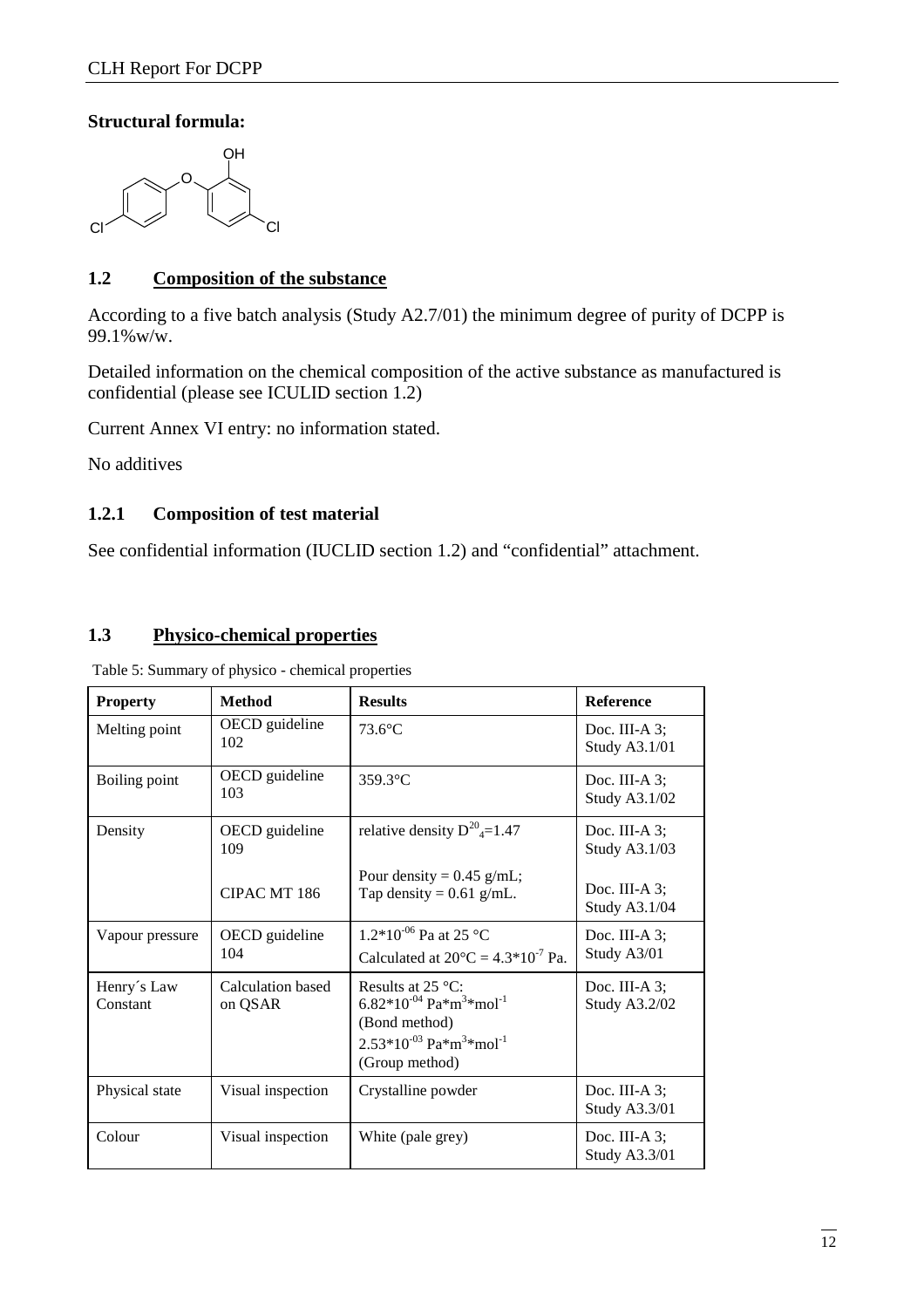| <b>Property</b>                                                                                  | <b>Method</b>                                                                              | <b>Results</b>                                                                                                                                                                                                                            | Reference                                                                     |
|--------------------------------------------------------------------------------------------------|--------------------------------------------------------------------------------------------|-------------------------------------------------------------------------------------------------------------------------------------------------------------------------------------------------------------------------------------------|-------------------------------------------------------------------------------|
| Odour                                                                                            | Olfactory<br>inspection                                                                    | Slightly smelling like phenols                                                                                                                                                                                                            | Doc. III-A 3;<br>Study A3.3/01                                                |
| Absorption<br>spectra:<br>UV/VIS                                                                 | OECD guideline<br>101                                                                      | There is an absorption maxima at<br>277 nm.                                                                                                                                                                                               | Doc. III-A 3;<br><b>Study A3.4/01</b>                                         |
| Absorption<br>spectra:<br><b>IR</b>                                                              | The test was<br>performed<br>according to<br>internal standard<br>operation<br>procedures. | DCPP was identified by FTIR-<br>spectrum using a KBR-pellet                                                                                                                                                                               | Doc. III-A $3$ ;<br><b>Study A3.4/01</b>                                      |
| Absorption<br>spectra:<br><b>NMR</b>                                                             | The test was<br>performed<br>according to<br>internal standard<br>operation<br>procedures. | DCPP was identified by ${}^{1}H-$<br>NMR spectrum.                                                                                                                                                                                        | Doc. III-A $3$ ;<br><b>Study A3.4/01</b>                                      |
| Absorption<br>spectra: MS                                                                        | The test was<br>performed<br>according to<br>internal standard<br>operation<br>procedures. | DCPP was identified by MS<br>spectrum.                                                                                                                                                                                                    | Doc. III-A $3$ ;<br><b>Study A3.4/01</b>                                      |
| Water solubility                                                                                 | OECD guideline<br>105                                                                      | Solubility at 20°C: 19.5 mg/L;<br>pH 5-6.                                                                                                                                                                                                 | Doc. III-A 3;<br>Study A3.5/01                                                |
|                                                                                                  | <b>HPLC-UV</b>                                                                             | pH 5 and 10°C 6.3 mg/L;<br>pH 5 and 20°C 10 mg/L;<br>pH 5 and 30°C 14.7mg/L.                                                                                                                                                              | Doc. III-A 3;<br>Study A3.5/02                                                |
| Dissociation<br>constant                                                                         | OECD guideline<br>112                                                                      | pKa=9.49 (20°C).                                                                                                                                                                                                                          | Doc. III-A 3;<br>Study A3.6/01                                                |
| Solubility in<br>organic solvents,<br>including the<br>effects of<br>temperature on<br>stability | <b>HPLC-UV</b>                                                                             | Solubility in n-hexane:<br>$\sim$ 8.7 mg/L at 10 °C;<br>$\sim$ 18.6 mg/L at 20 °C;<br>~ 27.0 mg/L at 30 $^{\circ}$ C<br>Solubility in n-octanol:<br>~ 36.8 mg/L at 10 °C;<br>~ 43.7 mg/L at 20 $^{\circ}$ C;<br>$\sim$ 51.4 mg/L at 30 °C | Doc. III-A 3;<br>Study A3.5/02                                                |
| Partition<br>coefficient n-<br>octanol/water                                                     | OECD guideline<br>117<br>Calculation                                                       | Log Pow = 3.7 at 20 $^{\circ}$ C<br>Log Pow = 4.8 at 10 $^{\circ}$ C<br>Log Pow = 4.6 at 20 $^{\circ}$ C<br>Log Pow = 4.5 at 30 $^{\circ}$ C                                                                                              | Doc. III-A $3$ ;<br><b>Study A3.9/01</b><br>Doc. III-A $3$ ;<br>Study A3.5/02 |
| Thermal stability<br>identity of<br>relevant<br>breakdown<br>products                            | OECD guideline<br>113                                                                      | Based on DCS and TGA<br>measurements, it can be<br>concluded that the active<br>substance is stable between 30<br>and 150°C.                                                                                                              | Doc. III-A $3$ ;<br>Study A 3.10/01                                           |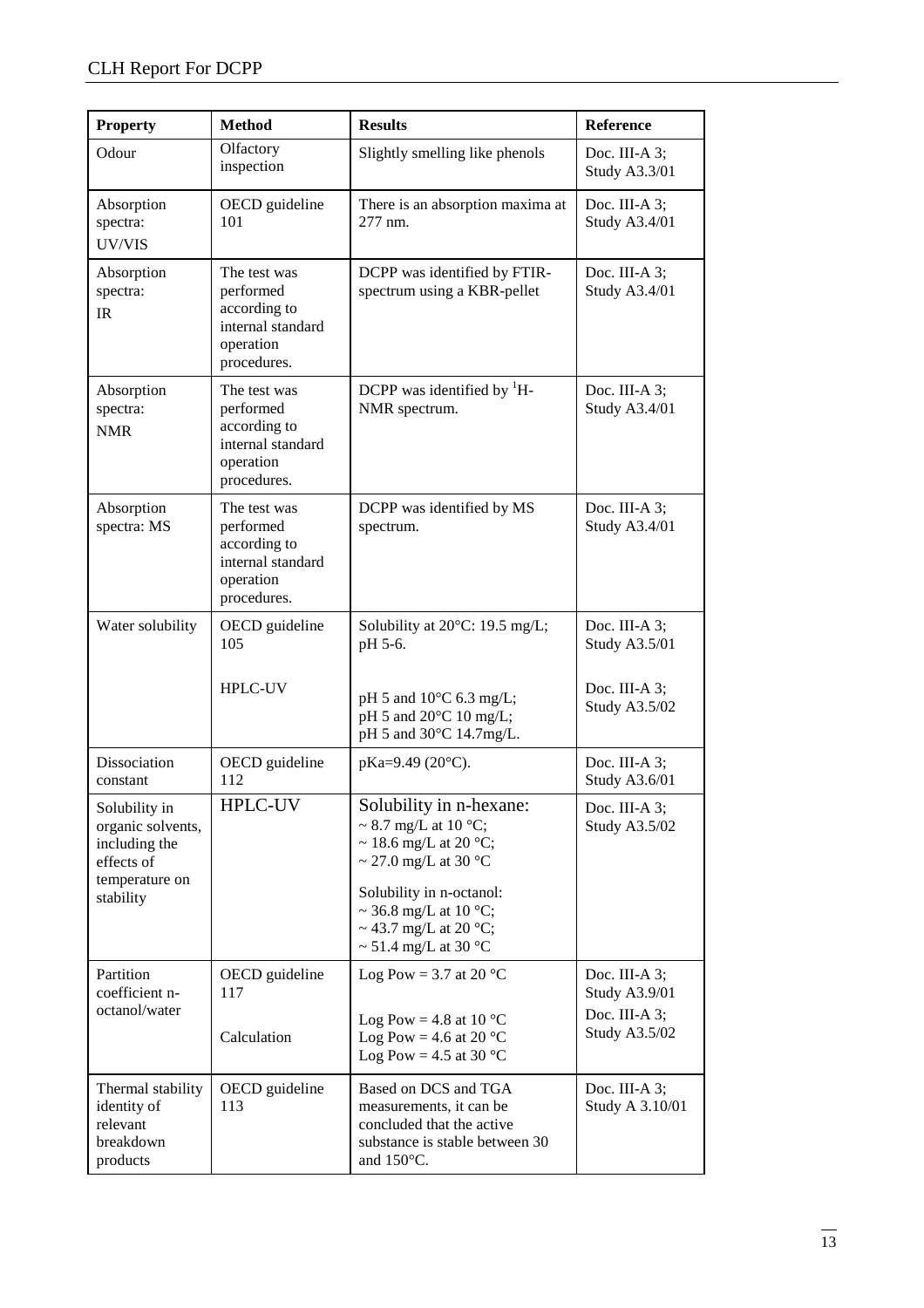| <b>Property</b>                                                                             | <b>Method</b>                    | <b>Results</b>                                               | <b>Reference</b>                                                           |
|---------------------------------------------------------------------------------------------|----------------------------------|--------------------------------------------------------------|----------------------------------------------------------------------------|
| Flammability,<br>including<br>autoflammability<br>and identity of<br>combustion<br>products | EC method A.10,<br>A.12 and A.13 | DCPP is not highly flammable.<br>DCPP is not auto-flammable. | Doc. III-A $3$ ;<br>Study A 3.11/01<br>Doc. III-A $3$ ;<br>Study A 3.11/02 |
| Flash point                                                                                 | Company                          | Not performed because the active                             | Company                                                                    |
|                                                                                             | <b>Statement</b>                 | substance is solid.                                          | <b>Statement</b>                                                           |
| Surface tension                                                                             | OECD guideline<br>115            | 65 mN/m at 19.7 $^{\circ}$ C                                 | Doc. III-A $3$ ;<br>Study A3.13/01                                         |
| Viscosity                                                                                   | Company                          | Not performed because the active                             | Company                                                                    |
|                                                                                             | <b>Statement</b>                 | substance is solid                                           | Statement                                                                  |
| Explosive                                                                                   | Company                          | There is no structural alert for                             | Company                                                                    |
| properties                                                                                  | <b>Statement</b>                 | explosive properties                                         | <b>Statement</b>                                                           |
| Oxidizing                                                                                   | Company                          | There is no structural alert for                             | Company                                                                    |
| properties                                                                                  | Statement                        | oxidizing properties.                                        | Statement                                                                  |
| Granulometry                                                                                |                                  | No data available                                            |                                                                            |

## **2 MANUFACTURE AND USES**

#### **2.1 Manufacture**

Biocides: Does not need to be specified for the CLH proposal.

#### **2.2 Identified uses**

- PT1: Human hygiene biocidal products
- PT2: Private area and public health area disinfectants and other biocidal products
- PT4: Food and feed area disinfectants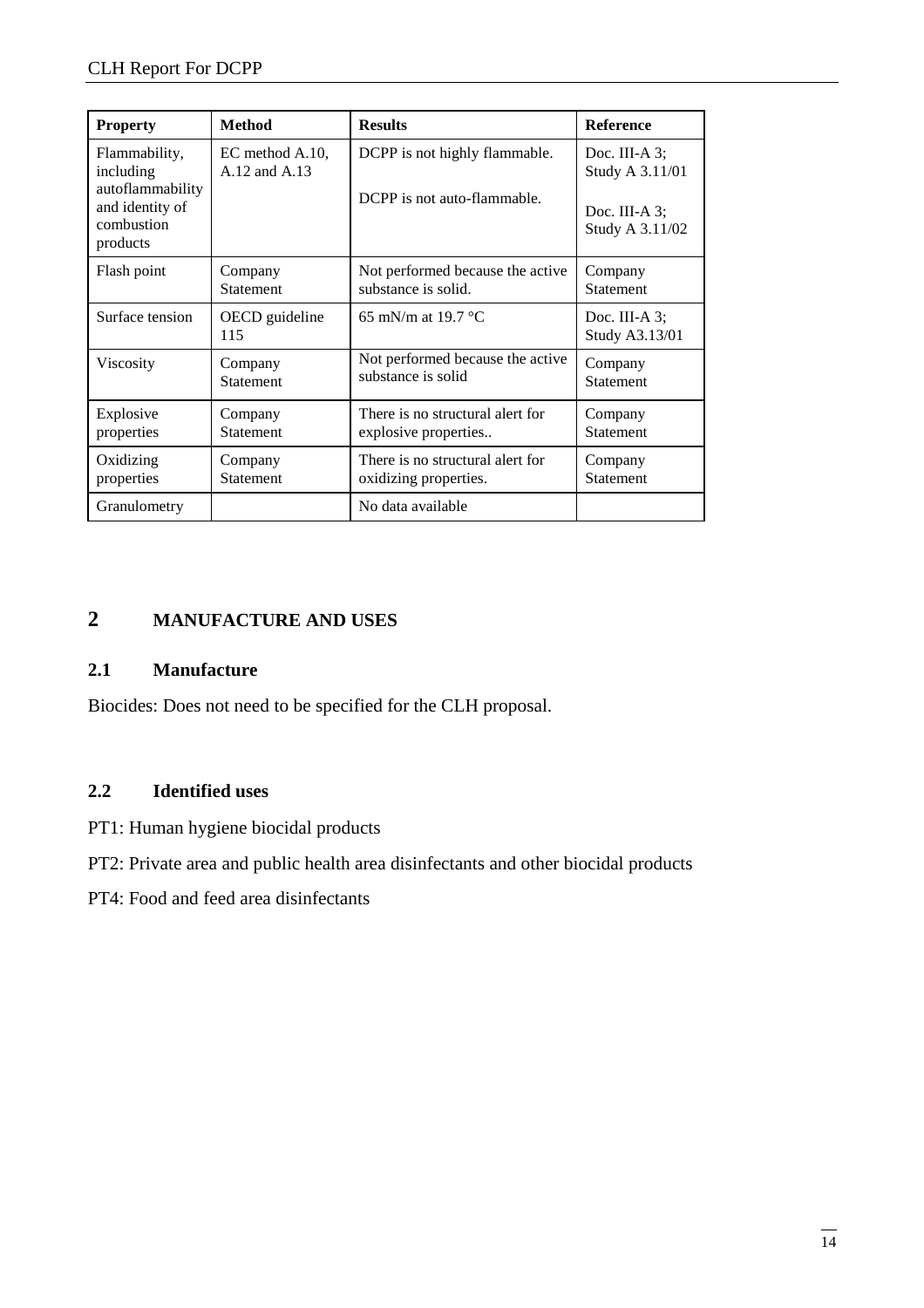#### **3 CLASSIFICATION FOR PHYSICO-CHEMICAL PROPERTIES**

| <b>Property</b>                                                                             | <b>Method</b>                    | <b>Results</b>                                                                                                                         | Reference                           |
|---------------------------------------------------------------------------------------------|----------------------------------|----------------------------------------------------------------------------------------------------------------------------------------|-------------------------------------|
| Thermal stability<br>identity of relevant<br>breakdown products                             | OECD guideline<br>113            | Based on DCS and TGA<br>measurements, it can be<br>concluded that the active<br>substance is stable between 30<br>and $150^{\circ}$ C. | Doc. III-A $3$ :<br>Study A 3.10/01 |
| Flammability,<br>including<br>autoflammability<br>and identity of<br>combustion<br>products | EC method A.10.<br>A.12 and A.13 | DCPP is not highly flammable.<br>DCPP is not auto-flammable.                                                                           | $\gamma$                            |
| Flash point                                                                                 | Company                          | Not performed because the                                                                                                              | Company                             |
|                                                                                             | <b>Statement</b>                 | active substance is solid.                                                                                                             | <b>Statement</b>                    |
| Explosive properties                                                                        | Company                          | There is no structural alert for                                                                                                       | Company                             |
|                                                                                             | <b>Statement</b>                 | explosive properties                                                                                                                   | Statement                           |
| Oxidizing properties                                                                        | Company                          | There is no structural alert for                                                                                                       | Company                             |
|                                                                                             | Statement                        | oxidizing properties.                                                                                                                  | Statement                           |

Table 6: Summary table for relevant physico-chemical studies

#### **3.1** *[Insert hazard class when relevant and repeat section if needed]*

No classification is proposed based on available data.

#### **3.1.1 Summary and discussion of**

No classification is proposed based on available data.

#### **3.1.2 Comparison with criteria**

No classification is proposed based on available data.

#### **3.1.3 Conclusions on classification and labelling**

No classification is proposed based on available data.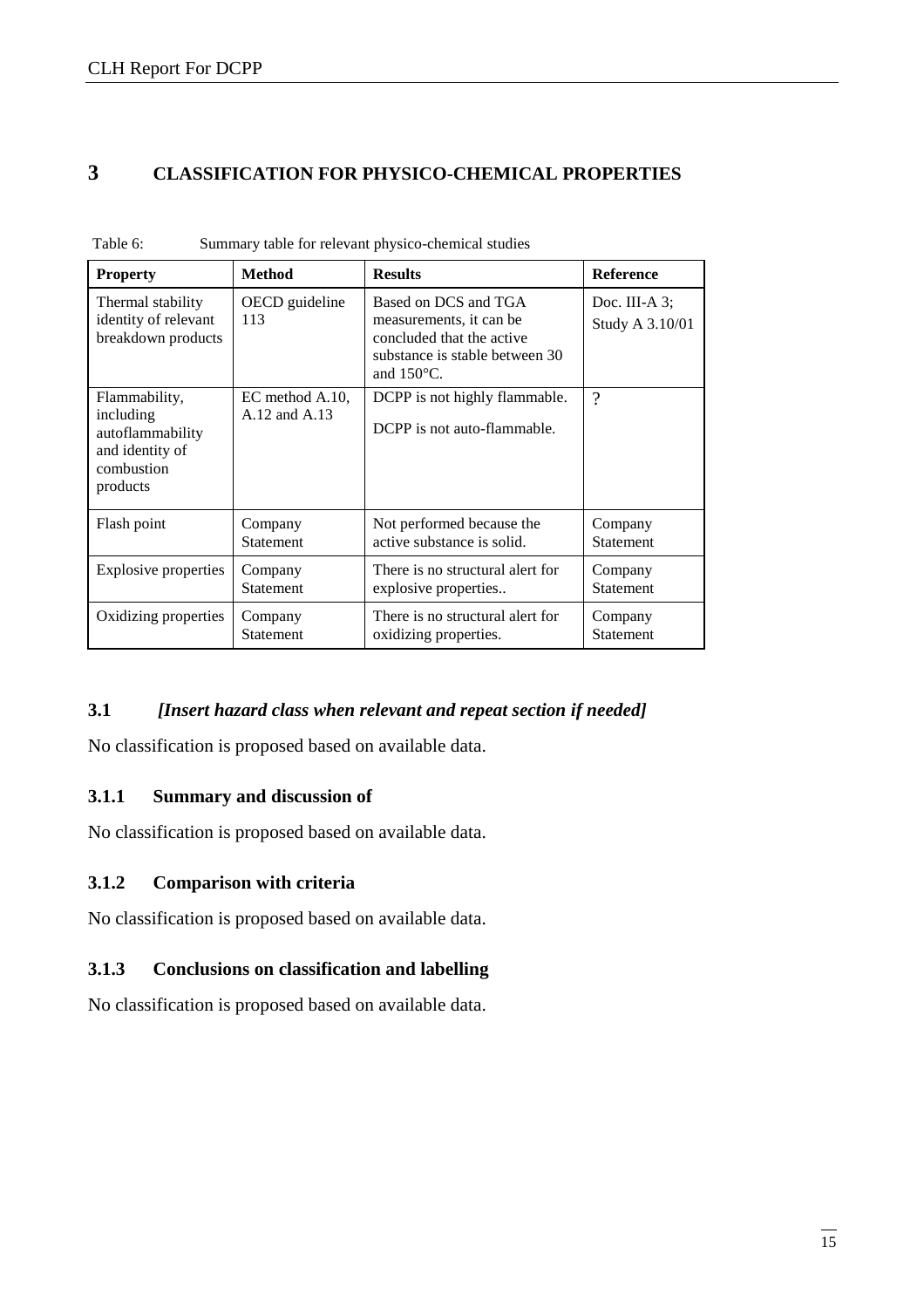## **4 HUMAN HEALTH HAZARD ASSESSMENT**

No proposal for revision or amendment to the existing harmonised classification is made.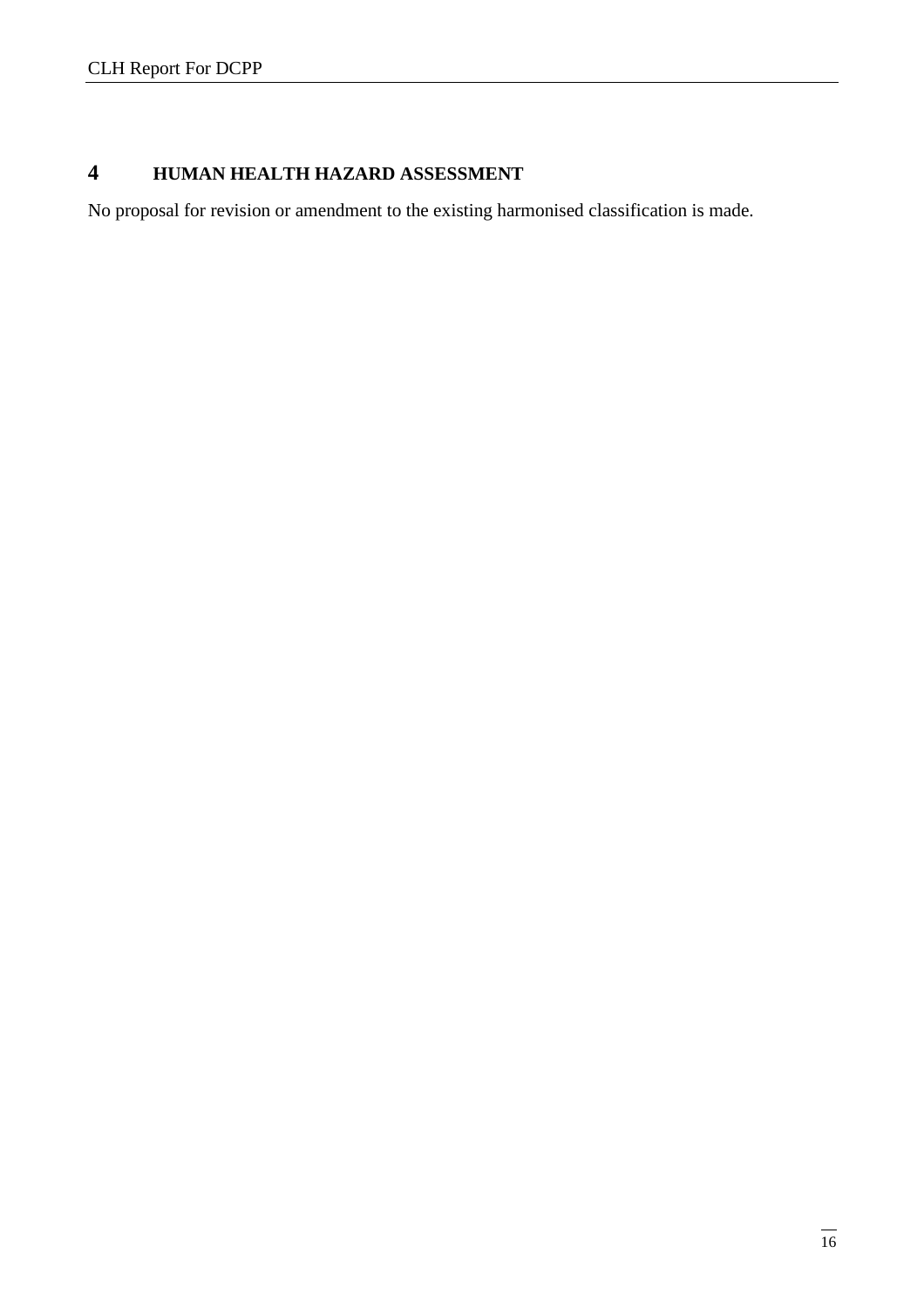#### **5 ENVIRONMENTAL HAZARD ASSESSMENT**

Note: key studies are highlighted **bold**

#### **5.1 Degradation**

Summary of relevant information on degradation: please see single subsections

#### **5.1.1 Stability**

#### **Hydrolysis**

The abiotic degradation of DCPP in the dark (i.e. hydrolysis) was investigated in one study at 50°C in sterile aqueous buffer solutions at pH values of 4, 7 and 9 following the preliminary test of OECD guideline 111 (see **Doc. III-A 7.1.1.1.1, Study A 7.1.1.1.1**). The test vessels with test substance were incubated in the dark for up to 5 days. No degradation of test substance was measured after 5 days at these pH values using HPLC (see table 7). Therefore, DCPP is considered to be hydrolytically stable and to reveal a hydrolysis half-life of more than one year at temperatures up to 25°C and within the range of the tested and environmentally relevant pH levels, as less than 10% of the test substance was degraded during this test.

| Guideline /<br><b>Test</b><br>method      | pH      | Temp.<br>$\mathsf{I}^\circ\mathbf{C}$ | <b>Initial TS</b><br>concentration, $C_0$<br>[mg/L] | <b>TS</b> concentration<br>after 5 days<br>incubation<br>[mg/L] | <b>Reaction</b><br>rate<br>constant,<br>$K_h$<br>$[s^{-1}]$ | Half-life,<br><b>DT50</b><br>[h] | <b>Reference</b>         |
|-------------------------------------------|---------|---------------------------------------|-----------------------------------------------------|-----------------------------------------------------------------|-------------------------------------------------------------|----------------------------------|--------------------------|
| <b>OECD</b><br>guideline                  | 4, 7, 9 | 50                                    | pH 4:<br>2.700 and 2.804                            | pH 4:<br>2.931 and 2.915                                        | <b>Not</b><br>available                                     | <b>Not</b><br>available          | Doc. III-A<br>7.1.1.1.1, |
| <b>111 and</b><br>following<br><b>GLP</b> | pH 7:   | 1.085 and 1.025                       | pH 7:<br>1.195 and 1.157                            | for $50^{\circ}$ C<br><b>Estimate:</b>                          |                                                             | <b>Study A</b><br>7.1.1.1.1      |                          |
|                                           |         |                                       | pH 9:<br>32,0003 and 32,064                         | pH 9:<br>32.829 and 32.958                                      |                                                             | $>1$ year at<br>$25^{\circ}$ C   |                          |

Table 7: Hydrolysis of DCPP

#### **Photolysis in water**

A test on the phototransformation of DCPP in water was performed according to "OECD Guideline for Testing of Chemicals, Proposal for a new Guideline, Phototransformation of Chemicals in Water – Direct and Indirect Photolysis, Draft Document, August 2000", which has already been adopted as OECD-guideline 316 (see Doc. III-A 7.1.1.1.2, Study A 7.1.1.1.2/01).

The UV/VIS absorption spectrum of DCPP between 200 nm and 800 nm reveals that DCPP absorbs light only at wavelengths below 400nm. Simulated sunlight from a Hanau Suntest apparatus, equipped with a xenon lamp with filters to remove wavelengths below 290 nm, was used for irradiation. The radiolabelled test item was irradiated at an initial concentration of 0.21 mg/L in sterile buffer solution at pH 7 (at 25°C) over a continuous period of 19 days.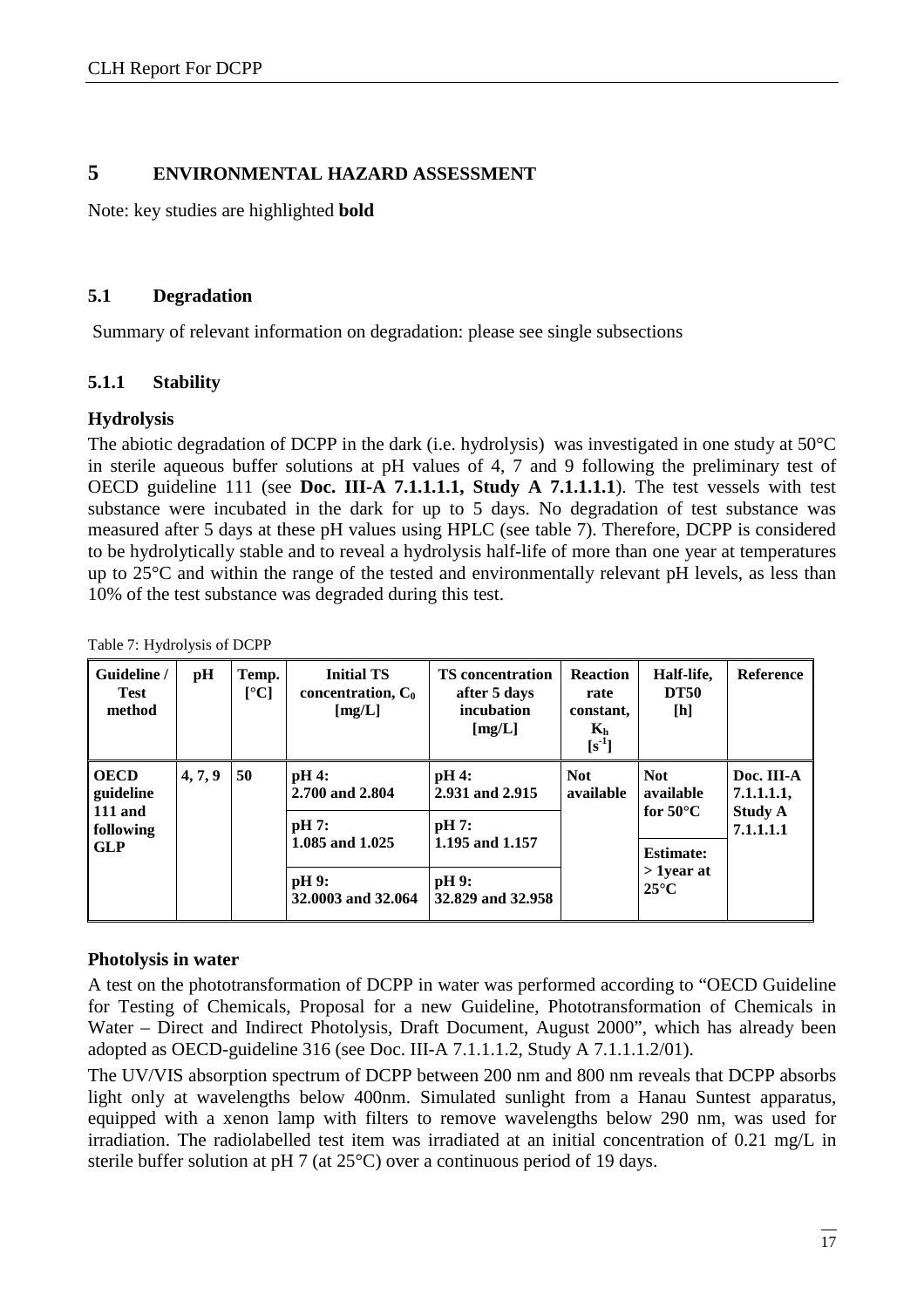DCPP underwent rapid photolysis with its amount decreasing from 100% of applied initially to 53.0% after 6 hours irradiation. By day 2, it had declined to represent 1.3% of the applied radioactivity, and from day 5 onwards, it was not detectable any more. DCPP remained stable in the dark, still representing 98.5% of the applied radioactivity at the end of the study (day 19). The Suntest half life of DCPP was calculated to be 0.27 days (continuous irradiation, 1 day  $= 24h$  at 25<sup>°</sup>C). The quantum yield for the photochemical reaction was determined to be  $\Phi = 0.986$ molecules degraded per photon. Using the quantum yield, the half-life of DCPP in aqueous systems at latitudes between 30°N and 50°N was estimated and shown to range from 0.24 days to 4.86 days depending on latitude and season (calculated by GC SOLAR, version 1.20, U.S. EPA) (see table 8).

| Guideline pH<br><b>Test</b><br>method                                 |                | Temp.<br>$({}^{\circ}C)$ | <b>Initial</b><br><b>TS</b><br>concen-<br>tration,<br>$C_0$<br>(mg/L) | <b>Photoly</b><br>-sis rate<br>constan<br>$t, (k_{p}^{c},$<br>$\text{days}^1$ ) | <b>Reaction</b><br>quantum<br>$yield, f^cE$<br>(molecules<br>degraded<br>per<br>photon) | Half-life, $DT_{50}$ , in<br>aqueous systems,<br>(days)                                                                                                                                                            | <b>Metabolites</b><br>formed<br>$(max. \% /at)$<br>day of<br>irradiation)                                              | <b>Reference</b>                                                                        |
|-----------------------------------------------------------------------|----------------|--------------------------|-----------------------------------------------------------------------|---------------------------------------------------------------------------------|-----------------------------------------------------------------------------------------|--------------------------------------------------------------------------------------------------------------------------------------------------------------------------------------------------------------------|------------------------------------------------------------------------------------------------------------------------|-----------------------------------------------------------------------------------------|
| <b>OECD</b><br>guideline<br><b>316 and</b><br>following<br><b>GLP</b> | $\overline{7}$ | $24.8 \pm$<br>0.2        | 0.21                                                                  | 2.607                                                                           | 0.986                                                                                   | $DT_{50}$ , lab :<br><b>DCPP: 0.27</b><br>M1: 1.61<br>M7: 0.98<br>M8: 0.72<br>$DT_{50}$ , env**:<br>DCPP:<br>Latitude 30°N:<br>$0.24 - 0.76$<br>Latitude 40°N:<br>$0.27 - 1.63$<br>Latitude 50°N:<br>$0.32 - 4.86$ | M1(26.3/2)<br>M2 (6.5/0.17<br>and $0.25$ )<br>M4(14/19)<br>M7(19.9/1)<br>M8(20.4/0.25)<br>M16(42.9/9)<br>M17 (36.3/19) | Doc. III-A<br>7.1.1.1.2,<br><b>Study A</b><br>7.1.1.1.2/01<br>and Study<br>7.1.1.1.2/02 |

Table 8: Phototransformation of DCPP in water

\* Suntest half life of DCPP and metabolites (continuous irradiation, 1 day = 24h at  $25^{\circ}$ C)

\*\*Minima and maxima represent values for summer and winter season, respectively.

Six major photodegradates accounting for more than 10% of the applied radioactivity were formed during the study (M1, M4, M7, M8, M16, and M17) (see **Doc. III-A 7.1.1.1.2, Study A 7.1.1.1.2/01 and Study 7.1.1.1.2/02)**.

M1, M7, and M8 showed a clear curve of formation and decline with maximum mean amounts of 26.3% (day 2), 19.9% (day 1) and 20.4% (day 0.25) of the applied radioactivity, respectively. At the end of the study M1 accounted to 2.3% while M7 and M8 were below detection limit. M4, M16 and M17 reached their maxima at the second last or last sampling interval, accounting for 14% (day 19), 42.9% (day 9) and 36.3% (day 19) of the applied radioactivity, respectively. Besides DCPP and the major metabolites M1, M4, M7, M8, M16, and M17  $(> 10\%)$ , one fraction (M2) was detected which exceeded levels of 5% of applied. The detected amounts of all other metabolites detected were lower than 4.4% of applied radioactivity.

LC/MS analysis was used for metabolite identification. It could be shown that M1, M16 and M17 are nonhalogenated and highly polar compounds. M2 was identified as 4-chlorocatechol, M7 as monochlordihydroxybiphenylether and M8 as a condensation product. M4 was not identified. The applicant stated that it was not possible to determine it technically. This was not considered to be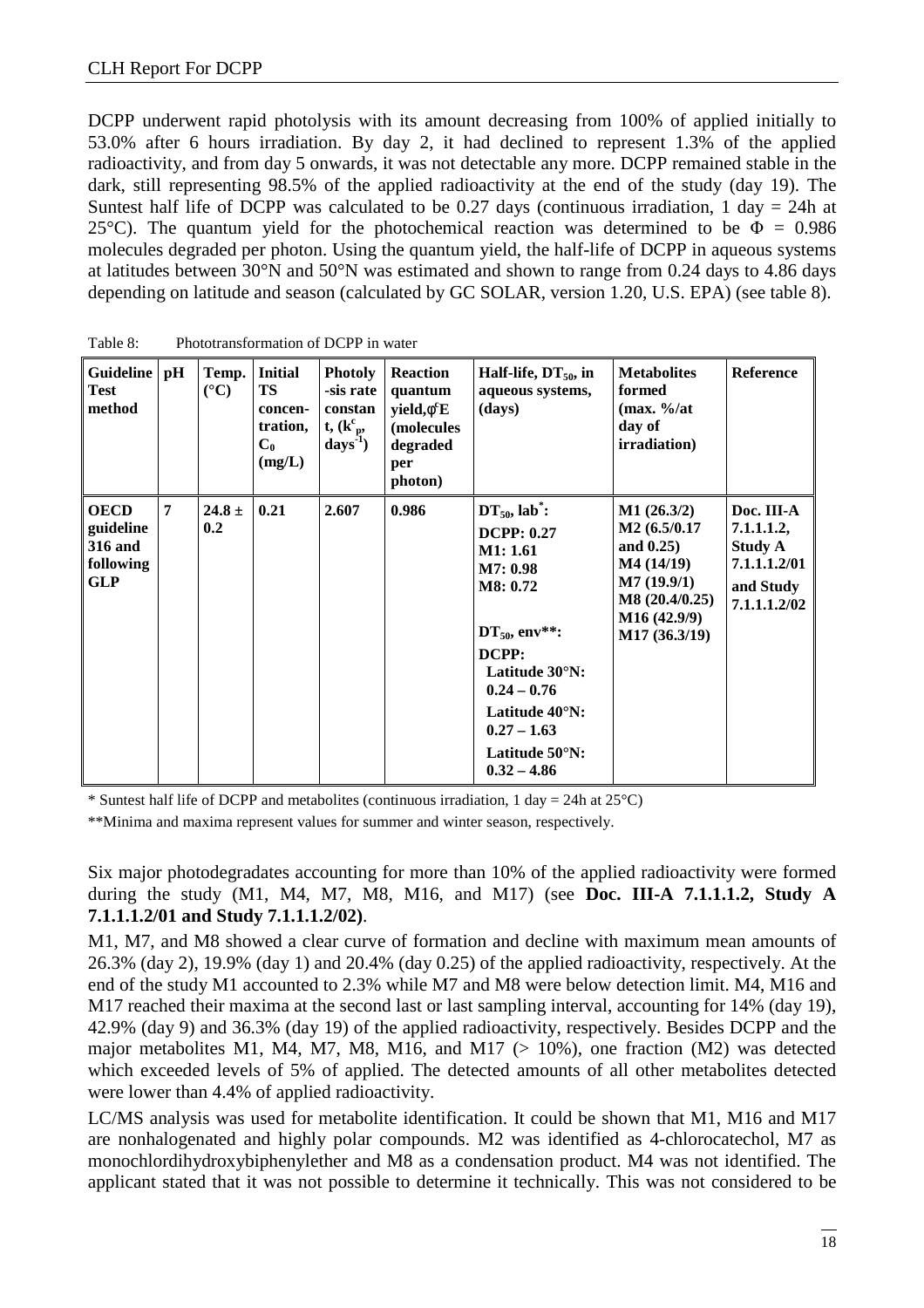conclusive. Regarding the structure of DCPP, a dioxine or another hazardous substance could be a potential degradation product. Therefore, the missing identity of M4 represents a concern. According to the results of this test the following degradation pathways are assumed:

- Dechlorination most probably with following ring opening/formation of highly polar compounds
- Condensation most probably with following ring opening
- Cleavage of the ether binding and formation of chlorocatechol

Mineralization of the photodegradation products of  ${}^{14}$ C-DCPP continuously increased with study progress. On day 19  ${}^{14}CO_2$  accounted for 20.3% of the applied radioactivity. Low amounts of radioactivity were detected in the fraction of organic volatiles not exceeding 2.1% of applied.

The rate of photodegradation of the major photodegradates M1, M7, and M8, were described using simple first order and consecutive first order kinetics, respectively. M1, M7 and M8 are further photolysed with Suntest half-lives of 1.61, 0.98, and 0.72 days, respectively (see table 8).

#### **Phototransformation in air**

DCPP is susceptible to photochemical degradation in the gas phase as proven by the estimation according to the methology described in the TGD (EC 2003, part II, p. 51).

The half-life of DCPP in air due to indirect photodegradation, i.e. oxidation with photochemically produced hydroxyl radicals, was calculated using the software programme AOPWIN, v. 1.92. The prediction is based on the chemical structure of the substance and is entered by SMILES notation.

The half-life of DCPP in the troposphere was calculated to be 19.701 hours (0.821 days) with a degradation rate (kdeg<sub>air</sub>) of 0.84 day<sup>-1</sup> (see table 4.1-3; see **Doc. III-A 7.3.1, Study A 7.3.1**). These values are based on a 24h day, at  $25^{\circ}$ C and an OH-radical concentration of 5 x 10<sup>5</sup> radicals/cm<sup>3</sup> (EC 2003, part II, p. 51)**.** Results of the calculation are summarised in table 9.

| Guideline /<br><b>Test method</b>          | Molecule /<br>radical | Rate constant for<br>reaction with OH-<br>radicals $(k_{OH})$<br>$[\text{cm}^3 \text{ molecule}^{-1} \text{ sec}^{-1}]$ | $kdeg_{air}$ *<br>$[d^{-1}]$ | <b>Half-life</b> $(t_{1/2})$<br>[d] | <b>Reference</b>                          |
|--------------------------------------------|-----------------------|-------------------------------------------------------------------------------------------------------------------------|------------------------------|-------------------------------------|-------------------------------------------|
| <b>Estimation</b><br>by AOPWIN<br>software | <b>OH</b>             | $19.5447 \times 10^{-12}$                                                                                               | 0.84                         | 0.821                               | Doc. III-A 7.3.1,<br><b>Study A 7.3.1</b> |

\* kdegair= kOH • cOH • 24 • 3600; cOH = 5 x 10<sup>5</sup> OH-radicals/cm<sup>3</sup> according to EC 2003, part II, p. 51

#### **Conclusion: Abiotic degradation**

Considering the high hydrolytic stability determined at 50°C for different pH values (preliminary test) it is not expected that hydrolytic processes will contribute significantly to the degradation of DCPP in aquatic systems.

Whereas, the derived photolytic environmental half-lives of DCPP in water range between 0.24 days and 4.86 days (latitudes between 30°N-50°N, considering all seasons) and demonstrate that DCPP is photodegraded rapidly in aquatic systems. Mineralization (formation of  $CO<sub>2</sub>$ ) plays a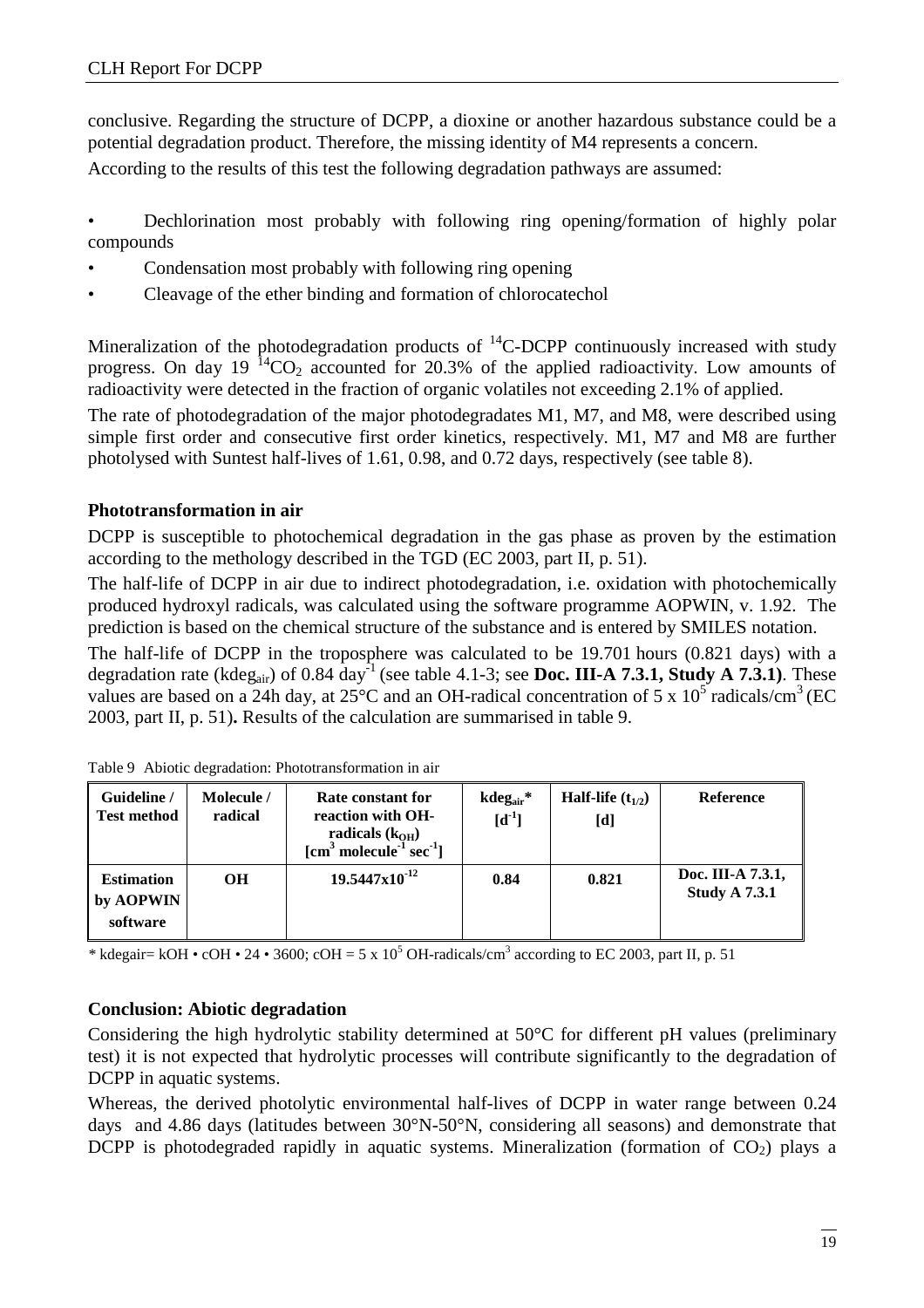significant role in the photolysis process of DCPP. Based on the calculation according to Atkinson, the chemical lifetime of DCPP in the air was assessed to be less than one day.

Based on the vapour pressure (1.2  $\times$  10<sup>-6</sup> Pa at 25 °C) and the Henry's Law constant (calculated, 6.82 x 10<sup>-4</sup> Pa x m<sup>3</sup>/mol (25°C) (Bond method) resp. 2.53 x 10<sup>-3</sup> Pa x m<sup>3</sup>/mol (25°C) (Group method)), volatility of DCPP and gaseous release is considered to be of minor importance. These data indicate that DCPP is not expected to partition from aqueous phases to air in significant quantities. The degradation of DCPP residues by OH-radicals in air proceeds with a  $DT<sub>50</sub>$  value of 19.701 hours.

#### **5.1.2 Biodegradation**

#### **5.1.2.1 Biodegradation estimation**

No data available

#### **5.1.2.2 Screening tests**

#### **Ready biodegradability**

DCPP was investigated for its ready biodegradability in several initial tests:

A CO2-evolution test according to OECD Guideline 301B was performed with radiolabelled test substance (Diclosan, label: phenole-U-C14) at a concentration of approximately 95  $\mu$ g/L test substance in five replicates over an extended period of 61 days (**Doc III-A 7.1.1.2.1/01, Study A 7.1.1.2.1/01**). The inoculum was activated sludge form a municipal wastewater treatment plant (Mannheim, Germany). The degradation was monitored via the radioactive carbon dioxide formed by biodegradation of the test substance. The reference control was performed with aniline (20 mg TOC/L), measuring the evolving carbon dioxide as Total Inorganic Carbon (TIC) in the absorption solutions. In addition an inhibition control was run to determine possible toxic effects on the microorganisms. The test passed the validity criteria. No inhibitory effect was observed to the microbial degradation activity at the tested concentration. The test substance was degraded by 40– 50% after 28 days, failing the ready biodegradability pass level. After 61 days DCPP was degraded by 52 $\pm$ 9%. The distribution of the radioactivity over the compartments  $CO_2$ , water and sludge of the test system revealed that water and sludge contained less than 10% TAR (Replicates 3–5). Replicate 2 had a slightly higher proportion (12%), while replicate 1 was considered to be an outlier: 30%). The sludge contained  $3-5\%$  TAR (replicates 2-5), while  $CO<sub>2</sub>$  contained  $43-55\%$  TAR (replicate 1: 23%). The recovery of  ${}^{14}C$  at test end was between 60% and 70% TAR. The low recovery at test end might be explained by small losses of  ${}^{14}CO_2$  during the sampling processes during the exposure in combination with the low initial test concentration. In additional non-GLP investigations (GC/MS analysis of two replicates), metabolites were not detected above background level. In one replicate traces of DCPP were detected, while DCPP was not detected in the other replicate. Overall, it can be concluded that DCPP is biodegradable under aerobic conditions, but the ready biodegradability pass levels were failed.

A manometric respirometry test (OECD guideline 301F) was performed at a concentration of 100 mg a.s./L) over a period of 28 days (Study A 7.1.1.2.1/02). Ultrasound dispersion was employed for fifteen minutes to obtain a homogenouos suspension of the test item. Incubation was carried out at 22.0 °C with activated sludge collected from a domestic wastewater treatment plant (ARA Ergolz II, Füllinsdorf / Switzerland). The reference control was performed with sodium benzoate, 104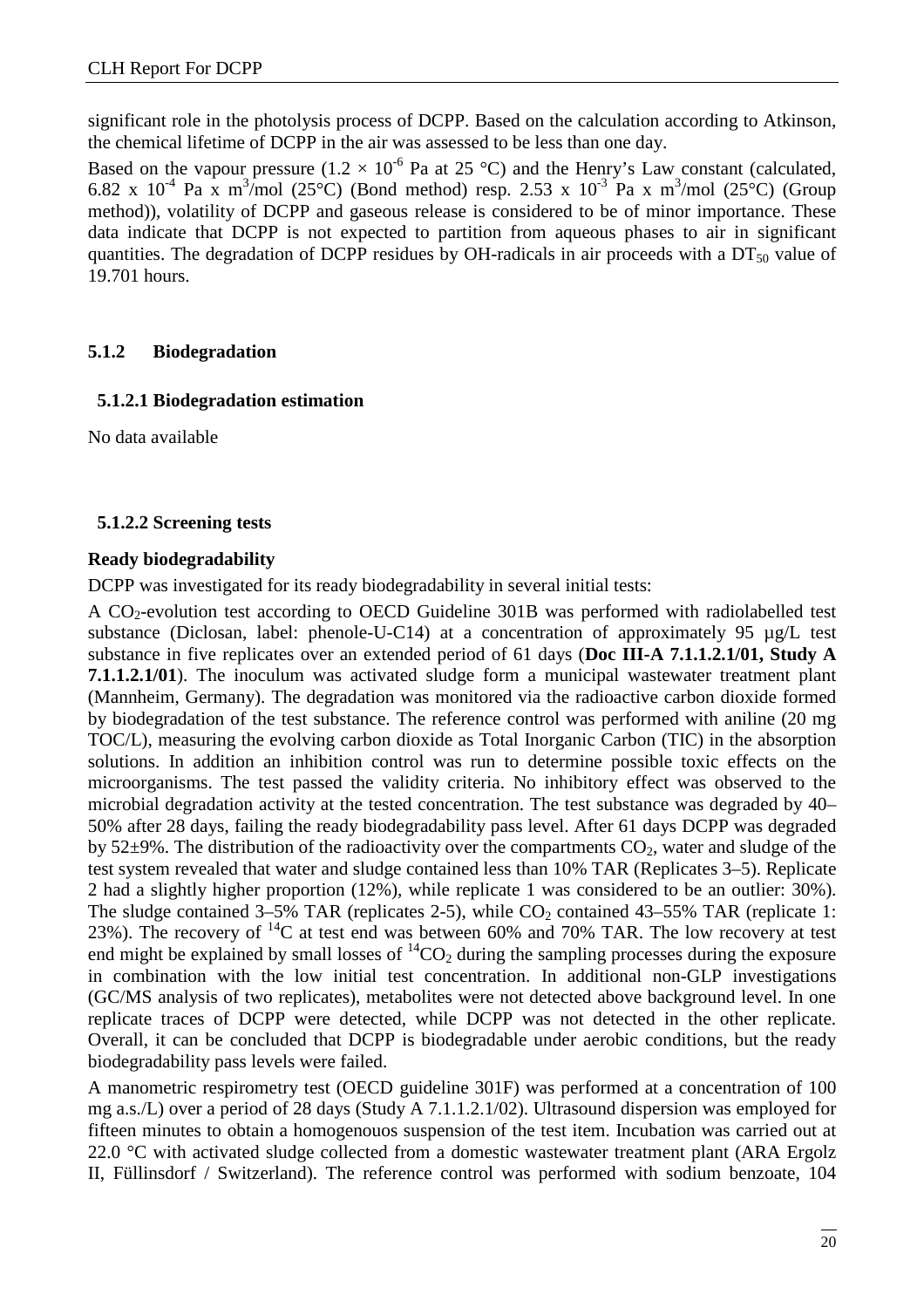mg/L. During exposure, the Biochemical Oxygen Demand was measured continuously by means of a BOD-meter. Based on this parameter, the biodegradation of DCPP was 0% after 28 days. Although the used test substance concentration was above the  $EC_{50}$  value of 8 mg/L determined for STP microorganism's, no inhibitory effect on the biodegradation of the reference item sodium benzoate was determined in the toxicity control containing both the test and the reference item. As the compound has only a water solubility of 19.5 mg/L (at 20 °C) the study was performed above the compound's water solubility.

A test according to the "Japan Chemical Substance Control Law (1974)" (comparable to the modified MITI test, OECD guideline 301C) was performed at 100 mg a.s./L over a period of 28 days (Study A 7.1.1.2.1/03). Incubation was carried out at  $25 \pm 1$  °C with standard activated sludge. The functional control was performed with aniline, 100 mg/L. During exposure,  $O_2$ -consumption was quantified. Biodegradation (Biological Oxygen Demand, BOD versus Theoretical Oxygen Demand, ThOD) was -3% (average,  $n = 3$ ) after 28 days. Based on the results of an additional HPLC analysis, concentration of the test substance in the three test sections of the test substance were detected to 100% compared with initial content. Thus, the percentage biodegradation of the test substance was calculated to be 0% for each of the three test sections. As the compound has only a water solubility of 19.5 mg/L (at 20 °C) the study was performed above the compound's water solubility.

A manometric respirometry test (OECD guideline 301F) was performed at a concentration of 100 µg a.s./L) over a period of 28 days (Study A 7.1.1.2.1/04). Incubation was carried out at 21.5-22.0 °C with a polyvalent inoculum (bacteria collected from activated sludge of a sewage treatment plant, ARA Pro Rheno Basle). The reference control was performed with sodium benzoate (100 mg/L), measuring the Biochemical Oxygen Demand. The degradation of the test item DCPP was monitored by gas-chromatography. Within 28 days of incubation, a complete primary degradation (100 %, concentration of a.s. was below the limit of detection) of DCPP was observed.

Possible metabolites of DCPP (e.g. 4-chlorocatechol, 4-chloro-2-methoxy-1-phenol, Methyl-DCPP, 2-, 3-, and 4-chloroanisole, 2-, 3-, and 4-chlorophenol) have not been found. None of the primary metabolites could be traced above the detection limit of 2.5 µg/L or 2.5%.

The test concentration used was well below the  $EC_{50}$  of 8 mg/l determined for STP relevant organism's. Nevertheless, the test design was not suitable to determine ready biodegradability: No data on mineralization of the substance could be provided thus failing to give information on passing the criteria for ready biodegradability. The advice given in Annex II of OECD Guideline 301 regarding evaluation of the biodegradability of chemicals suspected to be toxic to the inoculums was not followed: For substances with  $EC_{50}$  values of less than 20 mg/l the use of low test concentrations should be employed necessitating the use of the stringent and sensitive Closed Bottle test or the use of  $C^{14}$ -labelled material. Moreover, no data on DCPP elimination from abiotic control were provided, only data regarding oxygen demand: Hence, adsorption processes cannot be excluded in this study as DCPP has shown to have a rather high KOC-value.

None of the submitted studies on DCPP could demonstrate that the criteria according to the definitions given by the OECD guidelines for testing ready biodegradability were passed. Therefore, DCPP has to be regarded as "not readily biodegradable". An assessment of inherent biodegradability was performed.

#### **Inherent biodegradability**

A Zahn-Wellens/EMPA test (OECD guideline 302B) was performed at 100 µg a.s./L over a period of 28 days (**Doc III-A 7.1.1.2.2, Study A 7.1.1.2.2**). Incubation was carried out at 20-22 °C with activated sludge collected from a communal wastewater treatment plant (ARA Therwil,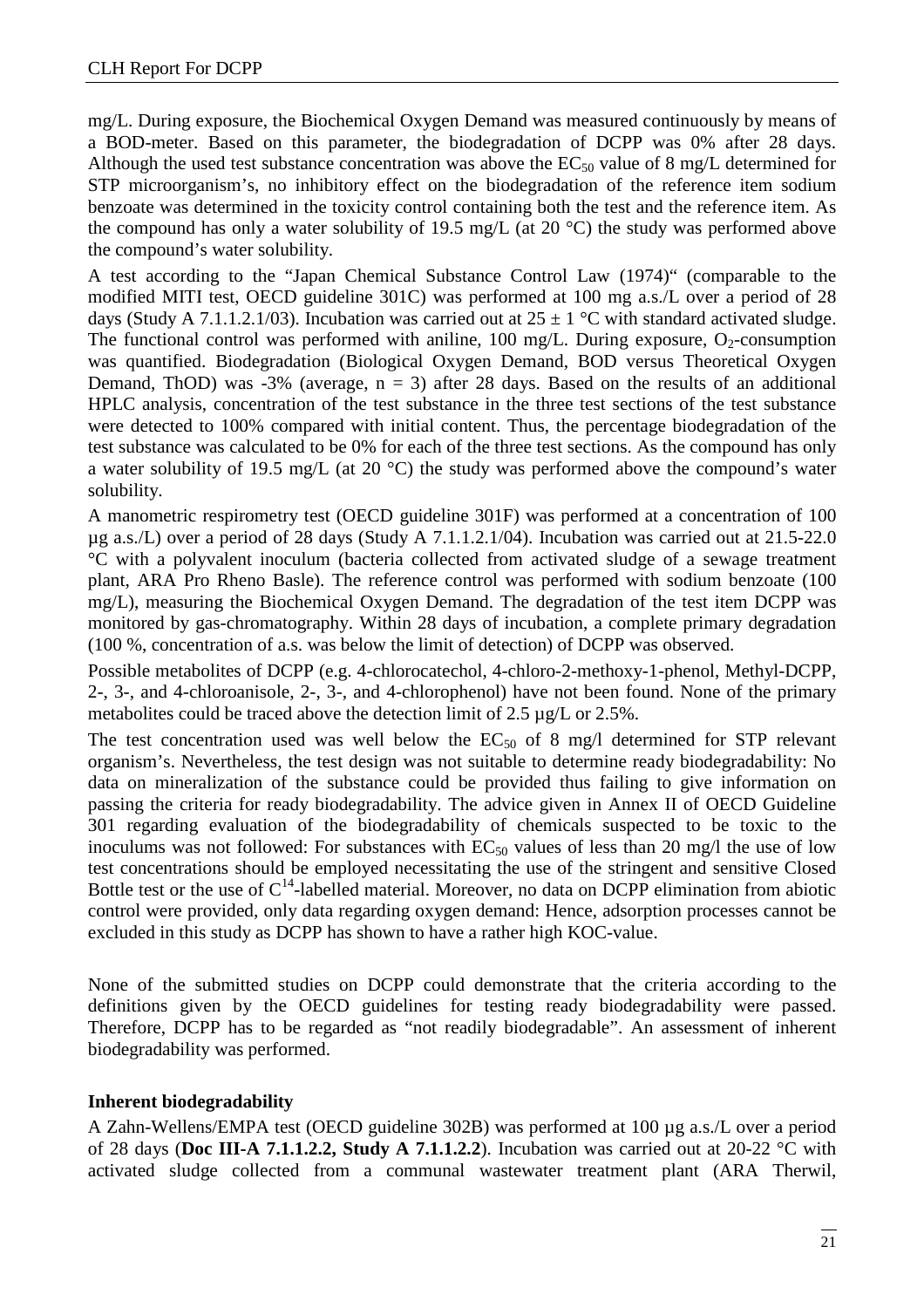Switzerland). The functional control was performed with Diethylene glycol. DCPP was analysed by GC/MSD methods in water and sludge samples because the concentration of the test substance was too small for DOC analysis. Additionally, for the anticipated metabolites 2-Chlorophenol, 3- Chlorophenol, 4-Chlorophenol, Methoxy-benzene (Anisole) and Methyl-DCPP water and sludge samples were analysed.

As a result, elimination of DCPP was >99% after 14 days according to the water samples. Additionally, the elimination of DCPP within 28 days was observed in the sludge samples, although slower than in the water samples. As no DOC was measured in the DCPP-test, the pass levels for inherent biodegradability could not be passed. Although some adsorption cannot be ruled out, it can be concluded that DCPP is inherently primary biodegradable.

2-Chlorophenol and 3-Chlorophenol could not be detected in water or sludge samples. 4- Chlorophenol and Methoxy-benzene (Anisole) could be quantified in a low amounts in some samples. Nevertheless, these values are considered to be of very limited informative value. Methyl-DCPP could be quantified in the water samples with a maximum on day 7. In the two sludge samples Methyl-DCPP could be quantified with a maximum on day 7 and 14, respectively."

The results of all biodegradation/elimination studies with DCPP are summarized in table 10.

| Guideline /<br><b>Test method</b>                       | <b>Test</b><br>type <sup>1</sup> | <b>Test</b><br>para-                                   | Inoculum                |                                       |                        | <b>Test</b><br>substance | tion                  | <b>Degradation/Elimina</b>                                         | Ref.                                                   |
|---------------------------------------------------------|----------------------------------|--------------------------------------------------------|-------------------------|---------------------------------------|------------------------|--------------------------|-----------------------|--------------------------------------------------------------------|--------------------------------------------------------|
|                                                         |                                  | meter                                                  | <b>Type</b>             | Concen<br>tration                     | Ada<br>ptat.           | concentr.                | <b>Incub</b><br>ation | <b>Degree</b><br>[%]                                               |                                                        |
| OECD 301B                                               | <b>Ready</b>                     | CO <sub>2</sub>                                        | Activat<br>ed<br>sludge | $30 \text{ mg/L}$                     | $\bf{no}$              | $95 \mu g/L$             | 28 d                  | 40-50%<br>degradation                                              | Doc III-A<br>7.1.1.2.1/01,<br><b>Study A</b>           |
|                                                         |                                  |                                                        |                         |                                       |                        |                          | 61d                   | $52 + 9%$<br>degradation                                           | 7.1.1.2.1/01                                           |
| OECD 301F<br>Manometric<br>respirometry<br>test         | Ready                            | O <sub>2</sub>                                         | Activat<br>ed<br>sludge | $30 \text{ mg/L}$                     | no                     | $100$ mg/L               | 28 d                  | 0%<br>degradation                                                  | Study A<br>7.1.1.2.1/02                                |
| Japan Chemical<br>Substance<br>Control Law<br>$(1974)*$ | Ready                            | O <sub>2</sub><br><b>DCPP</b><br>(HPL<br>$\mathcal{C}$ | Activat<br>ed<br>sludge | $30 \text{ mg/L}$                     | no                     | $100$ mg/L               | 28 d                  | 0%<br>degradation                                                  | Study A<br>7.1.1.2.1/03                                |
| OECD 301F<br>Manometric<br>respirometry<br>test         | Ready                            | <b>DCPP</b><br>(GC)                                    | Activat<br>ed<br>sludge | $30 \text{ mg/L}$                     | no                     | $100 \mu g/L$            | 28 d                  | 100%<br>elimination.<br>no data on<br>ultimate<br>degradation      | Study A<br>7.1.1.2.1/04                                |
| OECD 302B<br><b>Zahn-Wellens</b><br>test                | <b>Inhere</b><br>nt              | <b>DCPP</b><br>$(GC-$<br>MSD)                          | Activat<br>ed<br>sludge | $0.49$ g/L<br>suspend<br>ed<br>solids | $\mathbf{n}\mathbf{o}$ | $100 \mu g/L$            | 28 d                  | $>99\%$ ,<br>elimination,<br>no data on<br>ultimate<br>degradation | Doc III-A<br>7.1.1.2.2,<br><b>Study A</b><br>7.1.1.2.2 |

Table 10: Biodegradation/Elimination of DCPP

\* Test comparable to OECD 301C, MITI (I)-method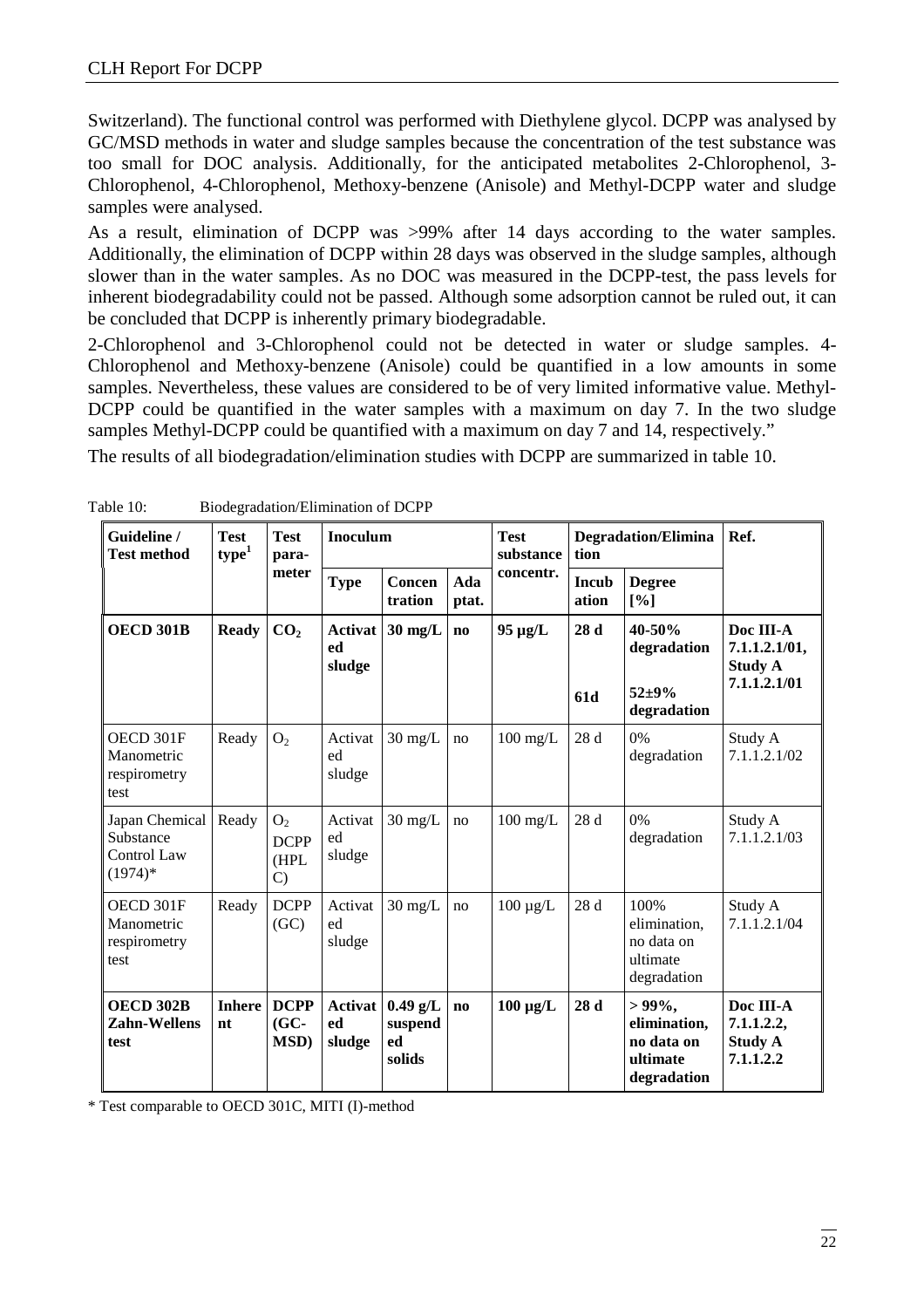#### **Conclusions to the results of laboratory biodegradation tests**

Based on the results of four studies on biodegradability of DCPP which could not demonstrate sufficient mineralisation to pass the criteria given by the OECD guidelines for testing ready biodegradability, DCPP is classified as "not readily biodegradable" according to the definitions. However some studies showed considerable biodegradation of DCPP (40-50% after 28 days). Additionally, an assessment of inherent biodegradability was performed. As no DOC was measured for the test conducted with the test item the test is not able to show ultimate biodegradation of DCPP. The elimination of DCPP within 28 days in water and sludge samples is leading to the conclusion that DCPP is inherently primary biodegradable, although the criteria for inherent biodegradability could not be met due to lack of DOC measurement and amount of adsorption cannot be quantified.

#### **5.1.2.3 Simulation tests**

#### **Biological sewage treatment**

#### Aerobic aquatic degradation in STP

An activated sludge simulation test according to OECD Guideline 303 was performed (Study A 7.1.2.1.1/01). No radiolabelled test material was used, hence e.g. adsorption processes cannot be ruled out.

The elimination of the test item DCPP (nominal test substance concentration 40  $\mu$ g/L) was investigated in two continuously operating test plants running in parallel under identical conditions. The degradation of the synthetic and domestic sewage was followed in two control plants and determined by DOC analysis. The test compound in the influent and effluent was determined with a specific analytical method (GC/MSD). The experiment started with a settling-in period of 14 days in order to stabilize the removal of DOC at  $> 80\%$ .

An elimination rate of 99.6% was achieved 24 h after start of the test period. During the test period, DCPP and Methyl-DCPP in the treated effluent and activated sludge were determined: In the water samples the maximum value for DCPP was 0.34  $\mu$ g/l and for methyl-DCPP 1  $\mu$ g/l. Nevertheless the water sample measurements have some impairments, as Methyl-DCPP was also measured several times in the control effluent. The value of 1 µg/l for Methyl-DCPP was only reached once, while the other 4 quantifiable values are 0.15, 0.19, 0.14 and 0.2 µg/l Methyl-DCPP. In most of the water samples the values gained were below limit of quantification for DCPP as well as for Methyl-DCPP.

In sludge samples the maximum value for DCPP was 3.6  $\mu$ g/l and for methyl-DCPP 0.8  $\mu$ g/g: some tendency for higher values towards study end could be observed, which was more pronounced for methyl-DCPP.

#### **Conclusion:**

DCPP was extensively removed in activated sludge systems. Removal of more than 99% was achieved within 24 h, measured with substance specific analytical methods. Some DCPP and methyl-DCPP could be detected in the effluent and sludge samples.

No simulation tests with the active substance DCPP are available for other environmental compartments.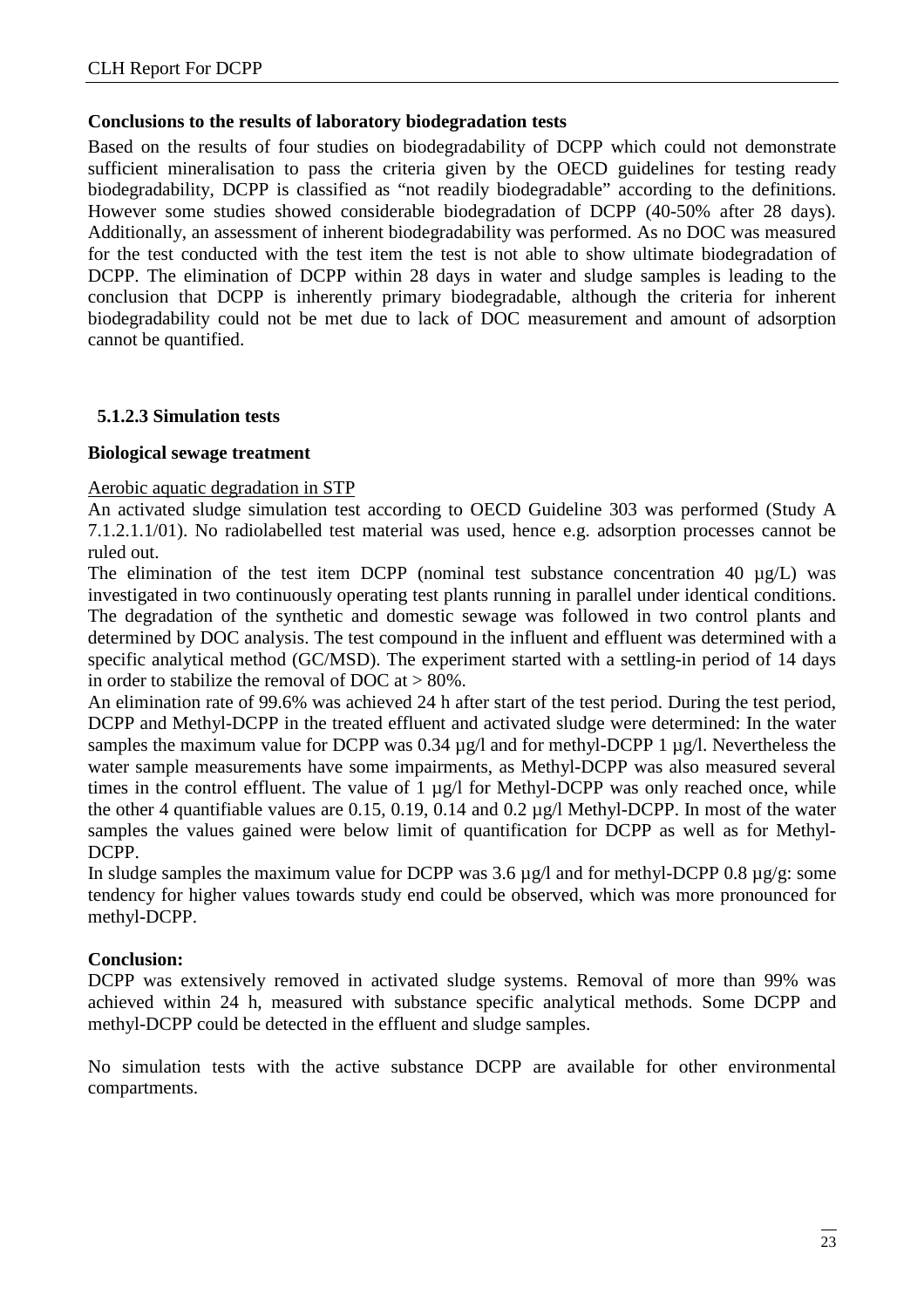#### **5.1.3 Summary and discussion of degradation**

DCPP is hydrolytic stable. Whereas, the derived photolytic environmental half-lives of DCPP in water range between 0.24 days and 4.86 days (latitudes between  $30^{\circ}$ N-50°N, considering all seasons) and demonstrate that DCPP is photodegraded rapidly in aquatic systems. Mineralization (formation of  $CO<sub>2</sub>$ ) plays a significant role in the photolysis process of DCPP.

DCPP is not expected to partition from aqueous phases to air in significant quantities (Henry's Law constant calculated,  $6.82 \times 10^{-4}$  Pa x m<sup>3</sup>/mol ( $25^{\circ}$ C) (Bond method) resp.  $2.53 \times 10^{-3}$  Pa x m<sup>3</sup>/mol  $(25^{\circ}C)$  (Group method)). The degradation of DCPP residues by OH-radicals in air proceeds with an estimated DT50 value of 19.701 hours.

Based on the results of four studies on biodegradability of DCPP which could not demonstrate sufficient mineralization to pass the criteria given by the OECD guidelines for testing ready biodegradability, DCPP is classified as "not readily biodegradable" according to the definitions. However some studies showed considerable biodegradation of DCPP (40-50% after 28 days). Additionally, an assessment of inherent biodegradability was performed. As no DOC was measured for the test conducted with the test item the test is not able to show ultimate biodegradation of DCPP. The elimination of DCPP within 28 days in water and sludge samples is leading to the conclusion that DCPP is inherently primary biodegradable, although the criteria for inherent biodegradability could not be met due to lack of DOC measurement and amount of adsorption cannot be quantified.

According to an STP simulation test (OECD 303) DCPP was extensively removed in activated sludge systems. Removal of more than 99% was achieved within 24 h, measured with substance specific analytical methods. Some DCPP and methyl-DCPP could be detected in the effluent and sludge samples. No simulation tests with the active substance DCPP are available for other environmental compartments.

#### **5.2 Environmental distribution**

#### **5.2.1 Adsorption/Desorption**

#### **Adsorption / desorption in soils**

#### *Screening test*

The adsorption coefficient  $K_{\infty}$  of DCPP on soil was estimated using High Performance Liquid Chromatography (HPLC). The test was performed according to OECD Test Guideline 121 and GLP. Six reference standards of known  $K_{oc}$  values were analysed on a HPLC system to determine an average capacity factor k'. Sodium nitrate was used to determine the HPLC system dead time (t<sub>0</sub>). A regression line was plotted with the determined k' values and the known  $K_{oc}$  values (log k' versus  $log K_{oc}$ ).

The linear regression of measured k' against  $K_{oc}$  values yielded a line with a slope of 5.048, an intercept of 0.8916 and a correlation coefficient of  $r^2 = 0.9931$ . DCPP was analysed on the same HPLC system during the same sample sequence as the reference substances. The capacity factors (log k') gained for DCPP amount to 0.4502 and 0.4464. The adsorption coefficient of the test substance was calculated as  $\log K_{oc} = 3.1545$  ( $K_{oc} = 1427.25$ ); further data is given in Table 11 **(Doc. III-A 7.1.3/01, Study A 7.1.3/01).**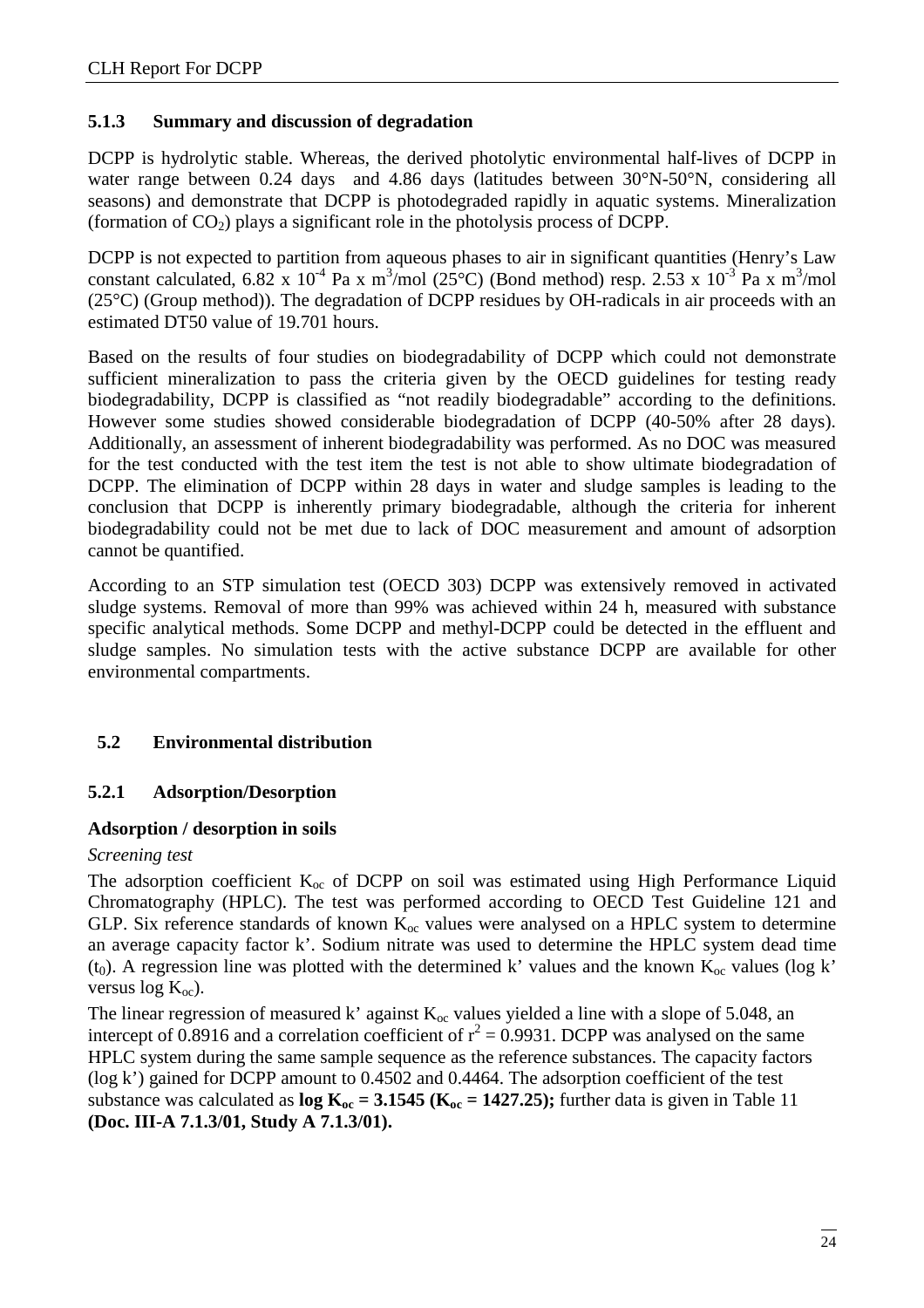| <b>Substance</b>       | $t_{R}$ Reference<br>$mix (min)^{1/2}$ | $\mathbf{k}^{\bullet}$ | Log k' | $Log K_{oc}$ |  |
|------------------------|----------------------------------------|------------------------|--------|--------------|--|
| <b>Phenol</b>          | 4.0375                                 | 1.2093                 | 0.0825 | 1.32         |  |
| <b>Methyl benzoate</b> | 4.5925                                 | 1.5130                 | 0.1798 | 1.80         |  |
| <b>Naphthalene</b>     | 6.5480                                 | 2.5830                 | 0.4121 | 2.75         |  |
| 1,2,3-Trichlorobenzene | 6.5480                                 | 2.5830                 | 0.4121 | 3.16         |  |
| <b>Phenanthrene</b>    | 9.6035                                 | 4.2550                 | 0.6289 | 4.09         |  |
| $4.4'$ -DDT            | 17.7115                                | 8.6917                 | 0.9391 | 5.63         |  |
| $DCPP - injection A$   | 6.981                                  | 2.8200                 | 0.4502 |              |  |
| $DCPP - injection B$   | 6.936                                  | 2.7953                 | 0.4464 | 3.1545       |  |

Table 11: HPLC retention time data and determination of Koc for DCPP and reference substances

1)  $t_R$  = average retention time in min for two measurements of the reference mix

2) Dead time for sodium nitrate  $(t_0) = 1.8275$  min (mean of two measurements)

Another non-GLP OECD Test Guideline 121 study using High Performance Liquid Chromatography (HPLC) performed by the same laboratory using the same reference substances and with no obvious differences regarding the study protocol resulted in a considerable lower Koc value of 419 (Study A 7.1.3/02).

Nevertheless, QSAR data for DCPP support the value of the GLP study: According to KOCWIN v2.00 a Koc estimate from Log Kow of 1565 is obtained, from Molecular Connectivity Index (MCI) a Koc estimate of 6470 is obtained.

#### **Conclusion:**

Based on the results of a HPLC screening test with the test substance DCPP the  $K_{\text{oc}}$  value was calculated to be 1427.25. This result was substantiated with QSAR data. It can be assumed to be adsorbed in soils and to be less susceptible for translocation.

#### **5.2.2 Volatilisation**

Vapour pressure according to OECD guideline 104: 1.2\*10-06 Pa at 25 °C, Calculated at 20°C = 4.3\*10-7 Pa (**Doc. III-A 3, Study A3/01**)

#### **5.2.3 Distribution modelling**

No data available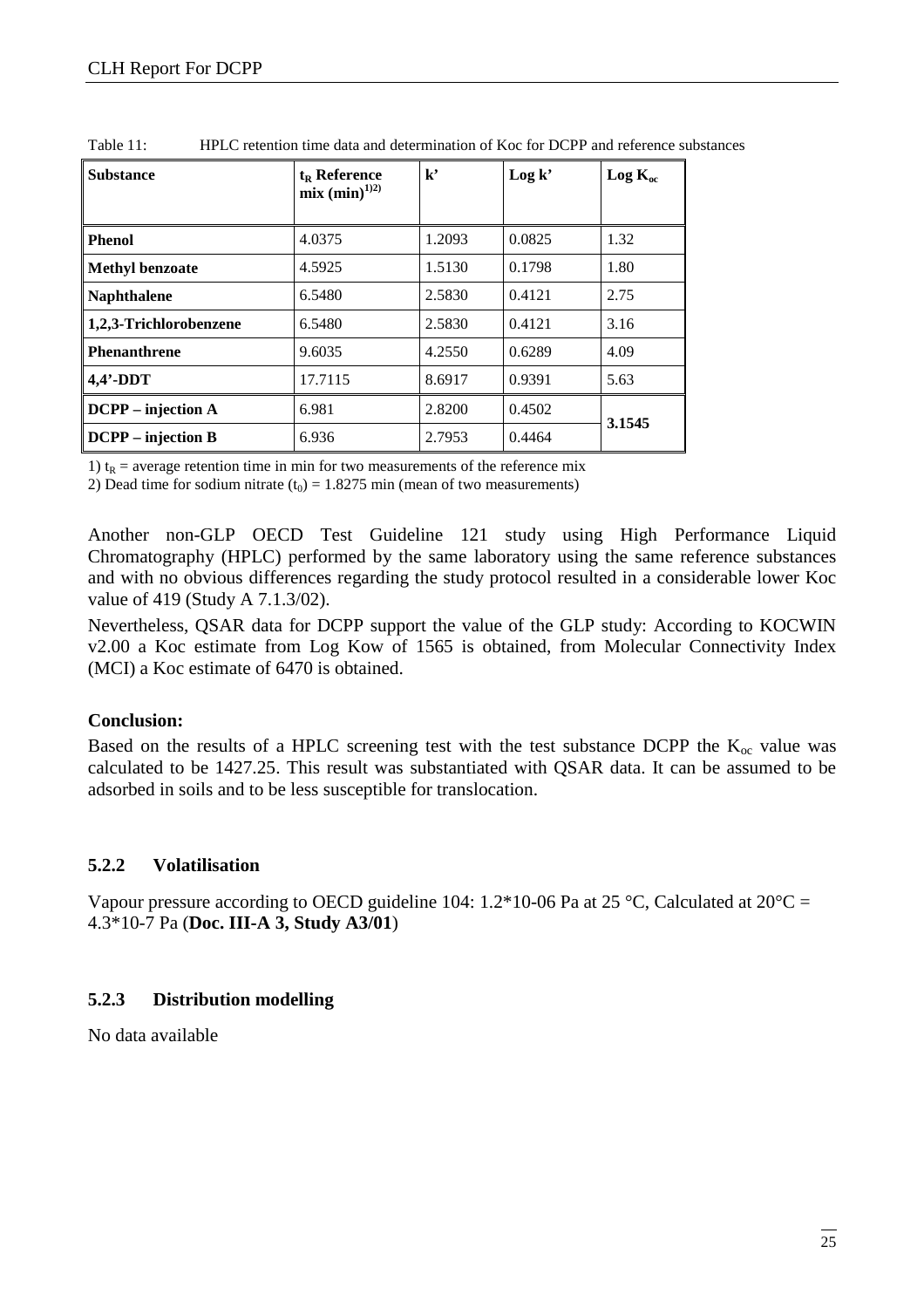#### **5.3 Aquatic Bioaccumulation**

Summary of relevant information on aquatic bioaccumulation: please see single subsections

#### **5.3.1 Aquatic bioaccumulation**

#### **5.3.1.1 Bioaccumulation estimation**

Based on the measured log  $K_{ow}$  value of 3.7 a BCF of 278.61 was calculated as recommended in the Technical Guidance Document on Risk Assessment (EC, 2003)<sup>2</sup> (Study A 7.4.2). This value indicates a moderate potential of the test substance to bioaccumulate. However, experimental determined BCF values should be preferred, if available. QSAR values (EPIWIN 4.003, BCFBAF v3.01) for DCCP result in a BCF value of 208.2 for a calculated log Kow of 4.02 and 128.3 for a measured log Kow of 3.7.

#### **5.3.1.2 Measured bioaccumulation data**

The bioconcentration of DCPP in carp (*Cyprinus carpio*) was experimentally determined following the OECD guideline 305 and the Japanese standard method according to the "Testing Methods for New Chemical Substances" of the Ministry of International Trade and Industry of Japan of 1974 **(Doc. III-A 7.3.3.1, Study A 7.3.3.1).**

The concentrations of the test substance were selected to be 0.02 mg/L and 0.002 mg/L based on an acute toxicity screening pre-test (results of the screening test: 96h-LC50 for *Danio rerio* = 0.86 mg/L). The bioconcentration test was performed under flow-through conditions for 28 days because equilibrium was reached at 7 days after the start of uptake phase. After the end of exposure period, a 1-week depuration phase was performed. The determined mean lipid content before exposure was 3.2% and at termination 3.6%. No trend to gain weight during the test period was observed.

The mean steady-state BCFs obtained for Level 1 (0.02 mg/L) and Level 2 (0.002 mg/L) under the equilibrium were **67.4 and 76.7**, respectively. During the depuration phase more than 95% of the amount of test substance residual in carp was eliminated within 7 days in Level 1 and 2. The metabolites of DCPP were not determined. Test results are summarised in table 12.

The metabolites of DCPP were not determined. Nevertheless, referring to methyl-DCPP, since no measured BCF value is available, the BCF was calculated by the use of SRC EPIWIN 4.00 (BCFBAF Program (v3.01)). The resulting BCF value is 488.2. As the measured data of DCPP were slightly below those of the estimated BCF-values it can be assumed that this estimated BCF value of 488 is in the correct range.

BCF value for DCPP was determined to be in the range of 67 to 77 times, the calculated value on methyl-DCPP would represent a worst case assumption on the possible bioaccumulation.

The study was rated with Klimisch score 2, as the study has some considerable flaws. Particularly, no total organic carbon or suspended solids measurements during the testing took place which could lead to an underestimation of BCF due to adsorption of DCCP. Nevertheless, analytical data provided demonstrated stable DCPP concentration during the test. Moreover, the fish tested at each

 $\overline{a}$ 

<sup>2</sup> [http://ihcp.jrc.ec.europa.eu/our\\_activities/public-health/risk\\_assessment\\_of\\_Biocides/doc/tgd/tgdpart2\\_2ed.pdf](http://ihcp.jrc.ec.europa.eu/our_activities/public-health/risk_assessment_of_Biocides/doc/tgd/tgdpart2_2ed.pdf) 

<sup>3</sup> <http://www.epa.gov/opptintr/exposure/pubs/episuitedl.htm>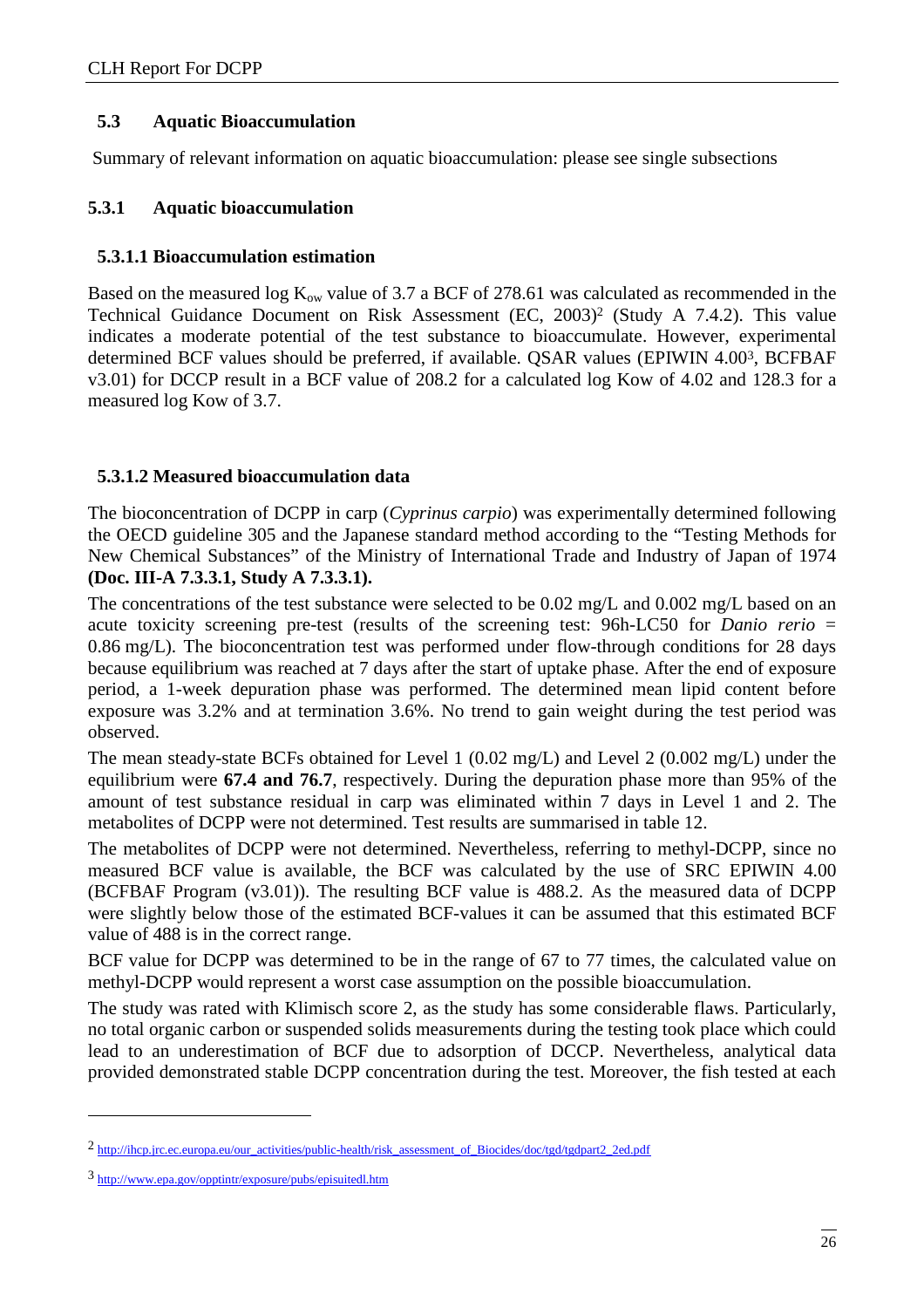concentration should have been four instead of two according to OECD guideline No. 305 and the interval for the sampling could have been shorter. Nevertheless, 5 measurements took place supporting the steady state concentration over a period of time.

| Log<br>$P_{OW}$ of<br>a.s. | <b>Guideline</b>                            | <b>Exposure</b>                   | <b>Initial</b><br>conc. of a.s. | Steady-<br>state BCF | <b>Uptake</b><br>rate<br>constant | <b>Depuration</b><br>time $(DT_{90})$ | <b>Reference</b>                |  |
|----------------------------|---------------------------------------------|-----------------------------------|---------------------------------|----------------------|-----------------------------------|---------------------------------------|---------------------------------|--|
| 3.7                        | <b>OSAR</b><br>calculation<br>method        | n.a.                              | n.a.                            | 278.61               | n.a.                              | n.a.                                  | <b>Study A 7.4.2</b>            |  |
| 3.7                        | <b>OECD 305;</b>                            | 4 weeks                           | $0.02 \text{ mg/L}$             | $67.4 \pm 8.9$       | n.d.                              | $<$ 1 week                            | Doc. III-A                      |  |
|                            | <b>MITI</b> test<br>(Japanese)<br>standard) | uptake $+1$<br>week<br>depuration | $0.002$ mg/L                    | $76.7 \pm 6.6$       | n.d.                              | $<$ 1 week                            | 7.4.3.3.1, Study<br>A 7.4.3.3.1 |  |

Table 12: Bioaccumulation of DCPP

#### **5.3.2 Summary and discussion of aquatic bioaccumulation**

DCPP has a log  $K_{ow}$  value of 3.7 and may therefore accumulate in organisms. An experimental study with carp (*Cyprinus carpio*) demonstrated the opposite. Mean bioconcentration factors (BCF) of 67.4 and 76.7 were obtained and it was seen to be rapidly eliminated after termination of the exposure. Corrected for a whole body lipid content of 5%, assuming a mean lipid content of 3.4%, the resulting whole body BCFs in fish were 99.1 and **112.8**.

For the metabolite methyl-DCPP a BCF-value of 488.2 was calculated.

#### **5.4 Aquatic toxicity**

#### **5.4.1 Fish**

#### **5.4.1.1 Short-term toxicity to fish**

The acute toxicity of DCPP was investigated towards zebra fish (*Danio rerio*) in a 96-hour static test according to the Commission Directive 92/69/EEC, Annex Part C.1, and the OECD Guideline for Testing of Chemicals No. 203 **(Doc. III-A 7.4.1.1/01, Study A 7.4.1.1/01)**. Since the results of pre-tests showed a solubility of about 10-20 mg/L, the highest test concentration was prepared dissolving the test item in the test water and stirring for 3 days to make sure that the test item was completely dissolved. The nominal test concentrations used for the test were 0.46, 1.0, 2.2, 4.6, and 10 mg a.s./L (no solvent was used), and a control was run in parallel. Mortality and symptoms of intoxication were determined. The test medium and the test water in the control were slightly aerated during the test period. The average age/size of the used zebra fish were: mean wet weight:  $0.2 \pm 0.05$  g, mean length:  $2.6 \pm 0.1$  cm. During holding and acclimation until one day before the start of the test the fish were fed *ad libitum* with a commercial fish diet. The fish were acclimated for one week prior to the test start to the test water and temperature. Fish were not fed one day before and during the study. The volume of the glass aquariums (test vessels) contained 3 L test medium. The number of animals per vessel was 7, with one aquarium per concentration. The test was not performed in closed vessels. The test temperature was 21-22°C and the dissolved oxygen was >8.3 mg/L (>60%saturation). The photoperiod was 16 hours light and 8 hours dark.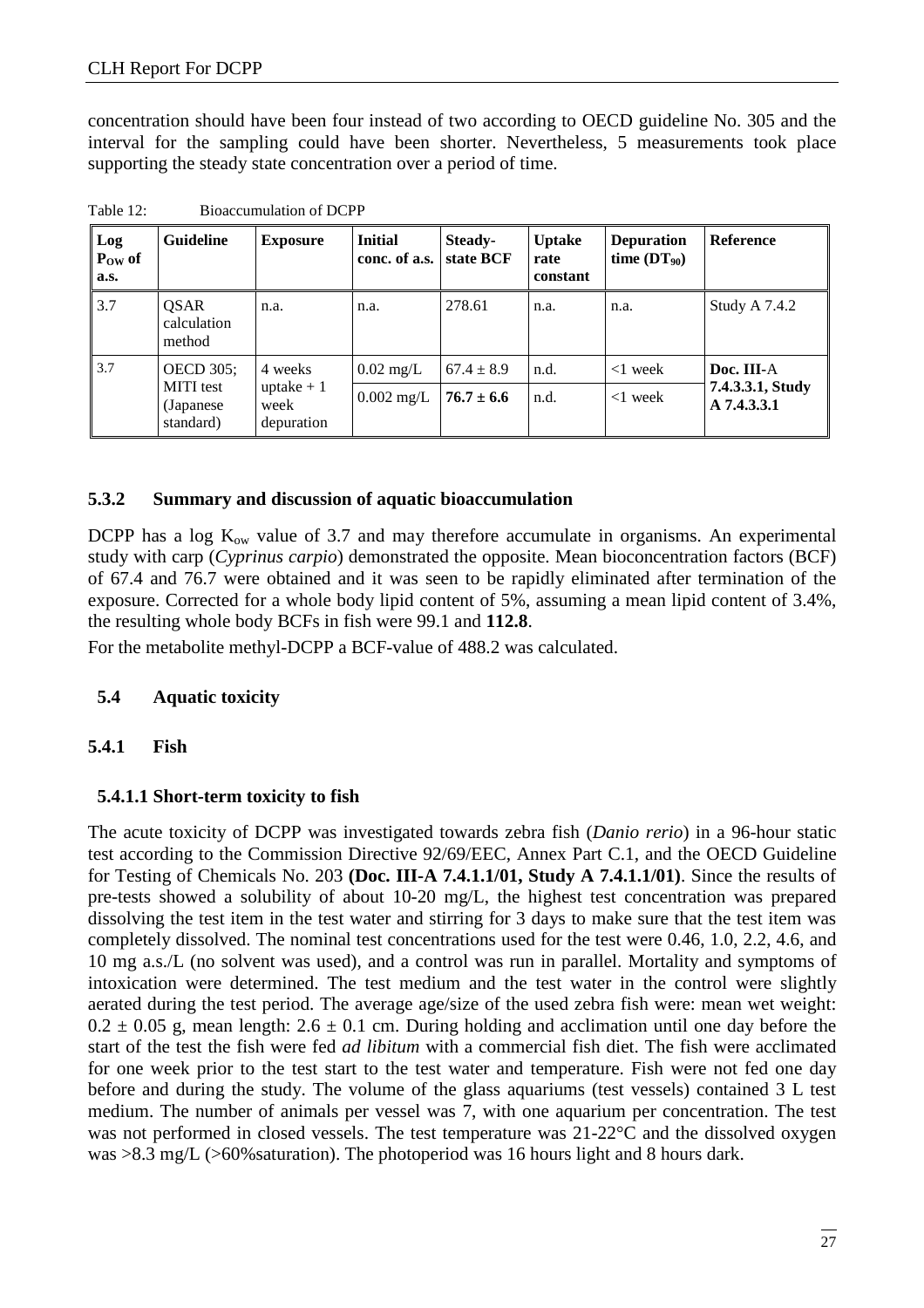For the analytical measurements of the test item concentrations duplicate samples from the freshly prepared test media of all test concentrations and the control were taken at the start of the test. For the determination of the maintenance of the test item concentrations during the test period, duplicate samples were taken out of all test media and the control after two days and at the end of the test (Day 4), respectively when all fish were dead in one concentration. All samples were taken from the approximate centre of the aquaria without mixing of the test media, and were deep-frozen (at about -20°C) immediately after sampling. The concentrations of the test item DCPP were analyzed in the duplicate test media samples from the test concentrations of nominal 0.46 to 4.6 mg/L from Day 0, of nominal 0.46 and 1.0 mg/L from Day 2 and Day 4 and of nominal 2.2 mg/L from Day 1 since all fish were dead in this concentration at this time.

The samples from the test concentration of nominal 10 mg/L were not analyzed, since the same high toxic effect was determined in the next lower analyzed samples of nominal 4.6 mg/L. The test concentration of nominal 10 mg/L was therefore not considered as being a relevant part of the concentration-effect relationship. From the control samples only one of the duplicate samples was analyzed from Day 0, Day 2 and Day 4.

The analytical determined mean test item concentrations in the test media varied in the range of 37 to 115% of the nominal values during the whole test period. At the start the mean measured test item concentrations ranged from 110 to 115% of the nominal values. After 48 hours of incubation 37-41% of nominal were found in the low-level samples while after 96 hours of incubation 69-70% of nominal were found in these samples. As the test item is hydrolytically stable and considerably soluble in fat, adsorption and subsequent desorption and re-solution may be a reason for the observed fluctuations. All reported results are related to total mean measured concentrations of the test item which were in the range of 74-112% (calculated as the average over all measurements per test concentration)of the nominal values.

At the total mean measured test item concentration of 0.34 mg/L all fish survived until the end of the test and no symptoms of intoxication were observed. At the next higher test concentrations of total mean measured 0.74 and 2.2 mg/L all test fish showed one or several intoxication symptoms. At the end of the test four of the seven test fish had died at the test concentration of 0.74 mg/L. The fish in the test concentration of 2.2 mg/L had died within one day. At the two highest test concentrations all fish were dead already about 2 hours after introduction into the test media.

The LC50 and the 95% confidence interval at the observation dates were calculated as far as possible by Probit Analysis. The biological results of the test concentration of nominal 10 mg/L were not taken into account at the calculation. The NOEC, LOEC, LC0 and LC100 were determined directly from the raw data. The LC50 at the observation intervals after 2 hours could not be calculated by Probit Analysis or Moving Average Interpolation due to the steep concentrationeffect relationship. Instead the LC50-value was determined as the geometric mean value of the two consecutive test concentrations with 0% and 100% mortality, and the 95% confidence intervals for the LC50 as the test concentrations with 0% and 100% mortality.

The 96h-LC<sub>50</sub> was determined to be **0.70 mg a.s./L**, the NOEC for 96h is **0.34 mg a.s./L.** 

The validity criteria for acute fish test according to OECD Guideline 203 regarding the mortality of control animals <10% and the concentration of dissolved oxygen in all test vessels > 60% saturation were fulfilled. The criteria "concentration of test substance >80% of initial concentration during test" could not be met.

The study was rated with the Klimisch score 2 as the study is a GLP study conducted according to an internationally accepted Guideline but the static test conditions were suboptimal as the test concentration could not be maintained > 80% of the nominal concentration. For a substance with high adsorption properties a semi-static or flow-through test system would have been preferable.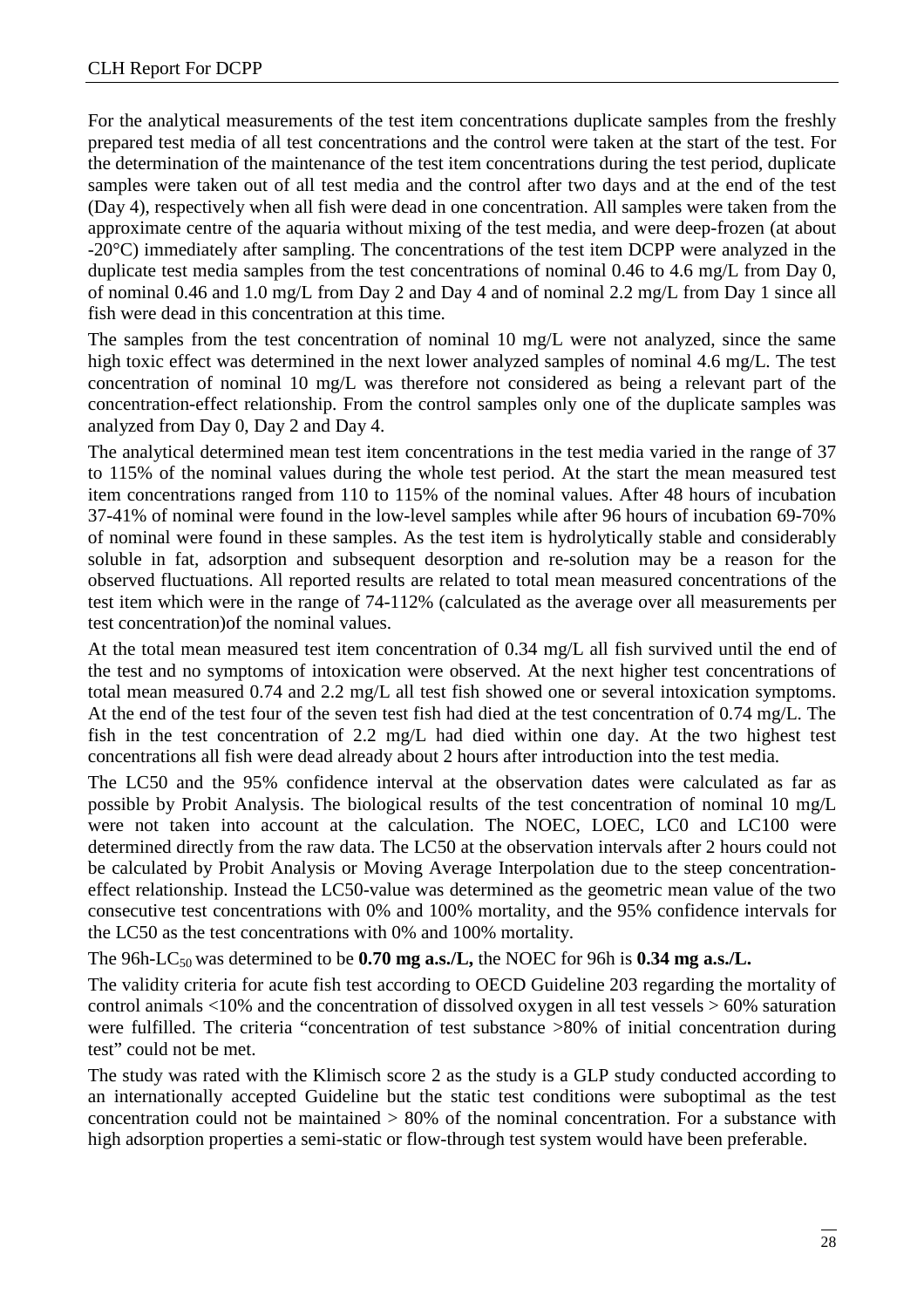Additionally, a screening pre-test on acute toxicity with *Danio rerio* following OECD guideline No. 203 was performed in the course of the study determining bioconcentration of DCPP in carp (*Cyprinus carpio*) following the OECD guideline 305 and the Japanese standard method according to the "Testing Methods for New Chemical Substances" of the Ministry of International Trade and Industry of Japan of 1974 for concentration selection (Doc. III-A 7.4.3.3.1, Study A 7.4.3.3.1). After a two week acclimatisation phase 10 fish (mean body length 3.2 cm; mean body weight: 0.24 g) per test concentration (0.62, 0.69, 0.74, 0.86, 0.98, 1.09) water control and mercuric chloride controls were put into 4 L glass tank. The semistatic approach (renewal of test water after 48 hours) at 23.5°C resulted in a 96h-LC<sub>50</sub> for *Danio rerio* = 0.86 mg/L based on initial concentration levels measured by HPLC. As only these initial concentration values were available and the data reporting due to the function as a screening pre-test were generally containing a rather rough description of the details this study is not regarded as a key study. The studies are summarised in table 13 below.

| <b>Test</b><br>substance | Guideline /<br><b>Test method</b>                      | <b>Species</b>                                                                    | <b>Exposure</b>     |                        | <b>Results</b>               | <b>Reference</b>                                          |
|--------------------------|--------------------------------------------------------|-----------------------------------------------------------------------------------|---------------------|------------------------|------------------------------|-----------------------------------------------------------|
|                          |                                                        |                                                                                   | <b>Test</b><br>type | <b>Duration</b><br>[h] | $LC_{50}$<br>[mg a.s./ $L$ ] |                                                           |
| <b>DCPP</b>              | Directive<br>92/69/EEC,<br>Annex Part C.1;<br>OECD 203 | Danio rerio<br>(zebra fish)<br>(formerly)<br><b>Brachydanio</b><br><i>rerio</i> ) | <b>Static</b>       | 96                     | 0.70(m)                      | Doc. III-A<br>7.4.1.1/01,<br><b>Study A</b><br>7.4.1.1/01 |
| <b>DCPP</b>              | OECD 203                                               | Danio rerio<br>(zebra fish)                                                       | Semi-<br>static     | 96                     | 0.86(i)                      | Study A 7.3.3.1                                           |

Table 13: Acute toxicity of DCPP towards fish

(m): based on mean measured concentrations

(i): based on initial measured concentrations

#### **Conclusion:**

The LC<sub>50</sub> of DCPP after 96 hours in the acute fish toxicity test was **0.70 mg a.s./L**. This value is supported by a 96h-LC<sub>50</sub> for *Danio rerio* (formerly *Brachydanio rerio*) = 0.86 mg/L from a non-key study screening pre-test.

#### **5.4.1.2 Long-term toxicity to fish**

No chronic fish toxicity study is available with DCPP.

It was seen in short-term studies that aquatic invertebrates were slightly more sensitive to DCPP than fish.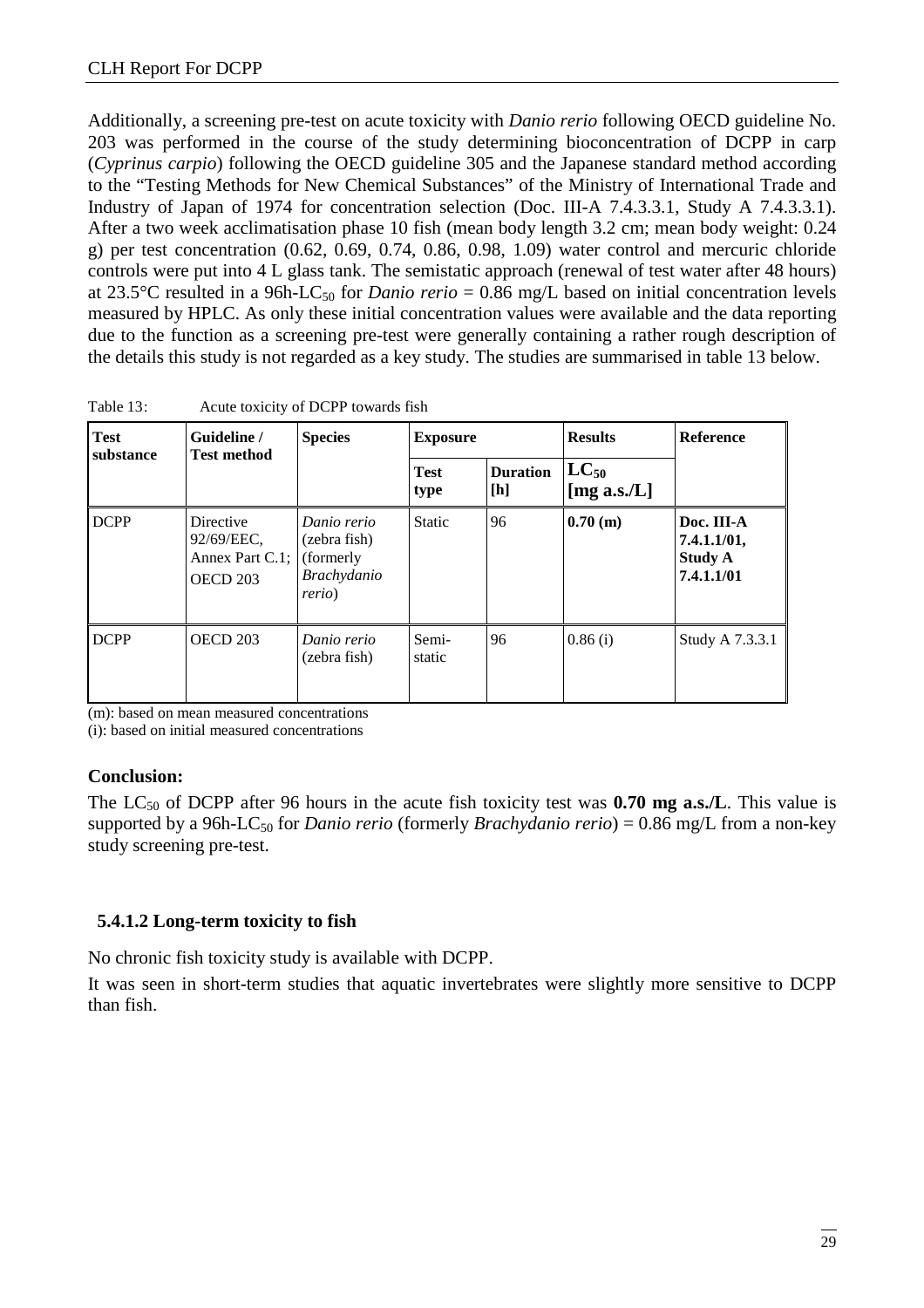#### **5.4.2 Aquatic invertebrates**

#### **5.4.2.1 Short-term toxicity to aquatic invertebrates**

The acute toxicity of the DCPP to *Daphnia magna* was determined in a 48-hour static test according to the Commission Directive 92/69/EEC, Annex Part C.2, and the OECD Guideline for Testing of Chemicals No. 202 **(Doc. III-A 7.4.1.2/01, Study A 7.4.1.2/01)**.

The nominal concentrations used in the test were 0.1, 0.22, 0.46, 1.0, and 2.2 mg a.s./L (no solvent used), and a control. The test concentrations were selected based on the results of a range-finding test and the results of a pre-experiment on the solubility of the test item. For the preparation of the stock solution the test substance was dissolved in the test water by ultrasonic treatment and then intensively stirred during 3 hours. The dilution water had an alkalinity of 0.8 mmol(L (caCO3 and a hardness of 2.5 mmol/L. The pH value ranged between 7.8 and 7.9. The Ca/Mg ratio was 4:1 (based on molarity) and the Na/K ratio was 10:1 (based on molarity). The test water was aerated until oxygen saturation was reached. The used strain was *Daphnia magna* Straus from the original source of the University of Sheffield. At the start of the test daphnids were 6-24 hours old and were not first brood progeny. The *Daphnia magna* were cultured in reconstituted water of identical quality (regarding pH, main ions and total hardness) and under identical temperature and light conditions as in the tests. *Daphnia* were not fed during the test. The volume of the test vessels was 100 mL glass beakers. The volume per animal was 50 mL per 10 animals. The number of animals/vessel was 10 with 2 replicate vessels per concentration. The test was not performed in closed vessels. The test temperature was 20 to 21°C and the dissolved oxygen was >8.5 mg/L during the test. For the photoperiod 16 hours light and 8 hours dark was selected with a light intensity between 200 and 1200 Lux. The immobility or mortality of the daphnids was determined by visual controls after 24 and 48 hours of exposure. Those animals not able to swim within 15 seconds after gentle agitation of the test beaker were considered to be immobile.

At the start and at the end of the test, the pH-values, the oxygen concentrations and the water temperature were determined in one sample from each test concentration and the control. The appearance of the test media was recorded at the start of the test and after 24 and 48 hours.

For the analytical measurements of the test item concentrations, one sample from the freshly prepared stock solution and duplicate samples from the freshly prepared test media of all test concentrations and the control were taken just before the start of the test (without daphnids).

For the determination of the stability of the test item under the test conditions, respectively the maintenance of the test item concentrations during the test period, sufficient volumes of the freshly prepared test media of all test concentrations and the control were incubated during the test period under the same conditions as in the actual test (but without daphnids). Duplicate samples were taken at the end of the test period. The collecting of samples after 48 hours from the actual test itself was not possible, since the test media volumes in the test were too small for the analytical requirements.

All samples were deep-frozen (at about -20 °C) immediately after sampling.

The concentrations of the test item DCPP were analyzed in the stock solution sample and in the duplicate test media samples from the test concentrations of nominal 0.22 to 0.46 mg/L and both sampling times (0 and 48 hours). The lowest test item concentration of nominal 0.1 mg/L was not analysed, since it was below the 48-hour NOEC. The highest test item concentrations of nominal 1.0 and 2.2 mg/L were not analysed, since after 48-hours the same toxic effect was determined at the next lower test item concentration of nominal 0.46 mg/L. The test item concentration of nominal 1.0 and 2.2 mg/L therefore were considered as being of no biological relevance for the concentration-effect relationship. From the control samples only one of the duplicate samples was analysed from each of both sampling times.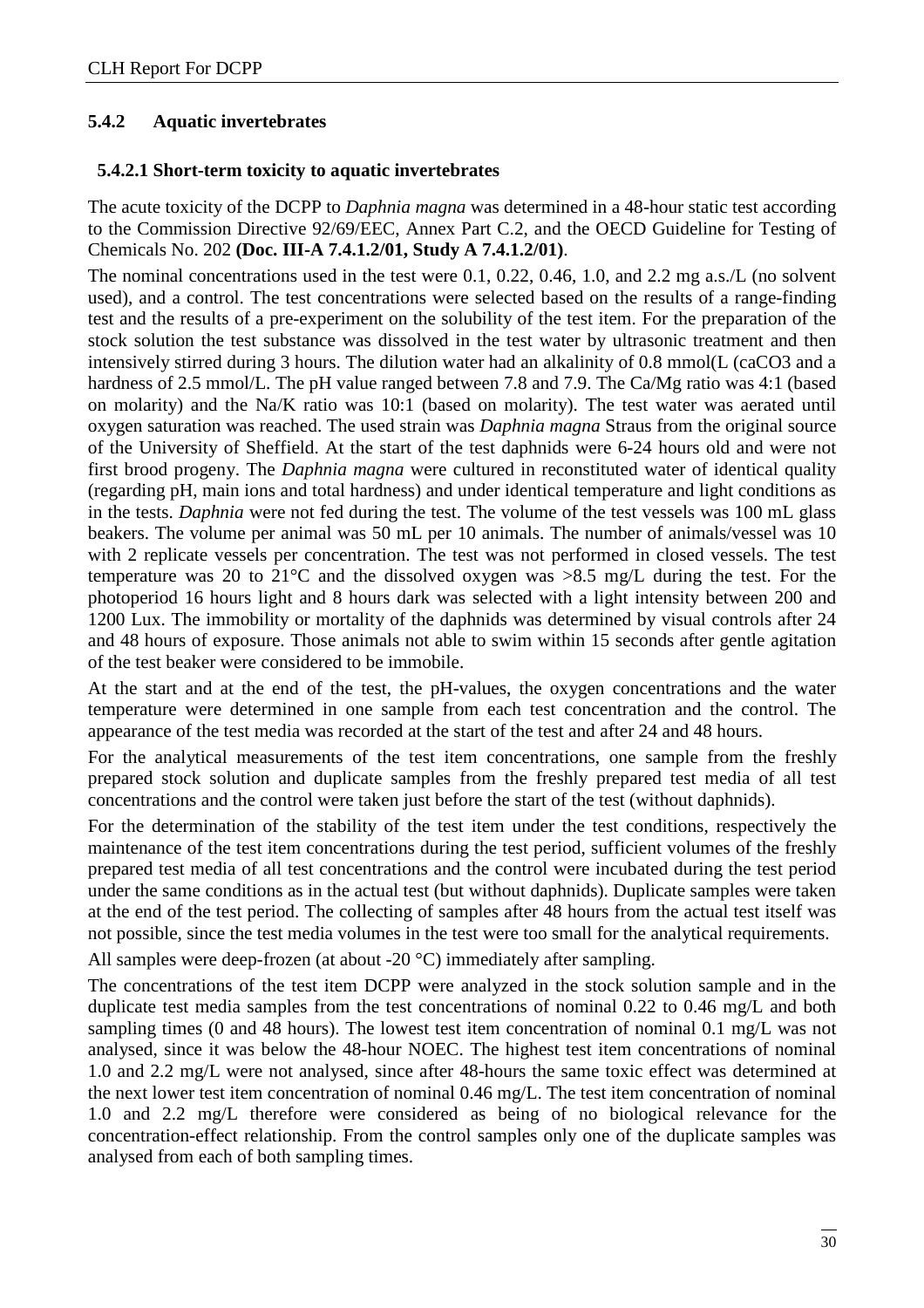The analytical determined mean test item concentrations in the analysed test media varied in the range from 81 to 87% of the nominal values. In the stock solution sample 87% of the nominal concentration was measured. In the test media the test item DCPP was sufficiently stable during the test period of 48 hours. Therefore, all reported biological results are related to the nominal test item concentrations. The analytical method used was HPLC-UV/VIS.

In the control and up to and including the test item concentrations of nominal 0.46 mg a.s./L no immobility or mortality of the test animals or other signs of intoxication were determined during the test period of 24 hours. After 48 hours of exposure the toxicity of the test item to *Daphnia magna* had increased. The 24h- and 48h- $EC_{50}$  could not be calculated by Probit Analysis or Moving Average Interpolation due to the steep concentration-effect relationship. Instead the  $EC_{50}$ -value was determined as the geometric mean value of the two consecutive test concentrations with 0% and 100% mortality, and the confidence intervals for the  $EC5<sub>0</sub>$  as the test concentrations with 0% and 100% immobility.

The NOEC and  $LC_{100}$  were determined directly from the raw data. The 48h-NOEC was at 0.22 mg a.s./L, the  $EC_{100}$  was 0.46 mg/L. The study was rated Klimisch score 1. An overview of the test results is presented in table 14.

| Guideline /                                                      | <b>Species</b>                  | <b>Exposure</b>     |                        | <b>Results</b>                              | Reference                                       |
|------------------------------------------------------------------|---------------------------------|---------------------|------------------------|---------------------------------------------|-------------------------------------------------|
| Test method                                                      |                                 | <b>Test</b><br>type | <b>Duratio</b><br>n[h] | <b>EC50</b><br>[mg a.s./ $L$ ]              |                                                 |
| Directive<br>$92/69/EEC$ , Annex<br>Part C.2;<br><b>OECD 202</b> | Daphnia<br>magna<br>(Waterflea) | <b>Static</b>       | 48                     | $0.32$ (n) $(95\%CI$<br>$0.22 - 0.46$ mg/L) | Doc. III-A<br>7.4.1.2/01, Study<br>A 7.4.1.2/01 |

Table 14: Acute toxicity of DCPP towards aquatic invertebrates

(n): based on nominal test item concentration

#### **Conclusion:**

The EC<sub>50</sub>-toxicity value obtained for DCPP towards *Daphnia magna* was **0.32 mg a.s./L.** 

#### **5.4.2.2 Long-term toxicity to aquatic invertebrates**

The influence of the test item DCPP on the reproduction and survival rate of *Daphnia magna* was investigated in a semistatic test over 21 days following the OECD Guidelines for Testing of Chemicals No. 211 **(Doc. III-A 7.4.3.4, Study A 7.4.3.4).**

The nominal test concentrations used in the test were 0.022, 0.046, 0.10, 0.22, and 0.46 mg a.s./L, and a control. Mortality, the number of young born and signs of intoxication were compared with corresponding parameters in the control.

The test was conducted in reconstituted water (purified water with analytical grade salts and additives), "M7". The water hardness was given with 2.5 mmol/L (=250 mg/L) as  $CaCO<sub>3</sub>$ . Before use the dilution water was aerated until oxygen saturation. The initial pH was  $7.9 \pm 0.3$ . The test animals (females of a clone of the species *Daphnia magna* Straus) were bred under identical temperature and light conditions as in the test, and in the same kind of test water as used in the test The test organisms were <24 hours old and fed with a food mixture containing one part of green algae of the species Scenedesmus subspicatus (freshly grown in the laboratories of RCC) and one part of fish food suspension. The carbon content of the food suspensions was determined using a Shimadzu TOC 500 Analyser. The food amounts were based on the measured concentration of total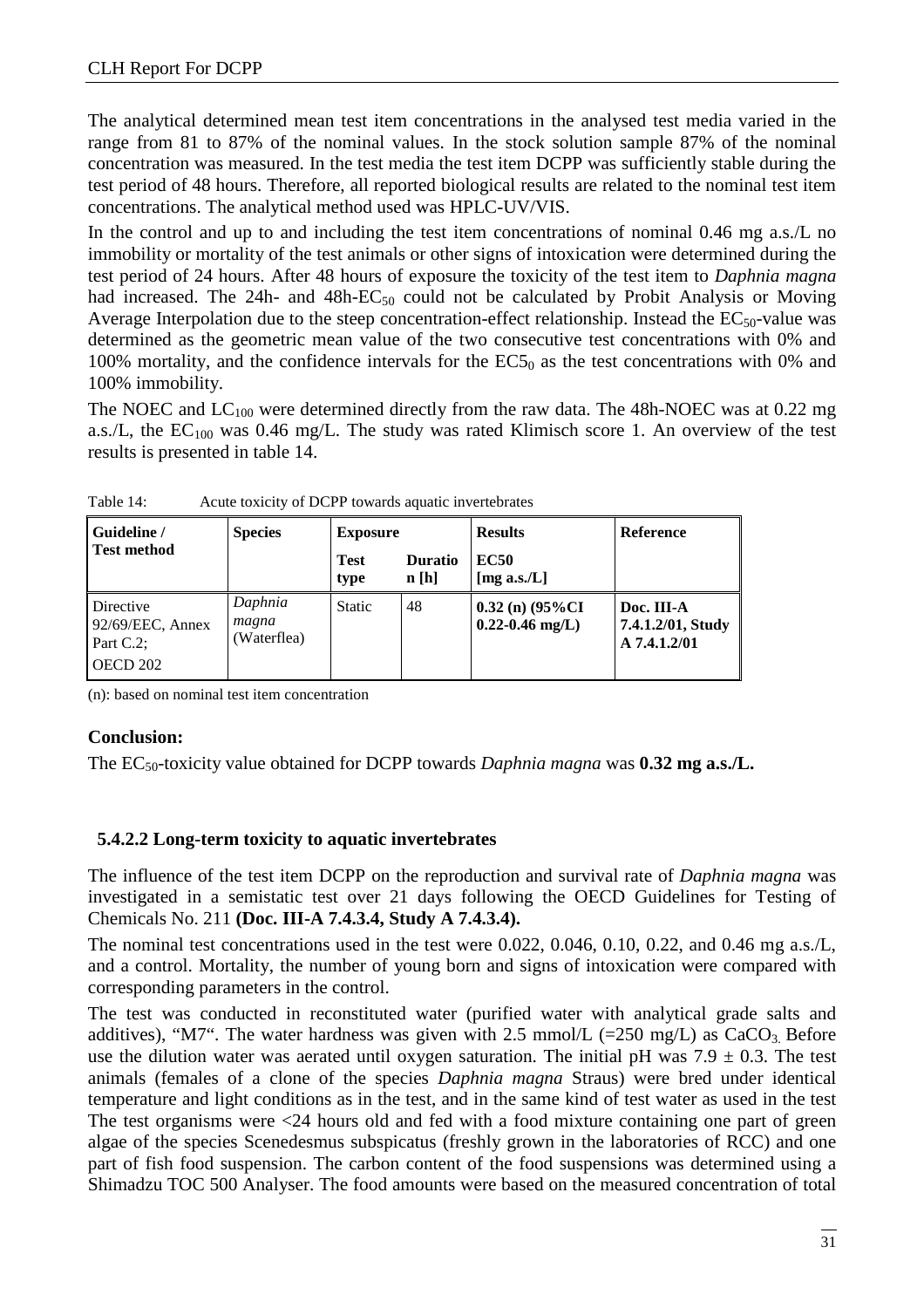organic carbon (TOC) in the food suspensions. The amounts of TOC fed per test animal and day (Monday to Friday) ranged between 0.1 mg to 0.25 mg TOC.

The test media of all test concentrations and of the control were renewed on Days 2, 5, 7, 9, 12, 14, 16 and 19 of the exposure period (every Monday, Wednesday and Friday). By that, a total of 9 treatments were performed. At these dates the surviving test animals were carefully transferred by glass tubes from the old test vessels into the freshly prepared test media of the corresponding concentrations. Each test animal was kept individually in a 100 mL glass beaker containing 80 mL test medium. The beakers were covered with glass plates. 10 vessels (replicates) per concentration and a control were used. The test temperature ranged between 20 to 21°C, dissolved oxygen was >8.2 mg O2/L during the test. The pH values were 7.6 to 8.0 during the test. The photoperiod was 16 hour/day with an intensity of irradiation of 300 - 800 Lux.

In the samples (nominal test concentrations 0.22 and 0.46 mg/L) including food particles the mean test item concentrations at the end of the renewal periods of 48 and 72 hours decreased to 41 - 63% of the nominal values. Thus, a part of the test item had obviously adsorbed onto the food particles.

As the amount of test substance adsorbed to removed offspring or food (consumed by the offspring), which was not removed daily but only at the renewals, is unclear, the averaged test item concentrations from day 14 and 19, for which the used test media per test concentration were poured together after removal of daphnia and which had included food particles, are considered the more reliable test item concentrations, reflecting actual test conditions. The averaged measured test item concentrations from day 14 and 19 including food particles are 0.094 mg/L for the nominal concentration of 0.22 mg/L, and 0.27 mg/L for the nominal test item concentration of 0.46 mg/L.

Taking into account the survival rates and the reproduction rates of the test animals, the highest concentration of DCPP tested without toxic effects after the exposure period of 21 days (21-day NOEC) was 0.094 mg a.s./L (nominal concentration of 0.22 mg a.s./L, cf. table 15). The lowest concentration tested with toxic effects (21-day LOEC) was determined to be 0.27 mg a.s./L (nominal concentration of 0.46 mg a.s./L) due to the 100% mortality rate of *Daphnia magna* at this test concentration.

| Guideline/                      | <b>Species</b>   | Life<br>stage<br>[age] | <b>Exposure</b> |                          | Results [mg a.s./L] |                   | Reference    |                                               |
|---------------------------------|------------------|------------------------|-----------------|--------------------------|---------------------|-------------------|--------------|-----------------------------------------------|
| <b>Test</b><br>method           |                  |                        | <b>Design</b>   | Treatm.<br><b>Period</b> | $EC_{50}$           | <b>LOEC</b>       | <b>NOEC</b>  |                                               |
| <b>OECD</b><br>guideline<br>211 | Daphnia<br>magna | $<$ 24 h               | Semi-<br>static | 21 days                  | 0.30<br>(n)         | $0.27^{1}$<br>(m) | 0.094<br>(m) | Doc. III-A 7.4.3.4,<br><b>Study A 7.4.3.4</b> |

Table 15: Chronic toxicity of DCPP to aquatic invertebrates

(n) Results are based on nominal concentrations

(m) Results are based on averaged measured concentrations from day 14 and 19, for which the used test media per test concentration were poured together after removal of daphnia and which had included food particles 1) 100% mortality at this concentration

#### **Conclusion:**

The NOEC obtained in the chronic toxicity test towards *Daphnia magna* was **0.094 mg a.s./L** based on the 100% mortality of parent animals observed at 0.27 mg a.s./L, when exposed to DCPP.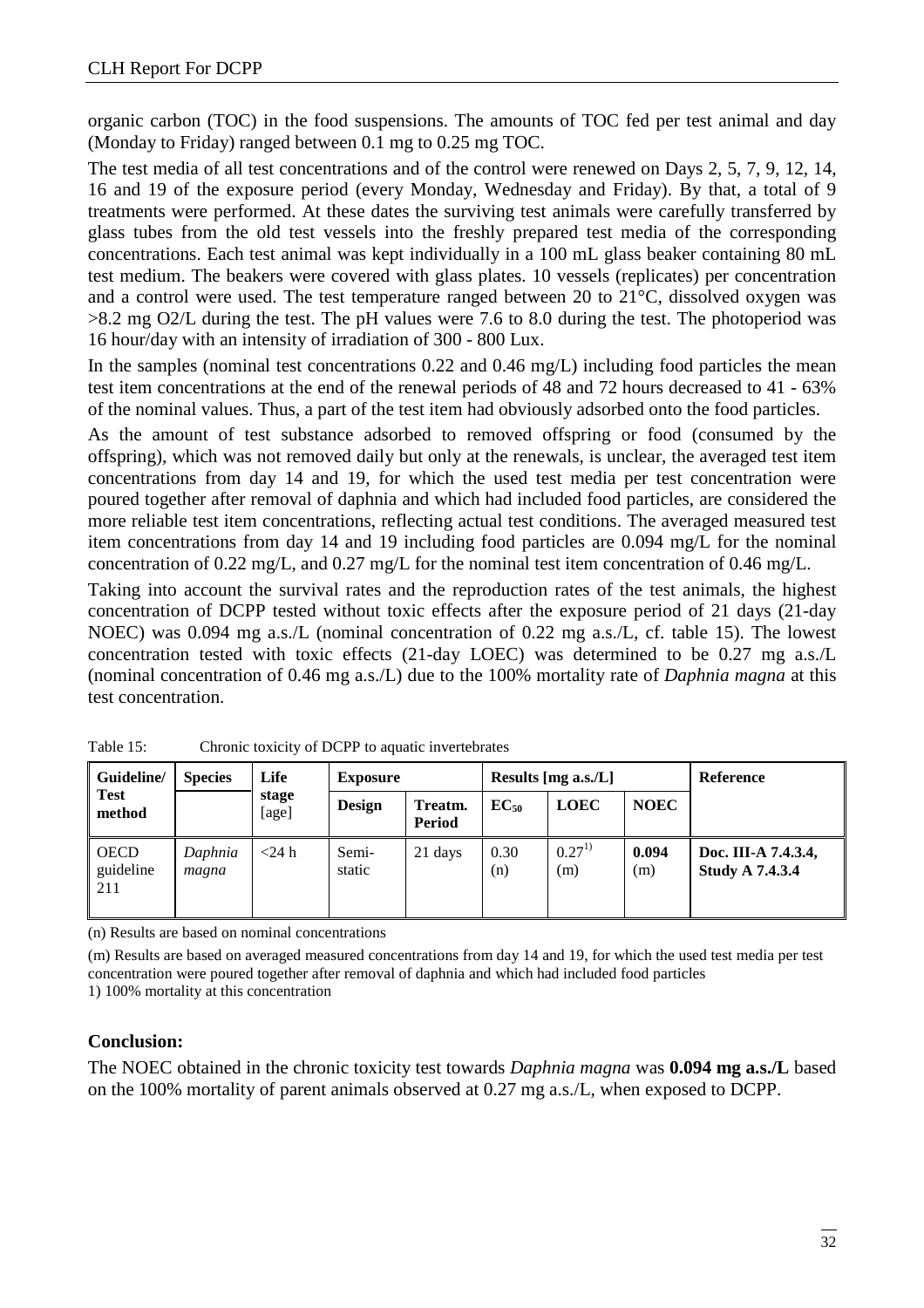#### **5.4.3 Algae and aquatic plants**

The influence of DCPP on the growth of the green algal species *Desmodesmus subspicatus* (former *Scenedesmus subspicatus*, species CHODAT, Strain No. 86.81 SAG from the "Pflanzenphysiologiches Institut der Universität Göttingen") was investigated in a 72-hour static test according to the Commission Directive 92/69/EEC, Annex Part C.3, and the OECD Guideline for Testing of Chemicals No. 201 **(Doc. III-A 7.4.1.3/01, Study A 7.4.1.3/01)**.

The nominal test concentrations used in the test were 2.2, 4.6, 10, 22, and 46 µg a.s./L, and a control was run in parallel. The test concentrations were selected based on the results of a rangefinding test and the results of a pre-experiment to the solubility of the test item. Since the results of pre-tests showed a solubility of about 10-20 mg a.s./L, the highest test concentration was prepared dissolving the test item in the test water and stirring for 3 days to make sure that the test item was completely dissolved.

The algae culture used for the toxicity test was 3 days old and had been maintained under the same conditions as those for the toxicity test. The algae were cultivated and tested in synthetic test water, prepared according to the mentioned test guidelines. Small volumes of the test media and the control (1.0-2.0 mL) were taken out of all test flasks after 24, 48, and 72 hours of exposure and were not replaced. The algae cell densities in the samples were determined by counting with an electronic particle counter with at least two measurements per sample. The initial cell concentration started with a biomass of. 10 000 (= 1 x 10<sup>4</sup>) cells per mL of test solution. After the test period of 72 hours, a sample was taken from the control and from the test concentration of nominal 10  $\mu$ g/L. The shape of the algal cells was microscopically examined.

The volume of the cultured Erlenmeyer flasks was 50 mL with 15 mL algal suspension covered with glass dishes and constant stirring by magnetic stirrers. Incubation was performed under standardised conditions according to the mentioned guidelines. The test was performed under continuous illumination (illumination by fluorescence tubes in a distance of about 35 cm from the test flask). The light intensity during the test was 8147 Lux (mean value, range between: 7820 and 8620 Lux). Three replicates per test concentration and six replicates in the control were investigated. The test temperature was 23 and the pH value ranged from 7.8 to 8.8. The dilution water was not aerated.

For the analytical measurements of the test item concentrations, one sample from the freshly prepared stock solution and duplicate samples from the freshly prepared test media of all test concentrations and from the control were taken just before the start of the test (without algae).

For the determination of the stability of the test item under the test conditions, and for the maintenance of the test item concentrations during the test period respectively, additional flasks with adequate volumes of the freshly prepared test media of all test concentrations and the control were incubated under the same conditions as in the actual test (but without algae) and were sampled in duplicate at the end of the test (after the 72 hours test period). All samples were deep-frozen (at about -20 °C) immediately after sampling.

The concentrations of the test item DCPP were analyzed in the stock solution sample and in the duplicate test media samples from the test concentrations of nominal 10-46 µg/L from both sampling times (0 and 72 hours). From the control samples only one of the duplicate samples was analysed from each of both sampling times (0 and 72 hours). The samples from the test concentrations were below the determined 72-hour NOEC.

The analytically determined test item concentration in the analysed test media ranged from 77 to 124% of the nominal values. The total mean measured test item concentrations were in the range of 95 to 119% of the nominal values. As 80% of the initial test item concentration could not be maintained over all test concentrations trough out test duration the geometric mean was used for determination of the NOEC. The analytical method used was HPLC-UV/VIS. A NOEC of **9.3 µg**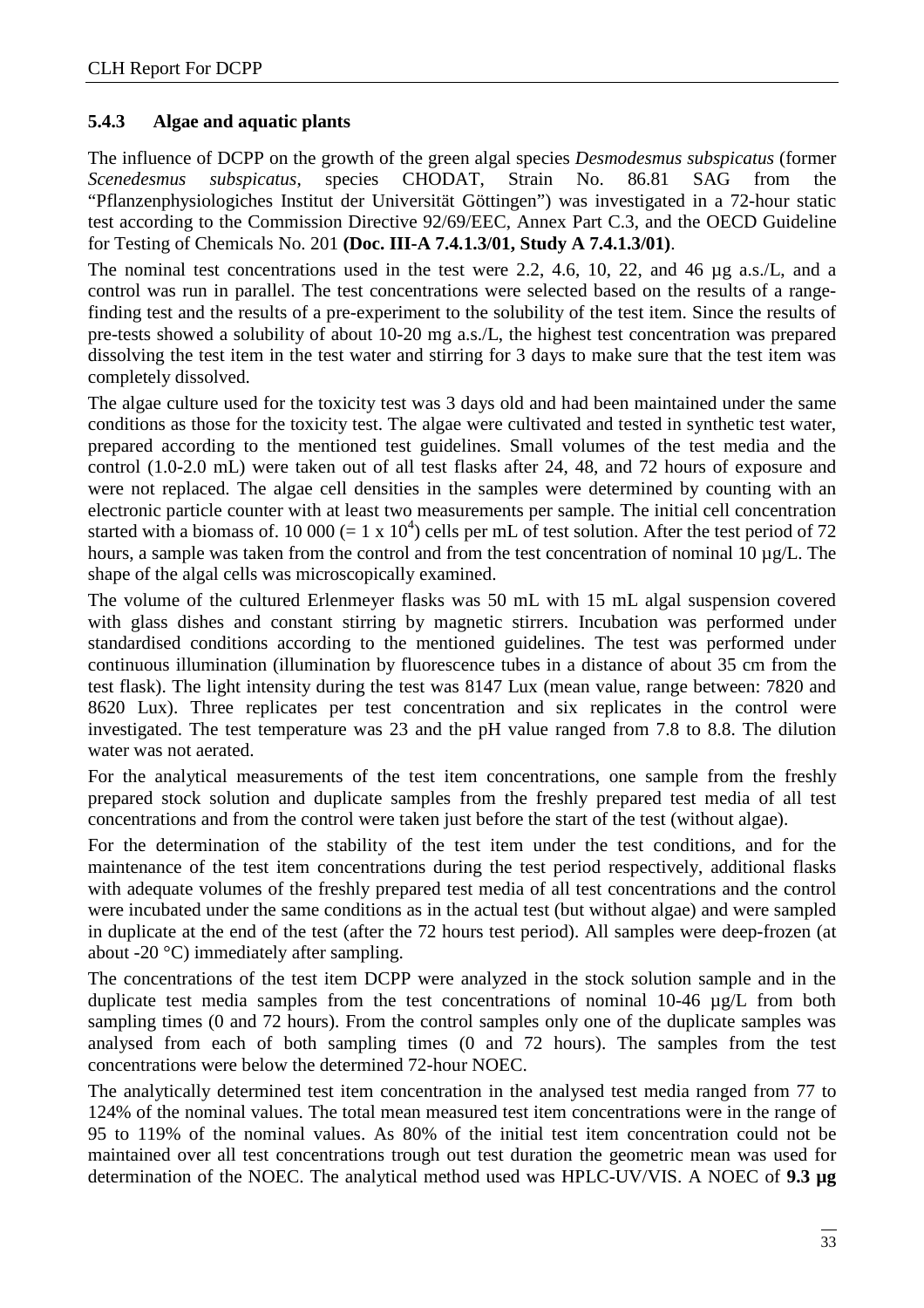**a.s./L** could be derived as geometric mean of measured concentrations at the beginning and end of the test.

The  $E<sub>b</sub>CS0$  and  $E<sub>r</sub>CS0$  (the concentration of the test item corresponding to 50% inhibition of algal biomass b respectively growth rate  $\mu$  compared to the control) were calculated by probit Analysis.

For the determination of the NOEC, the calculated mean biomass and the mean growth rate  $\mu$  at the test concentrations were tested on significant differences to the control values by a Dunnett-test. For the results please see table 16 below.

The validity criteria for algal growth inhibition test according to OECD Guideline 201 concerning the cell concentration in control cultures increased at least by a factor of 16 within 3 days was fulfilled. The concentration of test substance ≥80% of initial concentration during test was not fulfilled.

The study was rated with the Klimisch score 2 because the test is a GLP study conducted according to internationally accepted guidelines but the test item concentrations could not be maintained within 80% of the initial test item concentrations throughout the test duration. Nevertheless, a reliable NOEC of 9.3 µg/L derived as a geometric mean based on measured concentrations at the beginning and end of the test could be obtained, which did not differ in a very considerable amount from the nominal test concentration of 10  $\mu$ g/L.

| <b>Guideline</b>                                       | <b>Species</b>             | <b>Test</b> | Results [ $\mu$ g a.s./L] |             |                    |             | Reference                                                 |
|--------------------------------------------------------|----------------------------|-------------|---------------------------|-------------|--------------------|-------------|-----------------------------------------------------------|
|                                                        |                            | design      | NOE <sub>h</sub> C        | $E_bC_{50}$ | NOE <sub>r</sub> C | $E_rC_{50}$ |                                                           |
| Directive<br>92/69/EEC,<br>Annex Part C.3;<br>OECD 201 | Desmodesmus<br>subspicatus | 72h static  | $9.3$ (m)                 | 23(n)       | 9.3(m)             | 38(n)       | Doc. III-A<br>7.4.1.3/01,<br><b>Study A</b><br>7.4.1.3/01 |

Table 16: Effects of DCPP on green algae

(m): based on measured concentration using a geometric mean

(n): based on nominal concentrations

#### **Conclusion:**

DCPP was tested towards the green alga species *Desmodesmus subspicatus*. The NOEC obtained for both endpoints biomass and growth rate after 72 h was 9.3 µg a.s./L as geometric mean based on measured concentrations. The endpoint biomass was the most sensitive with a  $72h-EC_{50}$  of 23  $\mu$ g a.s./L based on nominal concentrations, the  $E<sub>r</sub>C<sub>50</sub>$  was determined to be 38 µg a.s./L.

The algae is thus the most sensitive organism from the acute aquatic data set (fish, crustaceans, algae). Based on these results, DCPP is classified for acute aquatic toxicity. Furthermore, this result is the lowest from the chronic toxicity data. Therefore, it is the basis for chronic aquatic toxicity classification.

No test with DCPP towards aquatic plants is available.

#### **5.4.4 Other aquatic organisms (including sediment)**

No test with DCPP towards sediment organisms is available.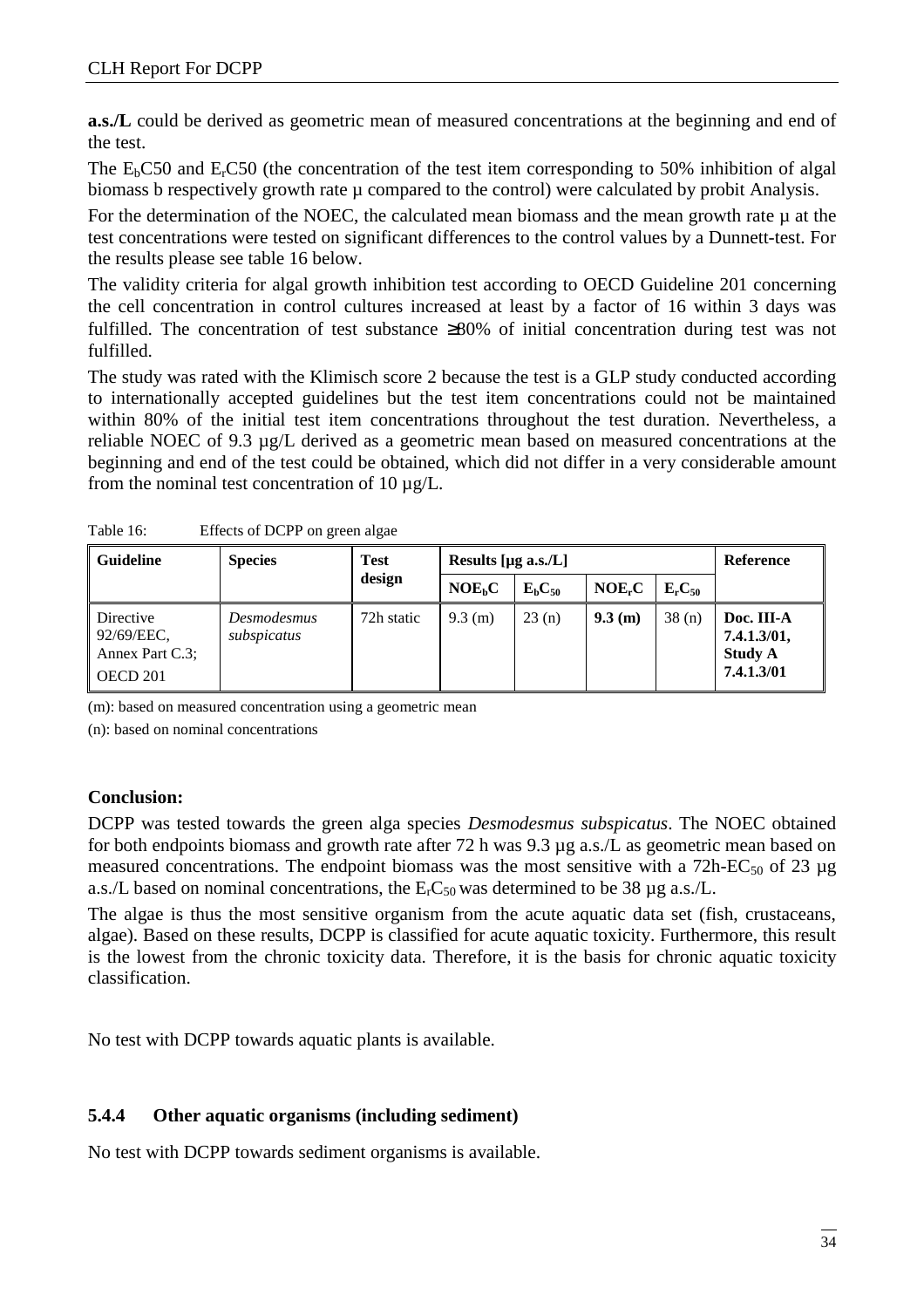#### **5.5 Comparison with criteria for environmental hazards (sections 5.1 – 5.4)**

#### **CLP:**

**Aquatic Acute 1:** 

Aquatic acute toxicity:  $L(E)C_{50}$  values for all three trophic levels are below 1 mg/L; Lowest L(E)C<sub>50</sub> value: E<sub>r</sub>C<sub>50</sub> (algae) =0.038 mg/L

#### è **Classification with Aquatic Acute 1**

è **M factor = 10** 

Studies used:

- Doc. III A7.4.1.1/01: Study A 7.4.1.1/01, OECD Guideline No. 203, EEC C.1 (1992)  $> LC_{50}$  (fish) = 0.70 mg/L
- Doc. III A7.4.1.2/01: Study A 7.4.1.2/01, OECD 202, Part1 (1992) EEC C.2 (1992) ->  $EC_{50}$  (crustacean) =  $0.32$  mg/L
- Doc. III A7.4.1.3/01: Study A7.4.1.3/01, OECD 201 (1984) EEC C.3 (1992) -> **ErC<sup>50</sup> (algae) = 0.038 mg/L**

#### **Aquatic Chronic 1:**

There are chronic data for two trophic levels and DCPP is not rapidly degradable. DCPP is classified as not readily biodegradable (40-50% biodegradation after 28 days). The inherent biodegradation study failed to show ultimate biodegradation of DCPP. DCPP is hydrolytically stable at pH values between 4 to 9. Photolysis in water yields a  $DT_{50} = 4.9$  days (winter), but mineralization after 19 days was only 20%AR4.

Chronic NOEC values for two trophic levels (daphnia and algae) are below 0.1 mg/L; Lowest chronic NOEC value: NOErC (algae) =0.0093 mg/L

According to Table 4.1.0 (b) (iii) of Regulation (EU) No 286/2011 category chronic 1 is also met by the acute toxicity values for fish  $(LC50 = 0.70$  mg/L, Doc. III A7.4.1.1/01: Study A 7.4.1.1/01).

#### è **classification with Aquatic Chronic 1**

```
è M factor = 10
```
Studies used:

- Doc. III A7.1.1.2.1/01, Study A7.1.1.2.1/01, OECD 301B (1992), -> **40-50% degradation in 28 days**
- Doc. III A7.1.1.2.2, Study A7.1.1.2.2, OECD 302B (1993) and 87/302/EEC, Part C (1988) ->**99% elimination, no data on ultimate degradation**
- Doc. III A7.1.1.1.1, Study A7.1.1.1.1, OECD 111 (1981) -> **hydrolytically stable at pH 4, 7 and 9 at 50°C**

 $\overline{a}$ 

<sup>4</sup> Applied radioactivity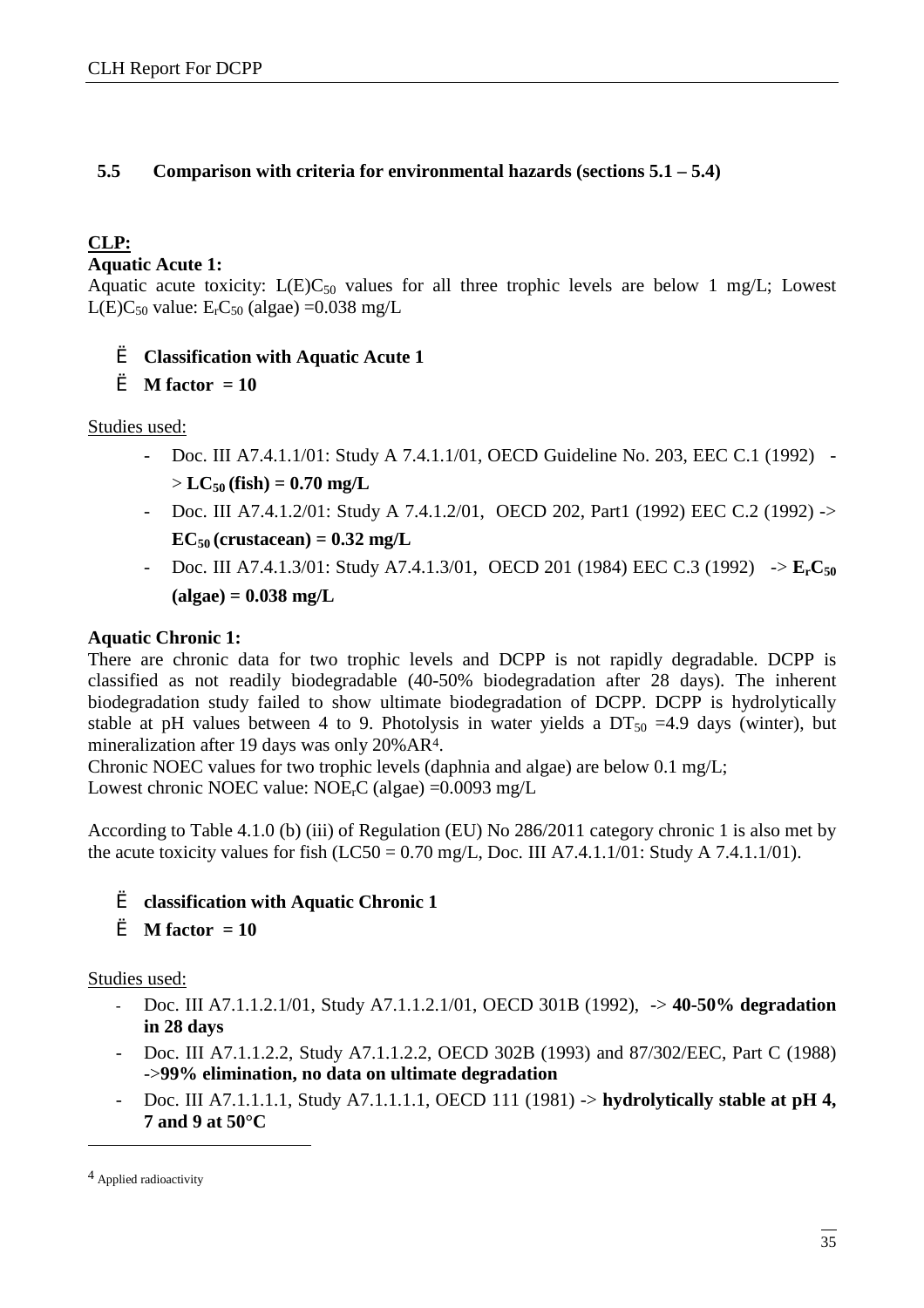- Doc. III A7.1.1.1.2, Study A A7.1.1.1.2/01 and Study A7.1.1.1.2/02, OECD 316 ->  $DT_{50}$  = **0.32 - 4.86 days** (latitude 50°N, summer - winter)
- Doc. III A7.4.1.1/01: Study A 7.4.1.1/01, OECD Guideline No. 203, EEC C.1 (1992) ->  $LC_{50}$  (fish) = 0.70 mg/L
- Doc. III A7.4.3.4, Study A7.4.3.4, OECD guideline 211 (OECD, 1998) -> **NOEC (crustacea) =0.094 mg/L**
- Doc. III A7.4.1.3/01: Study A7.4.1.3/01, OECD 201 (1984) EEC C.3 (1992) -> **NOErC (algae) = 0.0093 mg/L**

#### **5.6 Conclusions on classification and labelling for environmental hazards (sections 5.1 – 5.4)**

Table 17: Proposed classification and labelling according to Regulation (EC) No 1272/2008 and Reg. (EU) No 286/2011

| <b>Classification</b>    |                                                                                                                                       | <b>Justification</b>                                                                                                                                                                                                                                                                                                                                                                                            |
|--------------------------|---------------------------------------------------------------------------------------------------------------------------------------|-----------------------------------------------------------------------------------------------------------------------------------------------------------------------------------------------------------------------------------------------------------------------------------------------------------------------------------------------------------------------------------------------------------------|
|                          | Eye Dam. 1                                                                                                                            | Please see chapter 3 of this document.                                                                                                                                                                                                                                                                                                                                                                          |
| <b>Classification</b>    | Aquatic Acute 1 $(M=10)$                                                                                                              | L(E)C50 values $\leq$ 1 mg/L for all three trophic<br>levels. The lowest available and considerable<br>EC50 value = $0.038$ mg/L.                                                                                                                                                                                                                                                                               |
|                          | Aquatic Chronic 1 (M=10)                                                                                                              | The active substance is not rapidly degradable<br>and the NOECs are below 0.1 mg/L. Lowest<br>available NOEC = $0.0093$ mg/l.                                                                                                                                                                                                                                                                                   |
| <b>Hazard statements</b> | H318: Causes serious eye damage<br>H400: Very toxic to aquatic life<br>H410: Very toxic to aquatic life with long<br>lasting effects. | According to the classification criteria of<br>Regulation (EC) No $1272/2008$ and Reg. (EU)<br>No 286/2011 DCPP causes serious eye damage<br>and is very toxic to aquatic life with long<br>lasting effects: The acute effects lead to the<br>classification Aquatic Acute 1 with an $M$ -<br>Factor of 10, the chronic effect data lead to the<br>classification Aquatic Chronic 1 with an M-<br>Factor of 10. |
| <b>Labelling</b>         |                                                                                                                                       | <b>Justification</b>                                                                                                                                                                                                                                                                                                                                                                                            |
| <b>GHS Pictograms</b>    | GHS05<br>GHS09                                                                                                                        | According to the classification criteria of<br>Regulation (EC) No $1272/2008$ and Reg. (EU)<br>No 286/2011 classification of Eye Dam. 1,<br>Aquatic Acute 1, and Aquatic Chronic 1 the<br>labelling with GHS05, GHS09 the signal word<br>"danger", the Hazard statements H318 and<br>H410 and the Precautionary Statements P273,<br>P305, P280, P391 and P 501 have to be put on<br>the label.                  |
| <b>Signal words</b>      | Danger                                                                                                                                |                                                                                                                                                                                                                                                                                                                                                                                                                 |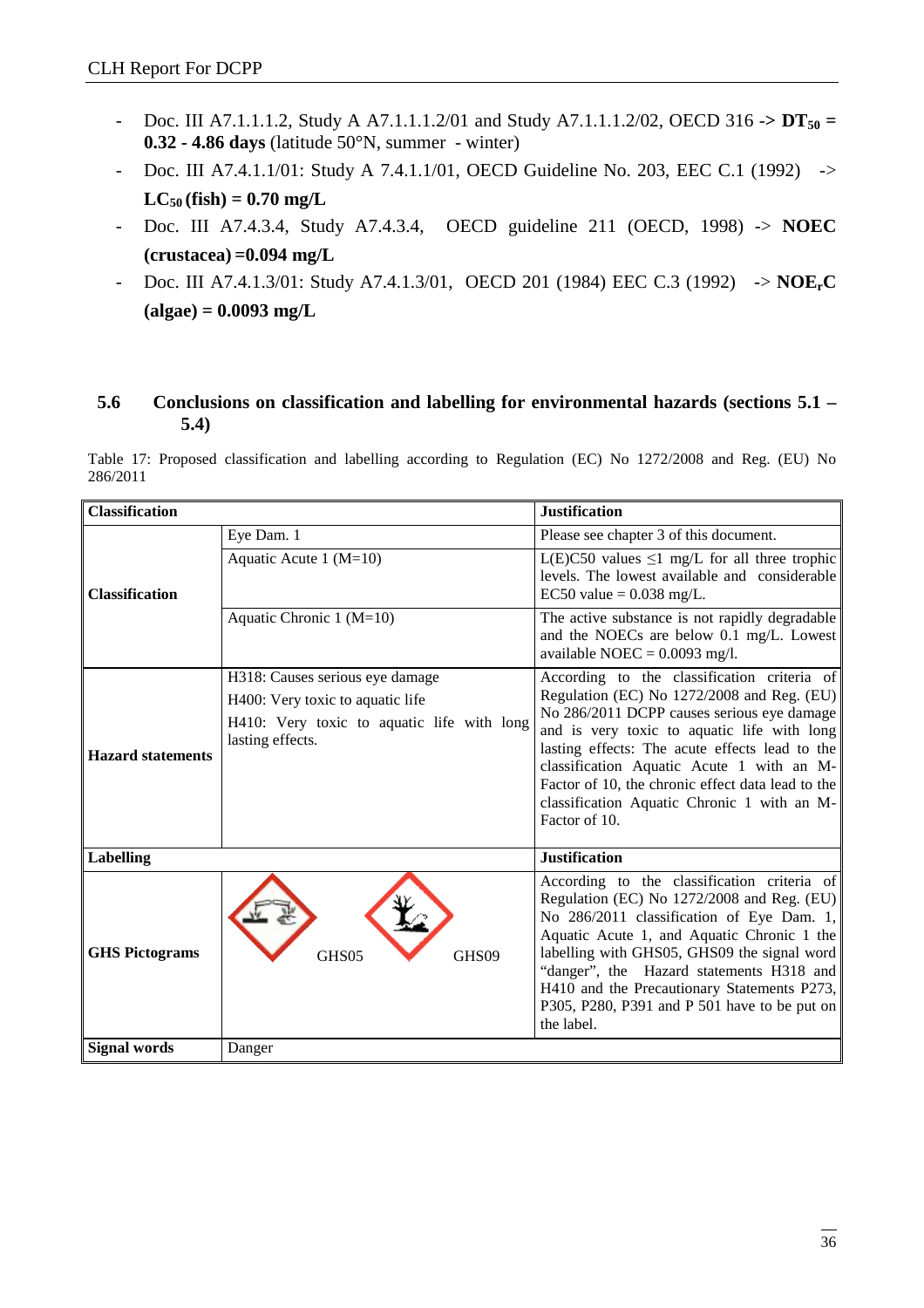| <b>Hazard statements</b> |                   | H318: Causes serious eye damage.                                                                                                                                                                                      |
|--------------------------|-------------------|-----------------------------------------------------------------------------------------------------------------------------------------------------------------------------------------------------------------------|
|                          |                   | H410: Very toxic to aquatic life with long lasting effects.                                                                                                                                                           |
| <b>General</b>           |                   |                                                                                                                                                                                                                       |
|                          | <b>Prevention</b> | P273: Avoid release to the environment.                                                                                                                                                                               |
| <b>Statements</b>        |                   | P280: Wear protective gloves/protective clothing/eye protection/face protection.                                                                                                                                      |
|                          | <b>Response</b>   | P305 + P351 + P338: IF IN EYES: Rinse cautiously with water for several minutes. Remove<br>contact lenses, if present and easy to do. Continue rinsing.<br>P310: Immediately call a POISON CENTER or doctor/physician |
|                          |                   | P391: Collect spillage.                                                                                                                                                                                               |
|                          | <b>Storage</b>    |                                                                                                                                                                                                                       |
| Precautionary            | <b>Disposal</b>   | P501: Dispose of contents/container in accordance with local/regional/national/international<br>regulation (to be specified).                                                                                         |

## **6 OTHER INFORMATION**

No other information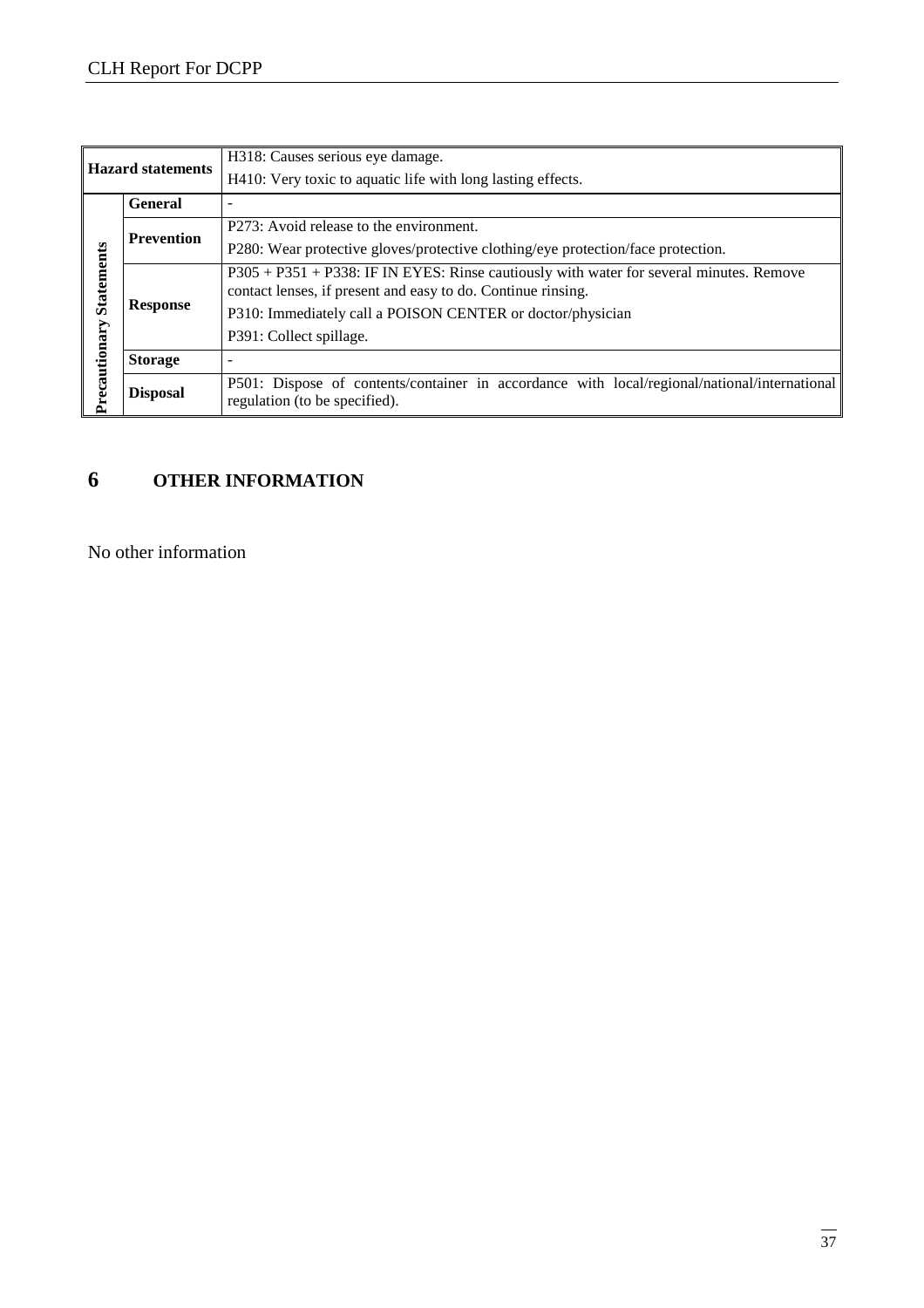## **7 REFERENCES**

#### **REFERENCE LIST – SORTED BY SECTION NUMBER**

| Section No /        | Year  | <b>Title/Source</b>                                                                                                                                                                                                                            | Data              | Owner          |
|---------------------|-------|------------------------------------------------------------------------------------------------------------------------------------------------------------------------------------------------------------------------------------------------|-------------------|----------------|
| <b>Reference No</b> |       | Institution; report nr; GLP-status;                                                                                                                                                                                                            | <b>Protection</b> |                |
|                     |       | Published or unpublished;                                                                                                                                                                                                                      |                   |                |
| A2.7/01             | 2008a | DCPP: 5 Batch analysis for European<br>Biocide Registration.<br>Date: 2008-03-26;<br>Trace Analysis & Occupational Hygiene<br>(TAOH), Expert Services Business Unit of<br>Ciba Inc., Basle, Switzerland<br>Test No. 08.055<br>GLP; unpublished | Yes               | <b>BASF SE</b> |
| A3.1/01             | 1999  | Determination of the melting point / melting<br>range of FAT 80'220/A.<br>Date: 1999-01-21<br>RCC Ltd, Environmental Chemistry &<br>Pharmanalytics Division, Itingen,<br>Switzerland; Report no.: 711966; GLP:Yes;<br>Published: No            | Yes               | <b>BASF SE</b> |
| A3.1/02             | 1999  | Determination of the boiling point / boiling<br>range of FAT 80'220/A.<br>Date: 1999-01-21<br>RCC Ltd, Environmental Chemistry &<br>Pharmanalytics Division, Itingen,<br>Switzerland; Report no.: 711977; GLP:Yes;<br>Published: No            | Yes               | <b>BASF SE</b> |
| A3.1/03             | 1999  | Determination of the relative density of FAT<br>80'220/A.<br>Date: 1999-01-21<br>RCC Ltd, Environmental Chemistry &<br>Pharmanalytics Division, Itingen,<br>Switzerland; Report no.: 711988; GLP:Yes;<br>Published: No                         | Yes               | <b>BASF SE</b> |
| A3.1/04             | 2007  | Bulk density of DCPP ex Anupam<br>Rasayan/Indien.<br>Date: 2007-07-11; Ciba Spezialitätenchemie<br>Grenzach GmbH, Grenzach, Germany<br>Report No.: -- GLP:No unpublished                                                                       | Yes               | <b>BASF SE</b> |
| A3.2/01             | 1998  | Calculation of the vapour pressure of FAT<br>80'220/A.<br>Date: 1998-11-26<br>RCC Ltd, Environmental Chemistry &<br>Pharmanalytics Division, Itingen,<br>Switzerland; Report No. 711990<br>GLP: No; unpublished                                | Yes               | <b>BASF SE</b> |
| A3.2/02             | 2007  | DCPP, Calculation of Henry's Law<br>Constant.<br>Date: 2007-01-26, Dr. Knoell Consult<br>GmbH, Leverkusen, Germany                                                                                                                             | Yes               | <b>BASF SE</b> |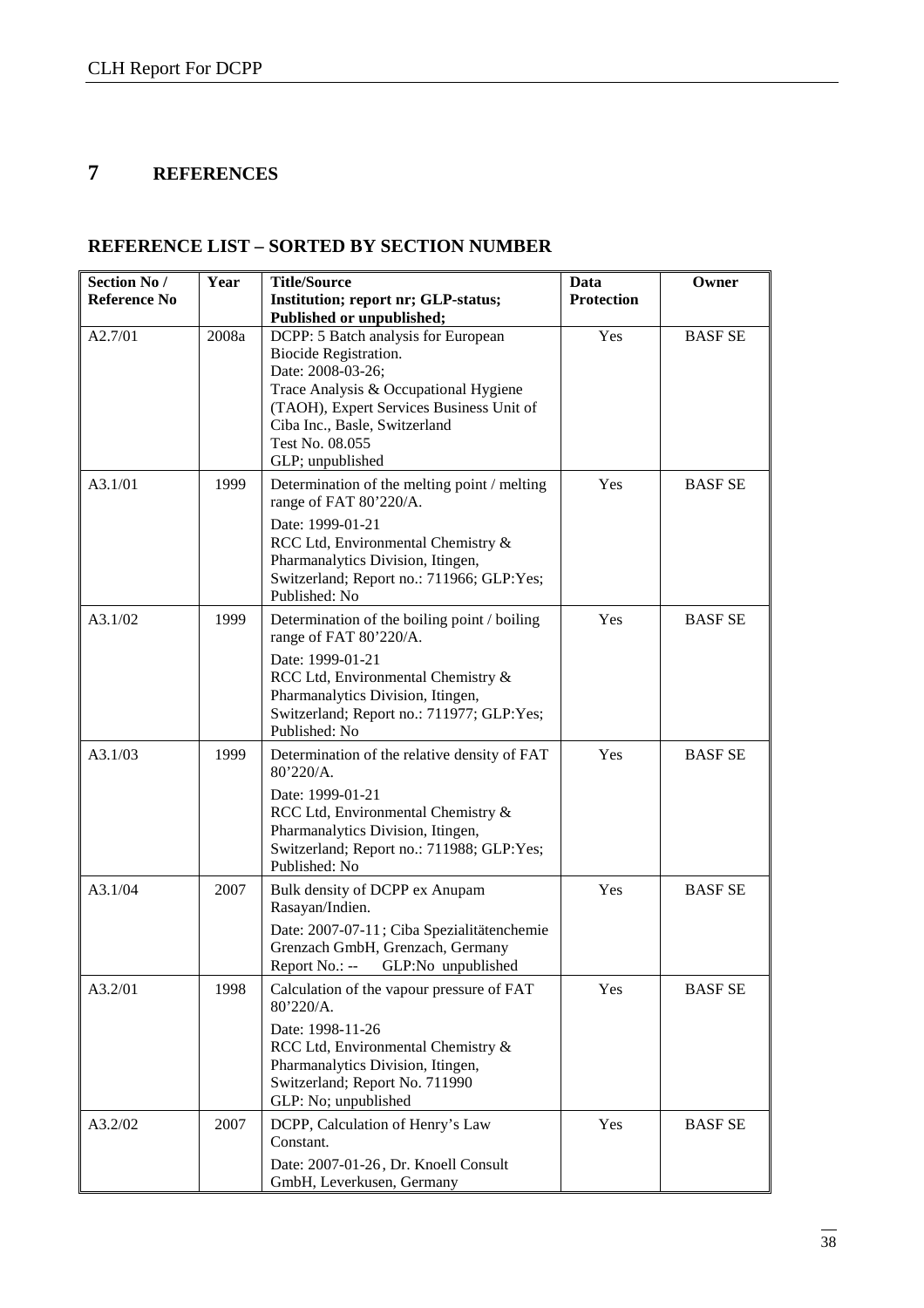| Section No /<br><b>Reference No</b> | Year | <b>Title/Source</b><br>Institution; report nr; GLP-status;<br>Published or unpublished;                                                                                                                                                                                 | Data<br><b>Protection</b> | Owner          |
|-------------------------------------|------|-------------------------------------------------------------------------------------------------------------------------------------------------------------------------------------------------------------------------------------------------------------------------|---------------------------|----------------|
|                                     |      | Report No: 2007/01/26/UB, GLP: No,<br>unpublished                                                                                                                                                                                                                       |                           |                |
| A3.3/01                             | 2007 | Chemical characterisation of DCPP.<br>Date: 2007-07-13, CONFIDENTIAL                                                                                                                                                                                                    | Yes                       | <b>BASF SE</b> |
|                                     |      | Ciba Specialty Chemicals Inc, TAOH (Trace<br>Analysis & Occupational Hygiene), Basle,<br>Switzerland, Report No. 07.204<br>GLP: Yes, unpublished                                                                                                                        |                           |                |
| A3.4/01                             | 1999 | Report on analytical certification, FAT<br>80'220/A. Date: 1999-01-15<br><b>CONFIDENTIAL, Ciba Specialty</b><br>Chemicals, Consumer Care, Analytic                                                                                                                      | Yes                       | <b>BASF SE</b> |
|                                     |      | (GZ5.54), Grenzach-Wyhlen, Germany<br>Report No. A98-1812, GLP: No,<br>unpublished                                                                                                                                                                                      |                           |                |
| A3.5/01                             | 1999 | Determination of the water solubility of FAT<br>80'220/A.<br>Date: 1999-02-01 RCC Ltd, Environmental                                                                                                                                                                    | Yes                       | <b>BASF SE</b> |
|                                     |      | Chemistry & Pharmanalytics Division,<br>Itingen, Switzerland; Report No. 712012;<br>GLP: Yes; Published: No                                                                                                                                                             |                           |                |
| A3.5/02                             | 2007 | Determination of the solubility of<br>dichlorophenoxyphenol (DCPP) in water and<br>solvents.<br>Date: 2007-07-31 Ciba Specialty Chemicals<br>Inc., Trace Analysis and Occupational<br>Hygiene (TAOH), Basel, Switzerland;<br>Report No. 07.249, GLP: Yes, Published: No | N <sub>o</sub>            | <b>BASF SE</b> |
| A3.6/01                             | 2007 | Dissociation constant 2-Hydroxy 4,4'-<br>Dichloro Diphenyl Ether.                                                                                                                                                                                                       | Yes                       | <b>BASFSE</b>  |
|                                     |      | Date: 2007-06-14 Ciba Specialty Chemicals<br>Inc., Analytics R&D CE, Basel, Switzerland;<br>Report No. 34571GLP: Yes; Published: No                                                                                                                                     |                           |                |
| A3.9/01                             | 1999 | Determination of the partition coefficient (n-<br>octanol/water) of FAT 80'220/A.                                                                                                                                                                                       | Yes                       | <b>BASF SE</b> |
|                                     |      | Date: 1999-01-21 RCC Ltd, Environmental<br>Chemistry & Pharmanalytics Division,<br>Itingen, Switzerland; Report No. 712023<br>GLP: Yes; Published: No                                                                                                                   |                           |                |
| A3.10/01                            | 2007 | Thermal stability 2-Hydroxy 4,4'-Dichloro<br>Diphenyl Ether.                                                                                                                                                                                                            | Yes                       | <b>BASF SE</b> |
|                                     |      | Date: 2007-06-14 Ciba Specialty Chemicals<br>Inc., Analytics R&D CE, Basel, Switzerland;<br>Report No. Study No. 34063 GLP: Yes;<br>Published: No                                                                                                                       |                           |                |
| A3.11/01                            | 2007 | FAT 80220/E (DCPP), Determination of the<br>flammability and evaluation of the<br>flammability in contact with water and<br>pyrophoric properties.                                                                                                                      | Yes                       | <b>BASF SE</b> |
|                                     |      | Date: 2007-10-30 RCC Ltd., Itingen,<br>Switzerland; Report No. B47283; GLP: Yes;<br>Published: No                                                                                                                                                                       |                           |                |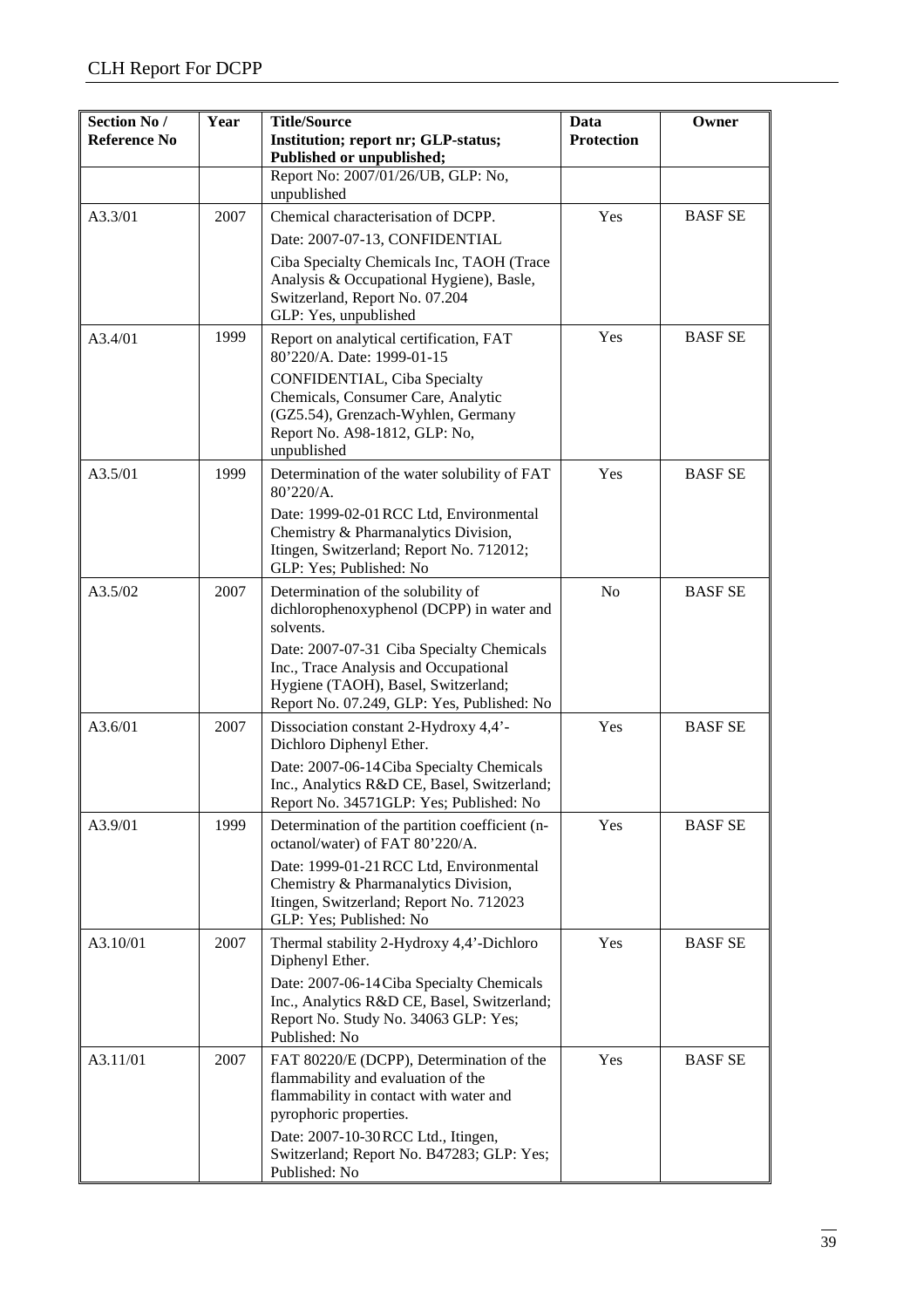| <b>Section No /</b><br><b>Reference No</b> | Year  | <b>Title/Source</b><br>Institution; report nr; GLP-status;<br>Published or unpublished;                                                                                                                                                                                                                                                                                                                                                        | Data<br><b>Protection</b> | Owner          |
|--------------------------------------------|-------|------------------------------------------------------------------------------------------------------------------------------------------------------------------------------------------------------------------------------------------------------------------------------------------------------------------------------------------------------------------------------------------------------------------------------------------------|---------------------------|----------------|
| A3.11/02                                   | 2007  | FAT 80220/E (DCPP), Determination of the<br>relative self-ignition temperature.<br>Date: 2007-10-30 RCC Ltd., Itingen,<br>Switzerland; Report No. B47294; GLP: Yes                                                                                                                                                                                                                                                                             | Yes                       | <b>BASF SE</b> |
| A3.13/01                                   | 1999  | Published: No<br>Determination of the surface tension of an                                                                                                                                                                                                                                                                                                                                                                                    | Yes                       | <b>BASF SE</b> |
|                                            |       | aqueous solution of FAT 80'220/A.<br>Date: 1999-03-19 RCC Ltd, Environmental<br>Chemistry & Pharmanalytics Division,<br>Itingen, Switzerland; Report No. 712001<br>GLP: Yes; Published: No                                                                                                                                                                                                                                                     |                           |                |
| A3.17/01                                   | 2007  | Packaging material for Tinosan® HP 100.<br>Date: 2007-07-02 Ciba Specialty Chemicals<br>Inc., Basel, Switzerland; Report No. -- GLP:<br>No; Published:No                                                                                                                                                                                                                                                                                       | Yes                       | <b>BASF SE</b> |
| A3.17/02                                   | 2007  | -No title-<br>Date: 2007-12-19, CONFIDENTIALCiba<br>Inc. Switzerland, Basel, Switzerland; Report<br>$No. -GLP: No$<br>Published: No                                                                                                                                                                                                                                                                                                            | Yes                       | <b>BASF SE</b> |
| A7.1.1.1.1                                 | 1999g | Hydrolysis determination of FAT 80'220/A<br>at different pH values<br>Date: 1999-03-01 RCC Ltd., Environmental<br>Chemistry & Pharmanalytics Division,<br>Itingen, Switzerland; Report No. 712260<br>GLP: Yes; Published: No                                                                                                                                                                                                                   | Yes                       | <b>BASF SE</b> |
| A7.1.1.1.2/01                              | 2008  | <sup>14</sup> C-DCPP Aqueous Photolysis Under<br>Laboratory Conditions and Determination of<br>the Quantum Yield.<br>Date: 2008-12-16 Harlan Laboratories Ltd.,<br>Itingen, Switzerland; Report No. B46980<br>GLP: Yes; Published: No                                                                                                                                                                                                          | Yes                       | Ciba Inc.      |
| A7.1.1.1.2/02                              | 2009  | Aqueous Photolysis of DCPP; Metabolite<br>Identification by LC/MS.<br>Date: 2009-01-09 Trace Analysis &<br>Occupational Hygiene (TAOH), Ciba Inc.,<br>Basel, Switzerland; Report No. 08.319; GLP:<br>No; Published: No                                                                                                                                                                                                                         | Yes                       | Ciba Inc.      |
| A 7.1.1.2.1/02                             | 2012  | Reg.No. 5854910 (label: phenole-U-C14)<br>(Radiolabelled Diclosan) - Determination of<br>the Ready Biodegradability in a modified<br>$CO2$ -Evolution Test at aerobic conditions<br>with radiolabelled test substance. BASF SE,<br>Ludwigshafen, Germany. Report No.<br>22G0456/11G165, Date: 2012-11-19, BASF<br>SE, Experimental Toxicology and Ecology,<br>Ludwigshafen/Rh., Germany; Report No.<br>22G0456/11G165, GLP: Yes, Published: No | Yes                       | <b>BASF SE</b> |
| A 7.1.1.2.1/02                             | 1999a | Ready biodegradability of FAT 80220/A in a<br>Manometric Respirometry Test.<br>Date: 1999-01-15 RCC Ltd., Itlingen,<br>Switzerland.; Report No. Study Project No.:<br>712258GLP: Yes; Published: No                                                                                                                                                                                                                                            | Yes                       | <b>BASF SE</b> |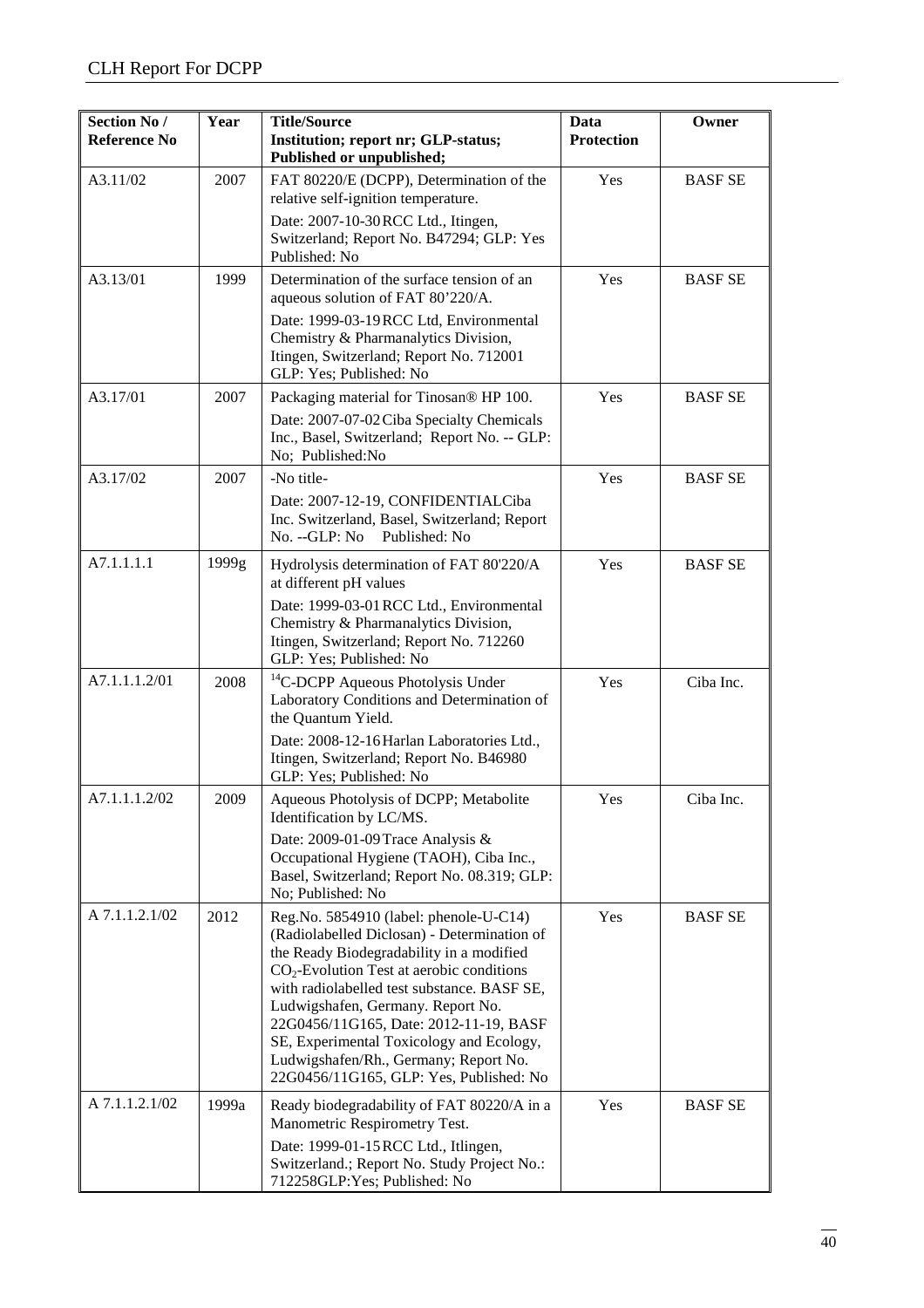| <b>Section No /</b><br><b>Reference No</b> | Year  | <b>Title/Source</b><br>Institution; report nr; GLP-status;<br>Published or unpublished;                                                                                                                                                                       | Data<br><b>Protection</b> | Owner          |
|--------------------------------------------|-------|---------------------------------------------------------------------------------------------------------------------------------------------------------------------------------------------------------------------------------------------------------------|---------------------------|----------------|
| A 7.1.1.2.1/03                             | 2000  | Biodegradation test of FAT 80220/A by<br>microorganisms<br>Date: 2000-04-13 Institute of Ecotoxicology,<br>Gakushin University, Japan: Report No.: G4-<br>0011.D186.CR, GLP: Yes, Published: No                                                               | Yes                       | <b>BASF SE</b> |
| A 7.1.1.2.1/04                             | 2002  | Ready biodegradability of FAT 80220/B<br>(Manometric Respirometry Test).<br>Date: 2002-11-15, Amended: 2002-12-<br>09Solvias AG, Basle, Switzerland Report<br>No. Solvias Report No. L02-<br>002909GLP: Yes, Published: No                                    | Yes                       | <b>BASF SE</b> |
| A 7.1.1.2.2                                | 2001  | Inherent biodegradability of FAT 80220/A<br>(Zahn-Wellens/EMPA - Test).<br>Date: 2001-02-02;<br>Solvias AG,<br>Basle, Switzerland. Report No. Test No.<br>G59413, GLP:Yes; Published:No                                                                       | Yes                       | <b>BASF SE</b> |
| A 7.1.2.1.1/01                             | 2002  | Activated sludge simulation test for the<br>Biodegradability of FAT 80220/B<br>Date: 2002-01-25; Solvias AG, GLP Test<br>Facility Solvias, Basel, Switzerland, Report<br>No. Test No. L01-002997; GLP:No;<br>Published: No                                    | Yes                       | <b>BASF SE</b> |
| A 7.1.3/01                                 | 2007b | Determination of Koc of DCPP according to<br>OECD TG121<br>Date: 2007-04-24 Dep. of Trace Analysis and<br>Occupational Hygiene (TAOH) Ciba<br>Specialty Chemicals Inc., Basle,<br>SwitzerlandReport No. 07.128, GLP:Yes,<br>Published: No                     | Yes                       | <b>BASF SE</b> |
| A 7.1.3/02                                 | 2006  | Determination of Koc of Methoxytriclosan<br>und DCPP according to OECD TG121<br>Date: 2006-11-14 Dep. of Trace Analysis and<br>Occupational Hygiene (TAOH) Ciba<br>Specialty Chemicals Inc., Basle,<br>SwitzerlandReport No. 06.498, GLP:No,<br>Published: No | Yes                       | <b>BASF SE</b> |
| A.7.3.1                                    | 2007a | DCPP. Calculation of indirect<br>photodegradation.<br>Date: 2007-02-02. Dr. Knoell Consult<br>GmbH, Leverkusen, Germany; Report No.<br>KC-PD-01/07; GLP:No; Published:No                                                                                      | Yes                       | <b>BASF SE</b> |
| A 7.4.1.1/01                               | 1999b | Acute toxicity of FAT 80'220/A to zebra fish<br>(Brachydanio rerio) in a 96-hour static test.<br>Date: 1999-04-06 RCC Ltd., Environmental<br>Chemistry & Pharmanalytics Division,<br>Itingen/Switzerland; Report No.<br>712170GLP: Yes Published: No          | Yes                       | <b>BASF SE</b> |
| A 7.4.1.1/02                               | 2000  | Acute toxicity of FAT 90'403/A to zebra fish<br>(Brachydanio rerio) in a 96-hour semi-static<br>test. Date: 2000-07-03; RCC Ltd.,<br>Environmental Chemistry & Pharmanalytics                                                                                 | Yes                       | <b>BASF SE</b> |